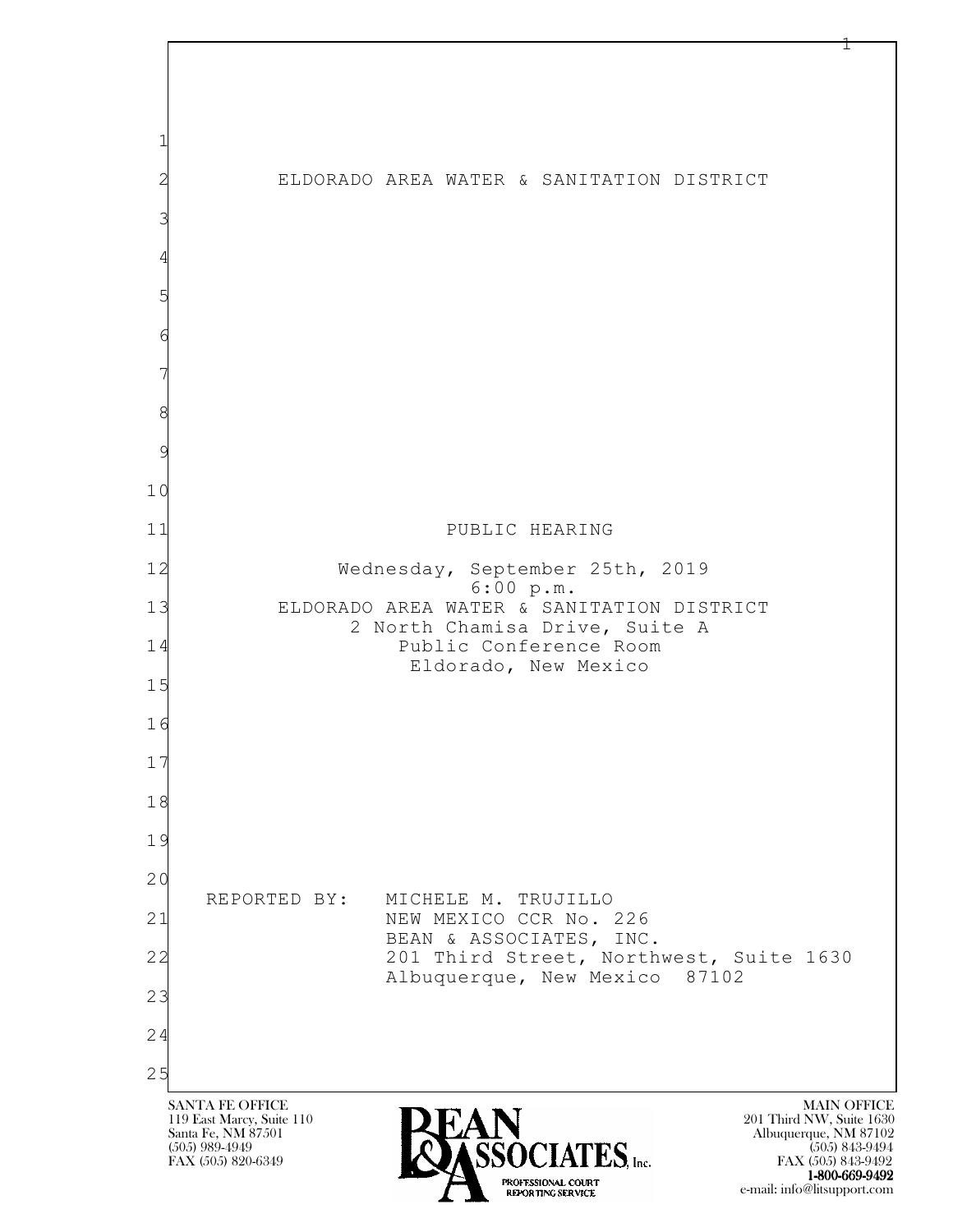| 1                    | A P P E A R A N C E S                                                                                                                                                                                                                                            |
|----------------------|------------------------------------------------------------------------------------------------------------------------------------------------------------------------------------------------------------------------------------------------------------------|
| $\mathbf{Z}$         | Hearing Officer:                                                                                                                                                                                                                                                 |
| 3<br>4               | MR. PETER J. GOULD<br>PETER J. GOULD, ATTORNEY AT LAW, INC.<br>P.O. Box 34127<br>Santa Fe, New Mexico 87594-4127                                                                                                                                                 |
| 5<br>6               | $(505)$ 988-4804<br>pgouldlaw@gmail.com                                                                                                                                                                                                                          |
| 8<br>9               | MS. KELLY D. GOULD<br>ATTORNEY AT LAW<br>P.O. Box 34127<br>Santa Fe, New Mexico 87594-4127<br>$(505)$ 988-4804<br>kellydarshan@gmail.com                                                                                                                         |
| 10                   | For the Eldorado Area Water & Sanitation District:                                                                                                                                                                                                               |
| 11                   | MR. ZACHARY E. OGAZ<br>LAW & RESOURCE PLANNING ASSOCIATES, P.C.                                                                                                                                                                                                  |
| 12<br>13             | 201 Third Street, Northwest, Suite 1750<br>Albuquerque, New Mexico 87102<br>$(505) 346 - 0998$<br>zo@lrpa-usa.com                                                                                                                                                |
| 14<br>15             | Also Present:                                                                                                                                                                                                                                                    |
| 16                   | Mr. Steve King<br>Ms. Nelisa Heddin                                                                                                                                                                                                                              |
| 17                   |                                                                                                                                                                                                                                                                  |
| 18                   |                                                                                                                                                                                                                                                                  |
| 19<br>2 <sup>c</sup> |                                                                                                                                                                                                                                                                  |
| 21                   |                                                                                                                                                                                                                                                                  |
| 22                   |                                                                                                                                                                                                                                                                  |
| 23                   |                                                                                                                                                                                                                                                                  |
| 24                   |                                                                                                                                                                                                                                                                  |
| 25                   |                                                                                                                                                                                                                                                                  |
|                      | <b>SANTA FE OFFICE</b><br><b>MAIN OFFICE</b><br>119 East Marcy, Suite 110<br>201 Third NW, Suite 1630<br>EAN<br>Associates [10]<br>Santa Fe, NM 87501<br>Albuquerque, NM 87102<br>(505) 989-4949<br>$(505)$ 843-9494<br>FAX (505) 820-6349<br>FAX (505) 843-9492 |

**1-800-669-9492**<br> **EXALTENDAM CN BT** e-mail: info@litsupport.com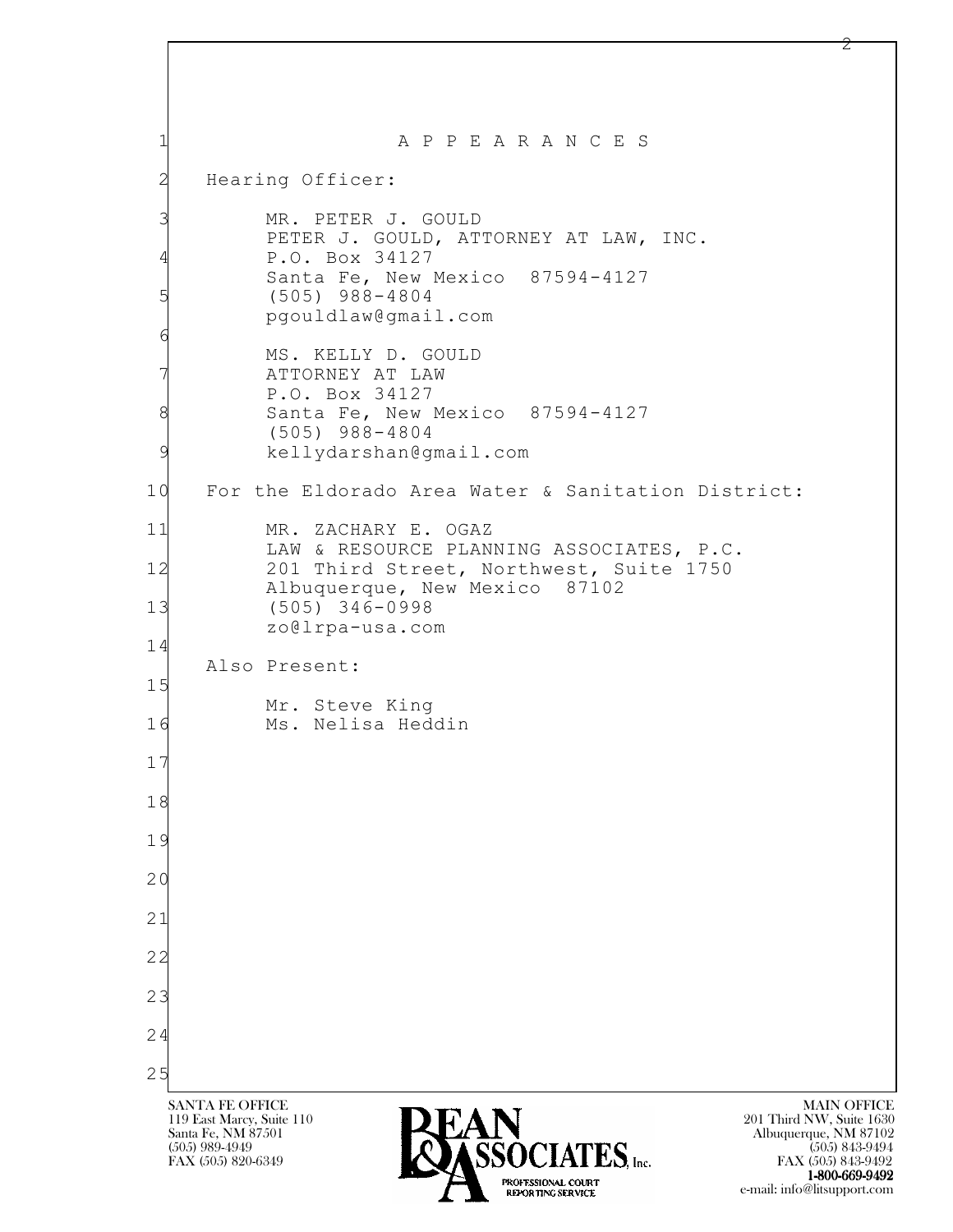l SANTA FE OFFICE MAIN OFFICE MAIN OFFICE MAIN OFFICE MAIN OFFICE 119 East Marcy, Suite 110<br>Santa Fe, NM 87501 Santa Fe, NM 87501 Albuquerque, NM 87102  $\sum_{\text{FAX (505) 889-4949}} \sum_{\text{FAX (505) 843-9492}} \sum_{\text{FAX (505) 843-9492}} \sum_{\text{FAX (505) 843-9492}}$ 1 I N D E X Page 2 3 TESTIMONY BY STEVE KING 13 4 TESTIMONY BY NELISA HEDDIN 34 5 TESTIMONY BY JOSEPH LOEWY 53 6 STATEMENT OF DOMINIC McBRIDE 55 7 REPORTER'S CERTIFICATE 63 8 9 E X H I B I T S 10 EXHIBITS: FORMALLY MARKED/IDENTIFIED 11 No. Page 12 1. Packet of hearing materials, beginning with 13 Letter of Transmittal, September 25, 2019 4 14 2. Document dated 9/25/19 to the PRC Hearing 15 Officer from Joseph Loewy 54 16 3. Sign-In Sheet for Sworn Testimony 62 17 4. Sign-In Sheet To Make Public Comment 62 18 19 20 21 22 23 24 25

FAX (505) 843-9492 1-800-669-9492 e-mail: info@litsupport.com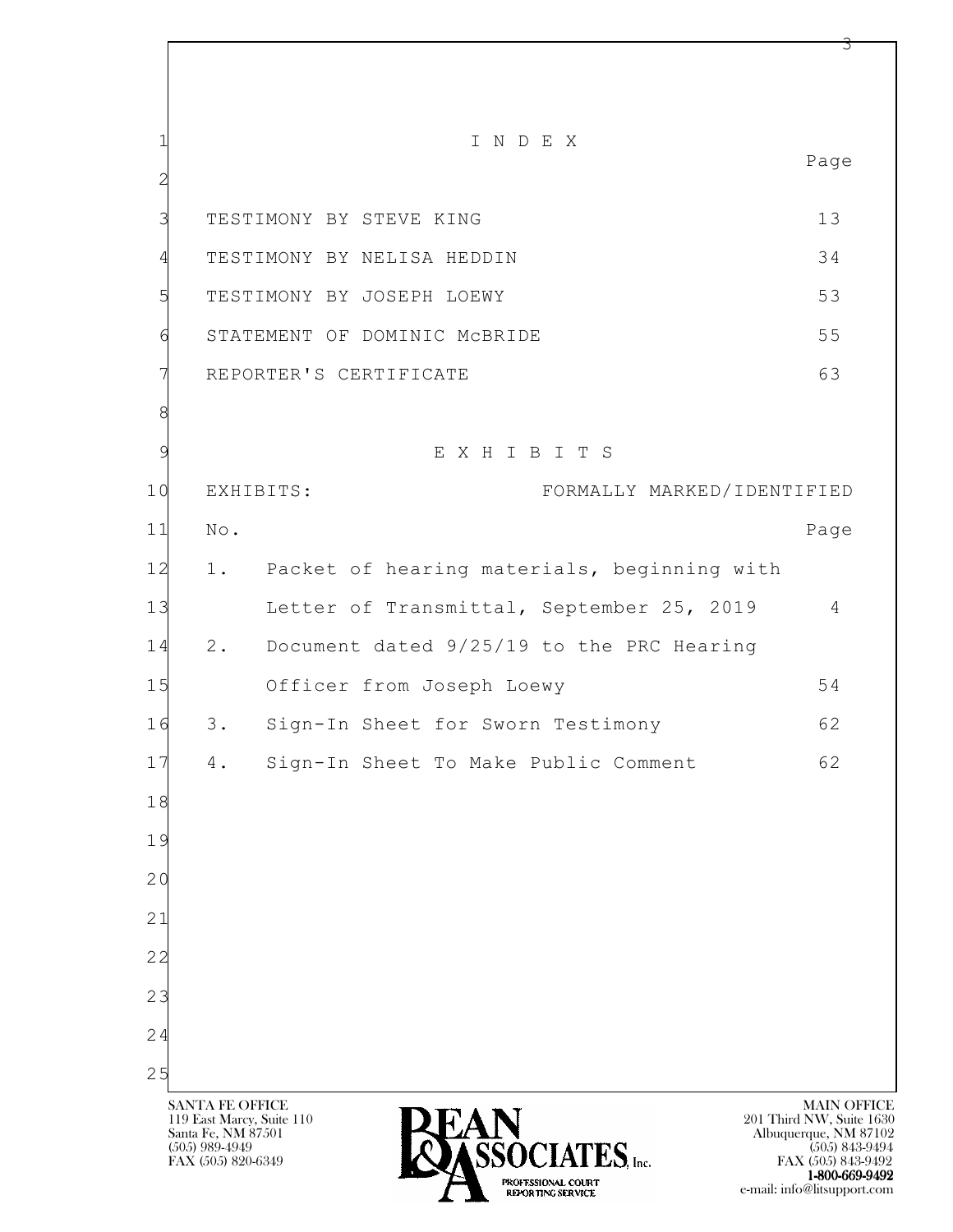1 (Hearing Exhibit 1 marked.)

2 HEARING OFFICER GOULD: So if we can go on 3 the record now, our court reporter is Michele 4 Trujillo. She is working with Bean & Associates, and 5 what she is going to do, and we'll describe this, is 6 do a verbatim transcript of the hearing.

7 **I** will say at the outset, we have sign-up 8 sheets out in the lobby. If you want to give 9 comments at the end of the hearing or be sworn in and 10 give testimony, please put your name on that, one of 11 those lists out there, and please print so -- because 12 we will make that sign-up sheet part of the record, 13 and if I read off your name and I can't read it, then 14 it doesn't help anybody.

15 Okay. So let me just go through what we're 16 going to do here today. There is a statute which 17 governs what we're doing, and the citation of the 18 statute is 73-21-55(C), as in "count." That statute, 19 the whole statute, is going to be part of the record. 20 Okay? So you don't have to go look it up. It will 21 be part of the record.

l 22 What that statute does is require a 23 transparent process so that everybody in the District 24 knows why the rate request is being made and what 25 evidence is supporting that rate request. So

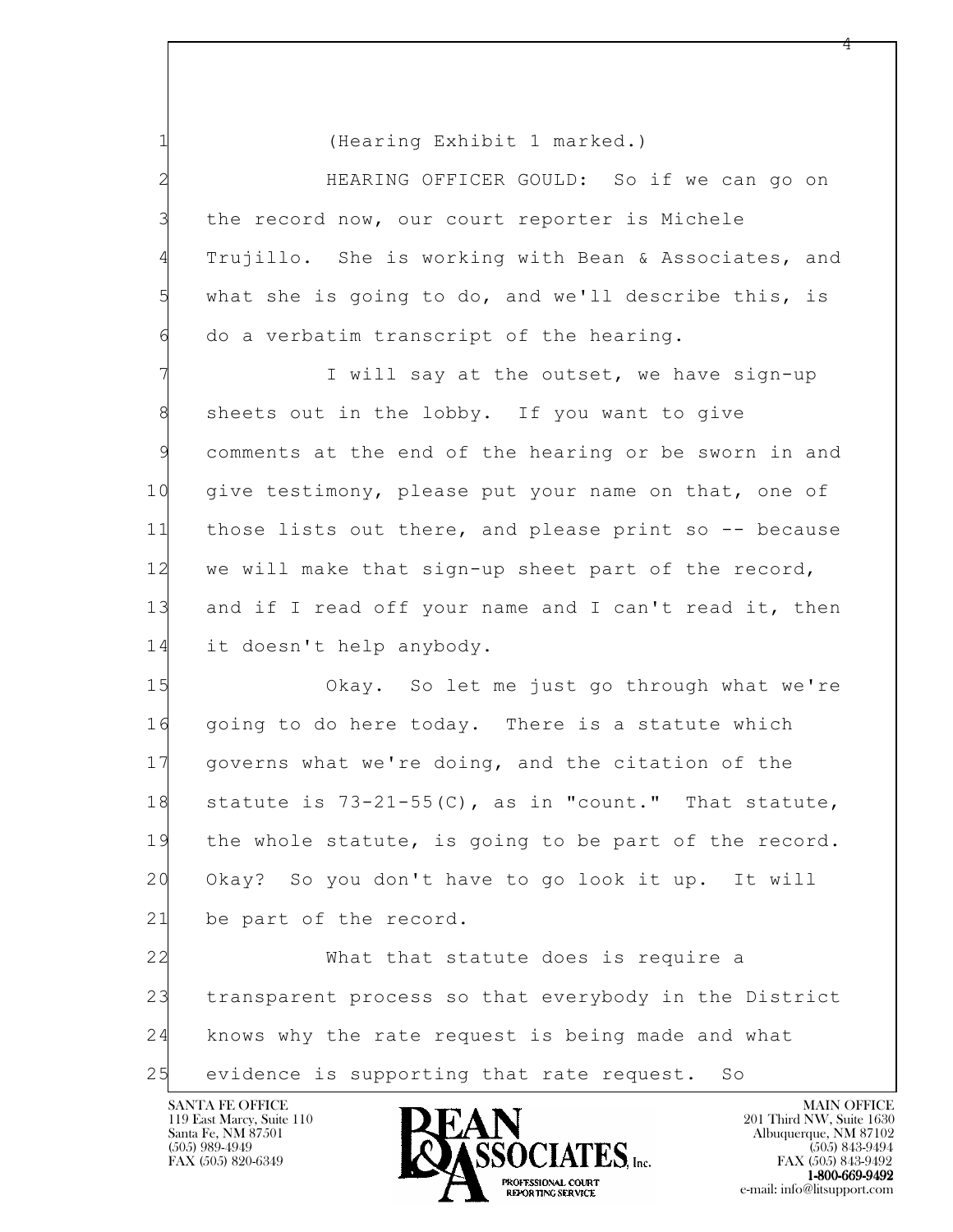1 everything that we're doing is not meant to 2 complicate it but to make the whole process 3 transparent.

4 So what happens is I will briefly introduce 5 the witnesses. They will say who they are. Then 6 what they will do is actually give their testimony, 7 their reasons why they're supporting the rate 8 increase, and describe what that rate increase is. 9 After they finish, anybody that wants to make a 10 comment or give testimony, for or against, can do 11 that, and we'll swear them in with the court 12 reporter.

13 You can either stand up here like I am or 14 you can sit down, or you can sit over there close to 15 her so she can hear you. However you feel 16 comfortable doing it. Okay?

l 17 The way the statute works is this. The 18 Board first starts the whole process by proposing a 19 rate. Then they have a -- the statute doesn't 20 require it, but what they did is they had a 21 Public Forum, where they had people come in. They 22 described what the Board wanted to do. 23 Then, 30 days after that announcement that

24 they want to have a rate increase, there's a hearing. 25 They're required by statute, also, to let all of the

119 East Marcy, Suite 110<br>Santa Fe, NM 87501

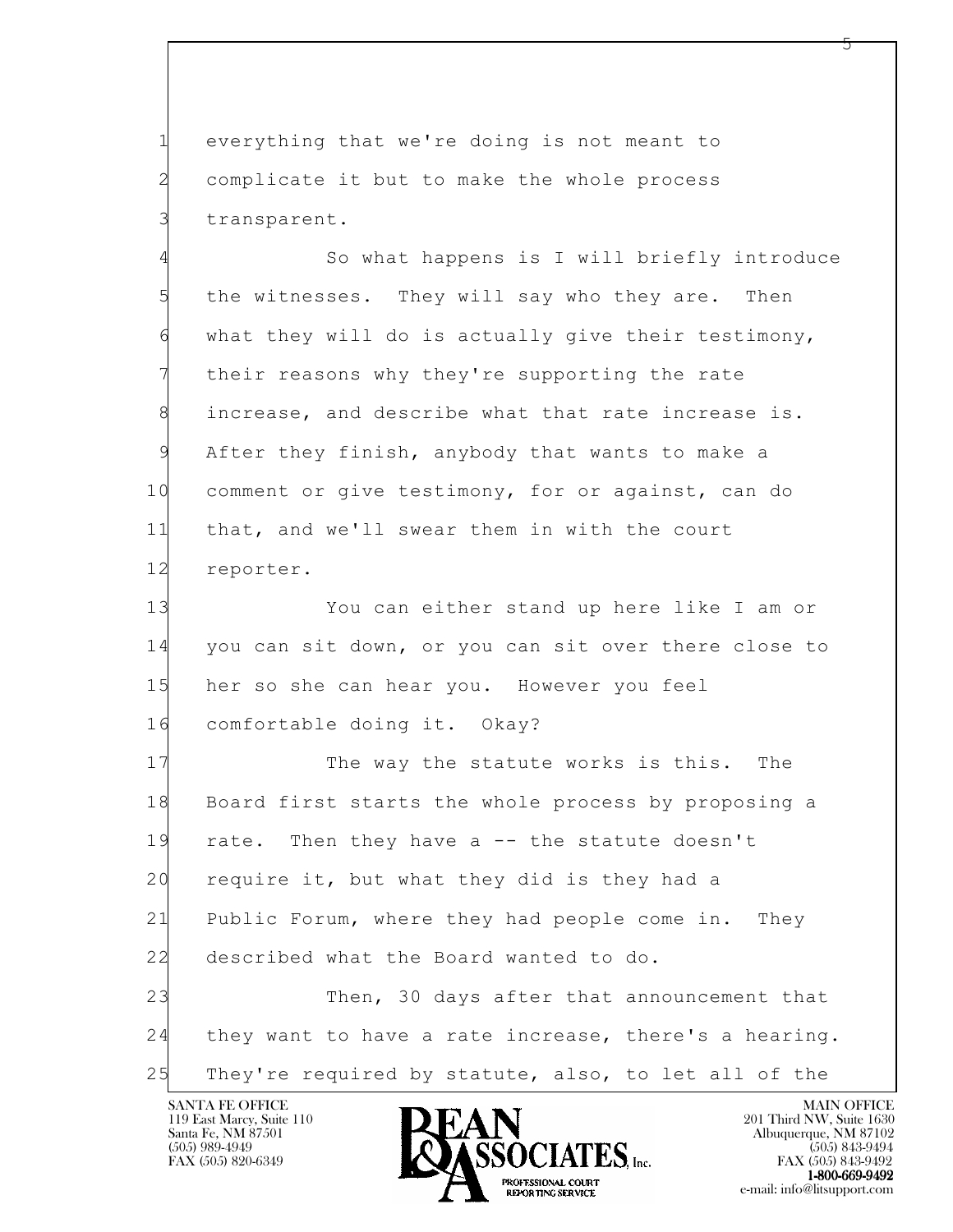l SANTA FE OFFICE MAIN OFFICE MAIN OFFICE MAIN OFFICE MAIN OFFICE 1 customers know, and they've done that by inserting a 2 flyer in the bill that described what they're 3 proposing. So that was done back in August. Then there were additional notices. There 5 was a publication in The Santa Fe New Mexican. There 6 were other Water Notes, and you have a newsletter -- MR. KING: On the website. 8 HEARING OFFICER GOULD: -- that was 9 published, and that was also provided to the public. 10 And then what happens after this hearing is 11 I have to take all of the evidence and all of the 12 comments and write a decision. It has to be written 13 within 30 days of this hearing so we don't stretch 14 things out -- it's not a six-month process -- and 15 then the Board looks at it. 16 If anybody in the District isn't happy with 17 that, it's going to be published on the website. So 18 everybody can look at it, plus the transcript and all 19 of the exhibits. Everything will be public. 20 If you want a copy of that decision, other 21 than going to the website, go up to Michele and leave 22 your name and address so she can mail you that. 23 Okay? 24 So seven days after I send my decision to 25 the Board, they put it up on the website, and then 20

119 East Marcy, Suite 110<br>Santa Fe, NM 87501

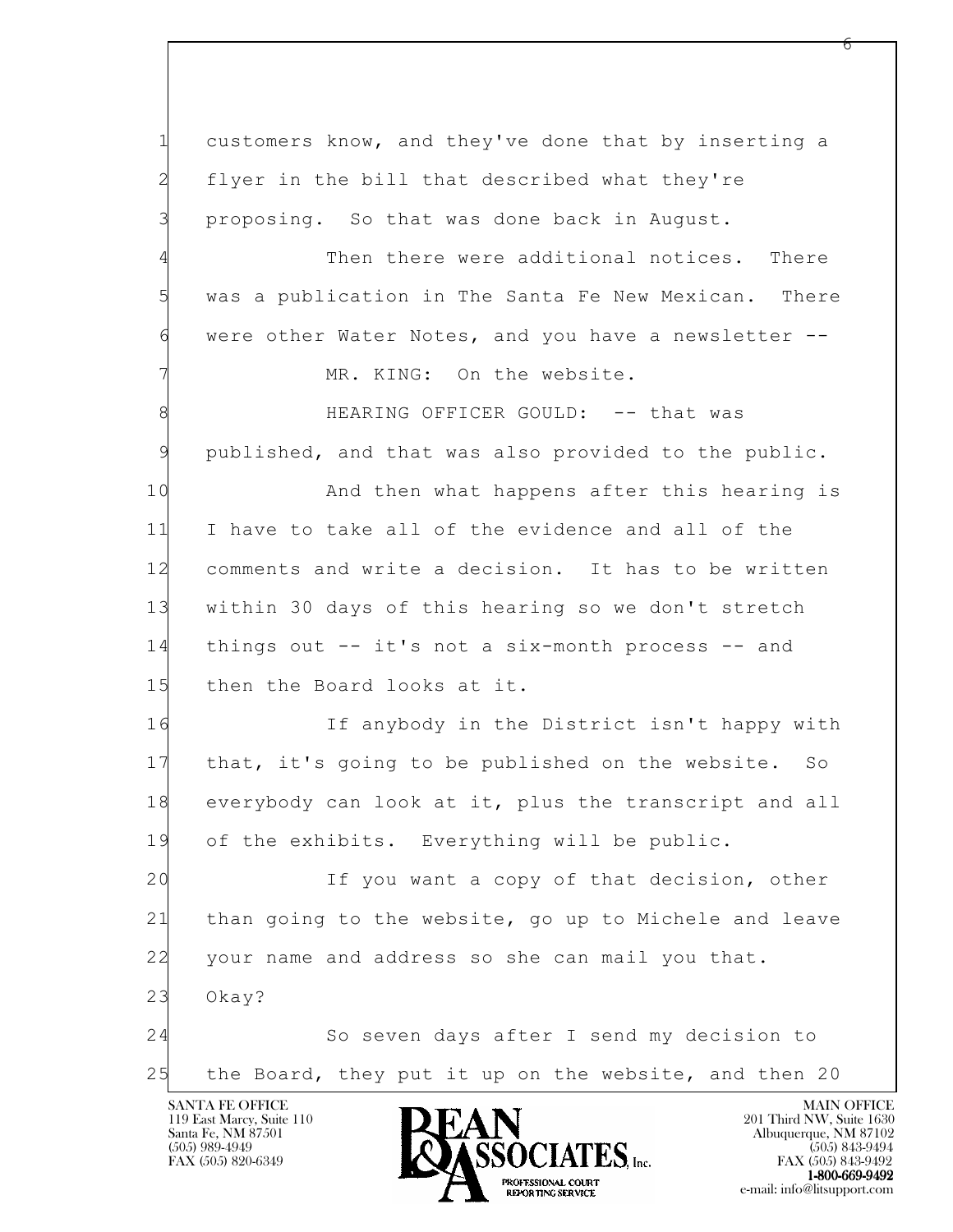1 days -- anybody in the District, anybody that's a 2 tax-paying person in the District, can file an appeal 3 with the Board and say, "I don't agree with this. I 4 didn't think there was enough evidence for that. I 5 think you should do it this way or that way."

6 The Board will consider that and either 7 respond or not respond to the issue. Essentially, 8 they've got to come back with some kind of -- I 9 shouldn't say not respond. They've got to come back 10 with some decision and say, "No, we're going to 11 either support the decision that Mr. Gould made, or 12 we're going to change it, based on this other 13 evidence or this other comment."

14 If somebody is still dissatisfied with that 15 final decision of the Board, they have 30 days to 16 take it to District Court, down in downtown Santa Fe, 17 and that's when it becomes really formal. You've got 18 to go before a judge down there and make your case, 19 and the Board has to respond, and that's a whole 20 other process.

l 21 My involvement ends once I write the 22 decision. Okay? I am not -- I don't defend the 23 Board in court. I don't deal with whatever -- if 24 there's a protest of my decision, the Board makes 25 that decision, and the Board will be helping them do

119 East Marcy, Suite 110<br>Santa Fe, NM 87501

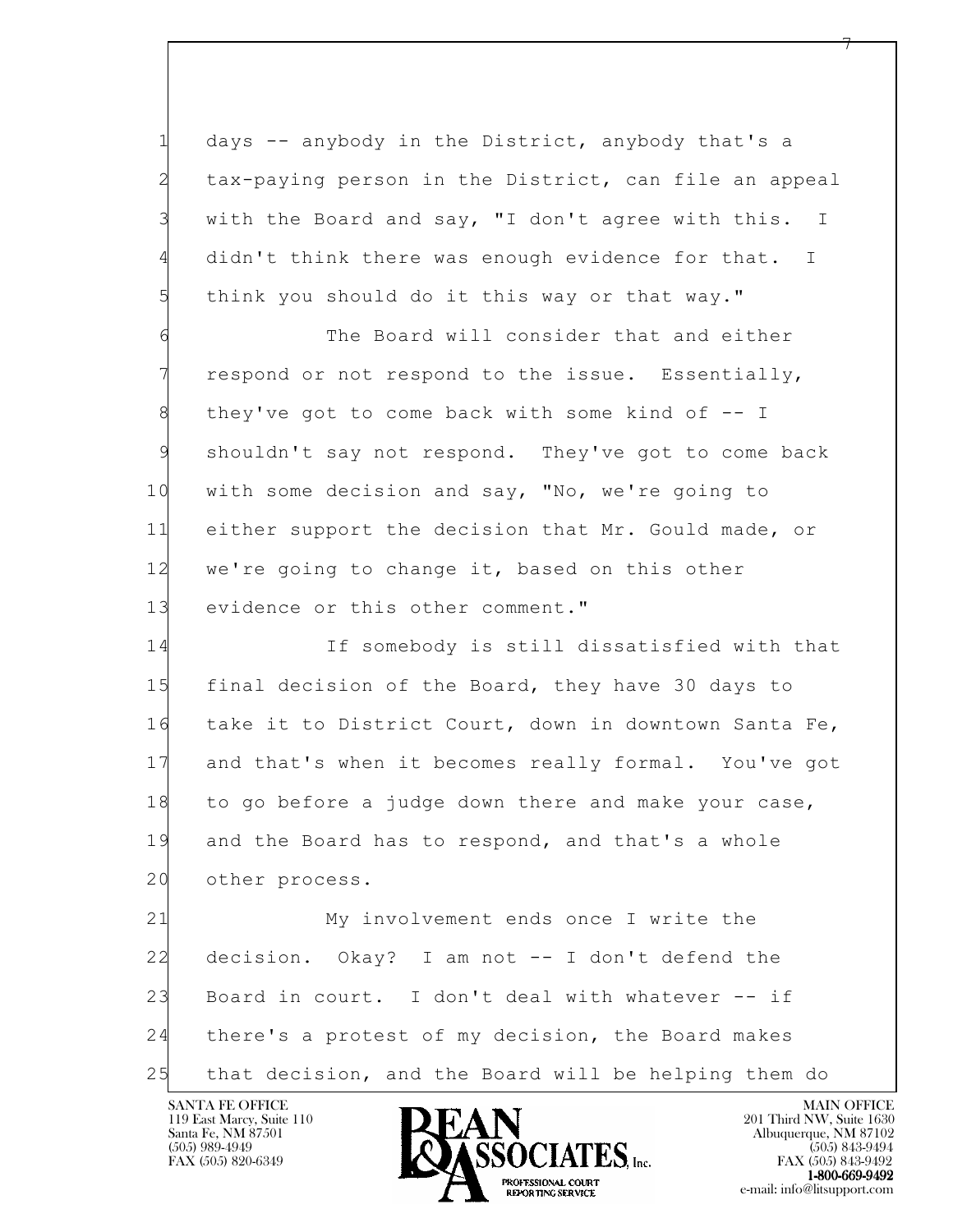l 1 that. I'm out of it as soon as I write my decision. 2 So that is to say, if you're dissatisfied 3 with the decision, which -- for any reason, deal 4 directly with the Board, and the Board can -- you 5 know, if Zach wants to take calls -- I don't know how 6 the Board wants to do it. That's internal to them. 7 But deal directly with the Board. I'm not available 8 for comment. Okay? It's not my job. 9 Any questions? 10 Okay. So, Zach, why don't you introduce 11 the two witnesses, and then they can introduce 12 themselves and -- 13 MR. OGAZ: Okay. So, first, we'll have 14 our -- the Eldorado Area's District Manager, 15 Steve King. He'll be just explaining, you know, some 16 of the basic precepts of the rate adjustments. Then 17 we'll have Nelisa Heddin step up, and she has, you 18 know, quite a bit of experience with Eldorado and 19 rate adjustments. So she'll be explaining some of 20 the more technical details on why some of that is 21 necessary. 22 So, without further ado --23 HEARING OFFICER GOULD: And why don't you 24 all stand up very briefly and introduce yourselves 25 and then say what you're going to do.

119 East Marcy, Suite 110<br>Santa Fe, NM 87501

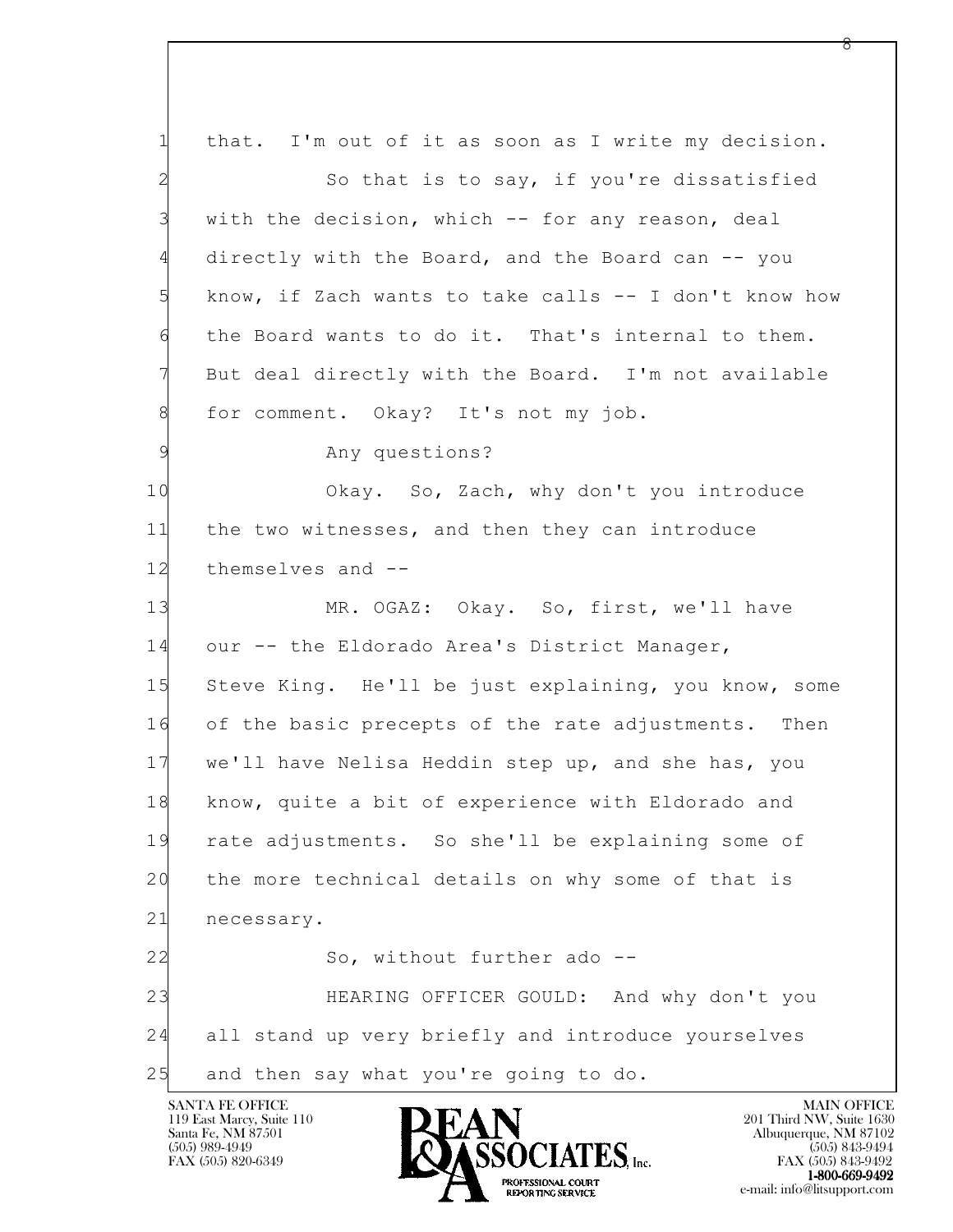1 MR. KING: Okay. I'm Steve King. I am the 2 General Manager of the Eldorado Area Water and 3 Sanitation District. My involvement in the process 4 has started from the onset. I was part of the Rate 5 Study Advisory Committee.

6 I've recommended and endorsed the proposed 7 adjustments in our rates, tolls, fees, and charges. 8 I'll be providing an overview of the background and 9 the development of our rate study analysis and 10 spending some time providing some details, justifying 11 the basis for the need for the adjustment.

12 MS. HEDDIN: My name is Nelisa Heddin. I 13 am an consultant who specializes in water and 14 wastewater rates, basically. I work with utilities 15 in the states of Texas, New Mexico, and parts of the 16 Southwest in going through this exact type of 17 process.

l 18 I was retained as an independent consultant 19 by the District to perform a cost-of-service and 20 rate-design study of the district's rates. This 21 evening, I'll be going through basically the 22 methodology and process that we utilize in 23 determining the rates and, of course, talking about 24 the recommendations moving forward.

25 HEARING OFFICER GOULD: And Nelisa is very

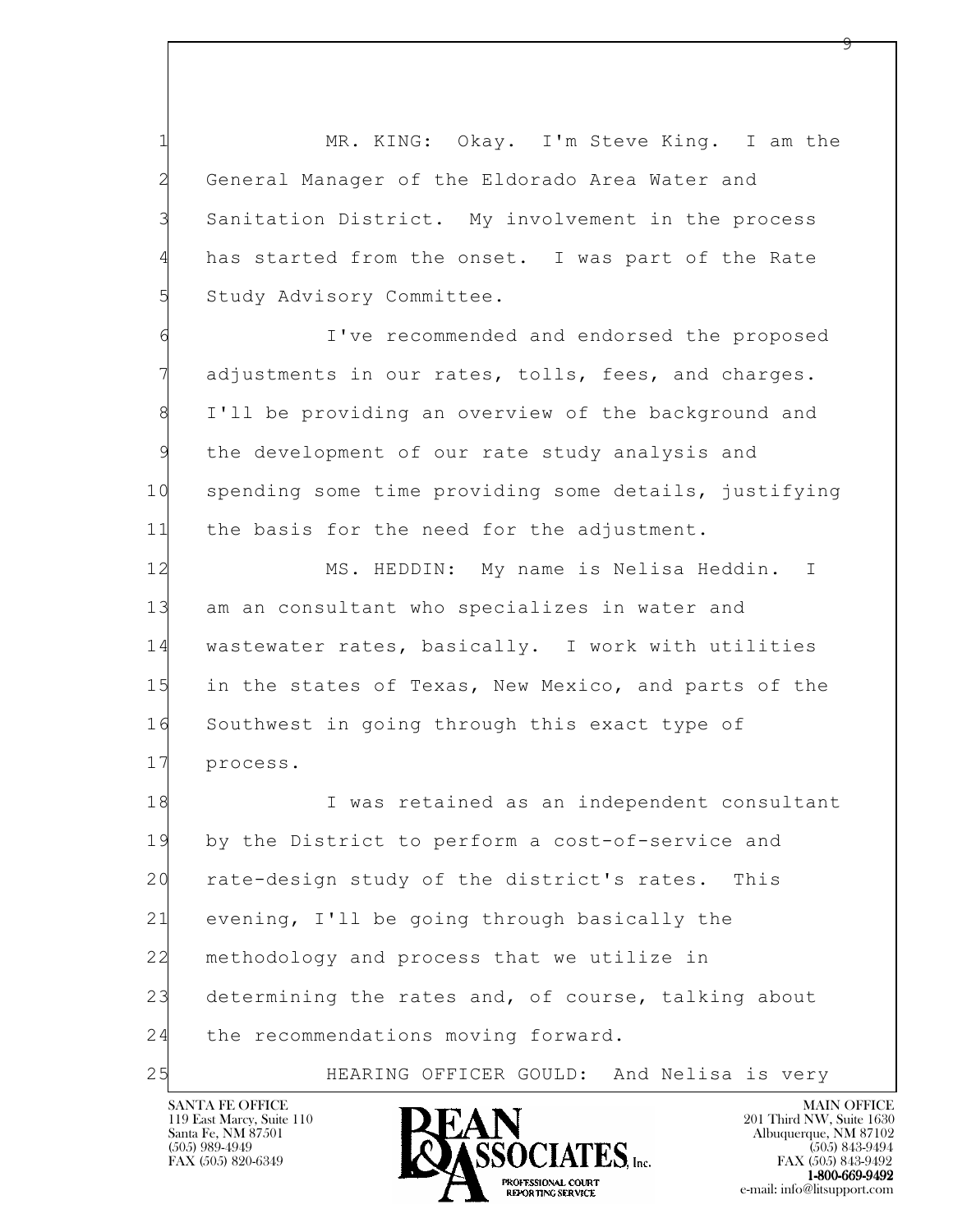l SANTA FE OFFICE MAIN OFFICE MAIN OFFICE MAIN OFFICE MAIN OFFICE 1 qualified. She's been doing this for -- 20 years, 2 now? 3 MS. HEDDIN: Yes, sir. 4 HEARING OFFICER GOULD: Essentially, what 5 she does is she shows, you know, the basic reasons 6 why the Board is adopting the specific rate schedule that it's doing, and so she'll have a very complete 8 explanation of that. 9 And both Steve and Nelisa will have -- will 10 be testifying about the slides as they go through, 11 and these slides, the paper copies of them will be 12 made part of the record of the hearing. 13 So, Michele, if you would swear in both of 14 the witnesses, and then we can get started. 15 MS. TRUJILLO: Okay. 16 Would raise your right hands, please? Do 17 you solemnly swear the testimony you are about to 18 give will be truth, the whole truth, and nothing but 19 the truth? 20 MS. HEDDIN: Yes, ma'am. 21 MR. KING: I do. 22 HEARING OFFICER GOULD: Okay. So, Steve, 23 why don't you start, and I'll sit down. 24 MR. KING: Okay. For the record, I'll be 25 submitting a Letter of Transmittal with a substantive

119 East Marcy, Suite 110<br>Santa Fe, NM 87501



 $10 \,$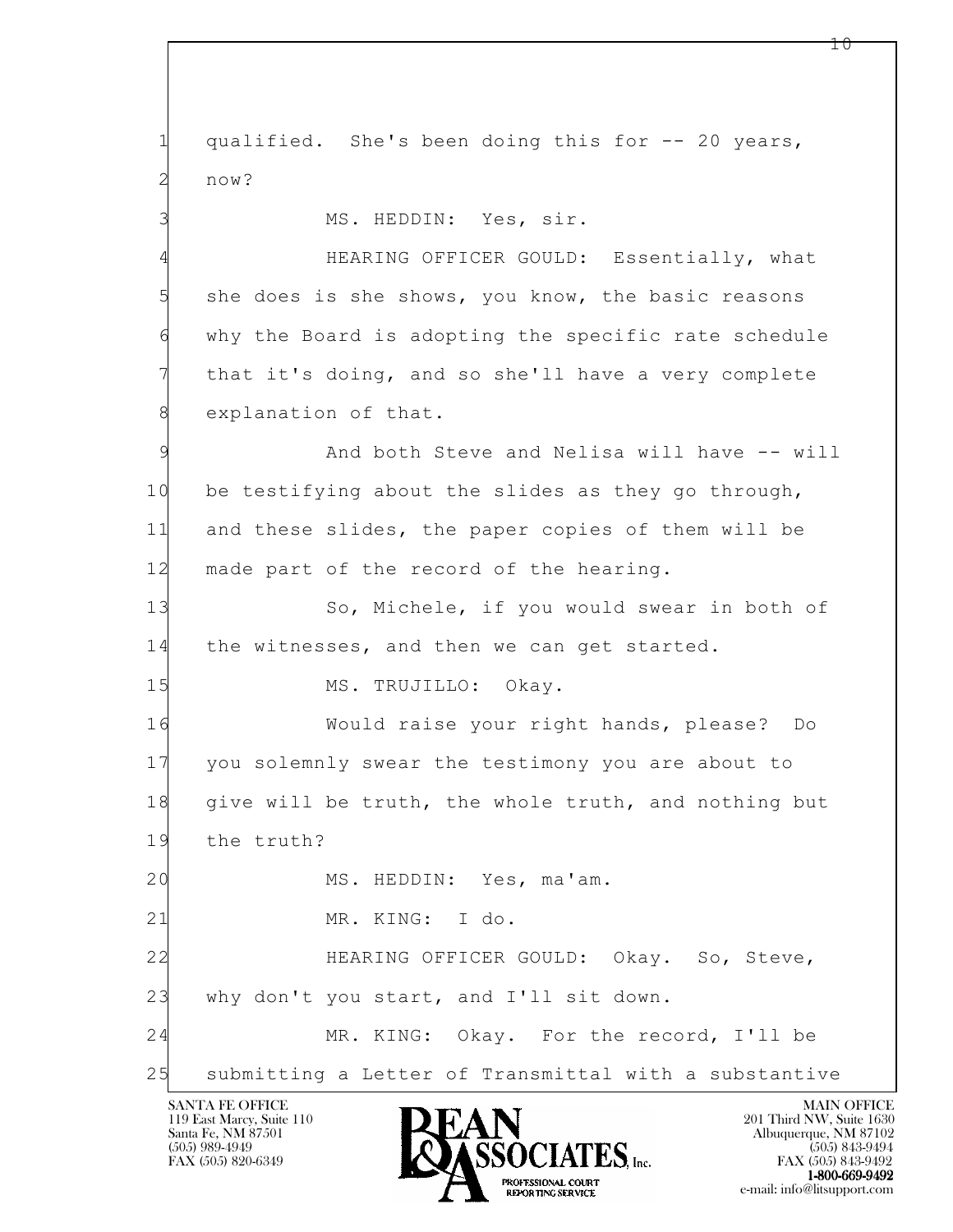1 amount of documentation, and I'll go through that 2 very briefly, the contents of this Letter of 3 Transmittal.

4 The first item, it includes an Affidavit 5 prepared by myself. The Affidavit gives a fairly 6 detailed overview of the background and the development of the rate study, my involvement in that 8 process, and my endorsement of the recommendations.

9 Included with the Affidavit are five 10 exhibits. Those exhibits include 11 Resolution 20-08-03, which was a resolution passed by 12 the Board, authorizing the Public Hearing for this 13 time and date and location.

14 Exhibit B is Resolution Number 20-09-02, 15 another resolution passed by the Board, authorizing 16 the proposed adjustments to our rates, tolls, fees, 17 and charges.

18 Exhibit C is the actual Final Report 19 prepared by Nelisa, the Cost of Service and Rate 20 Design Study.

l 21 Exhibit D is the Affidavit of Publication. 22 It was -- as prepared and submitted by Anna 23 Mondragon-Metzger. It provides the documentation of 24 our public notification with -- within at least 30 25 days, to be in compliance with the Water and

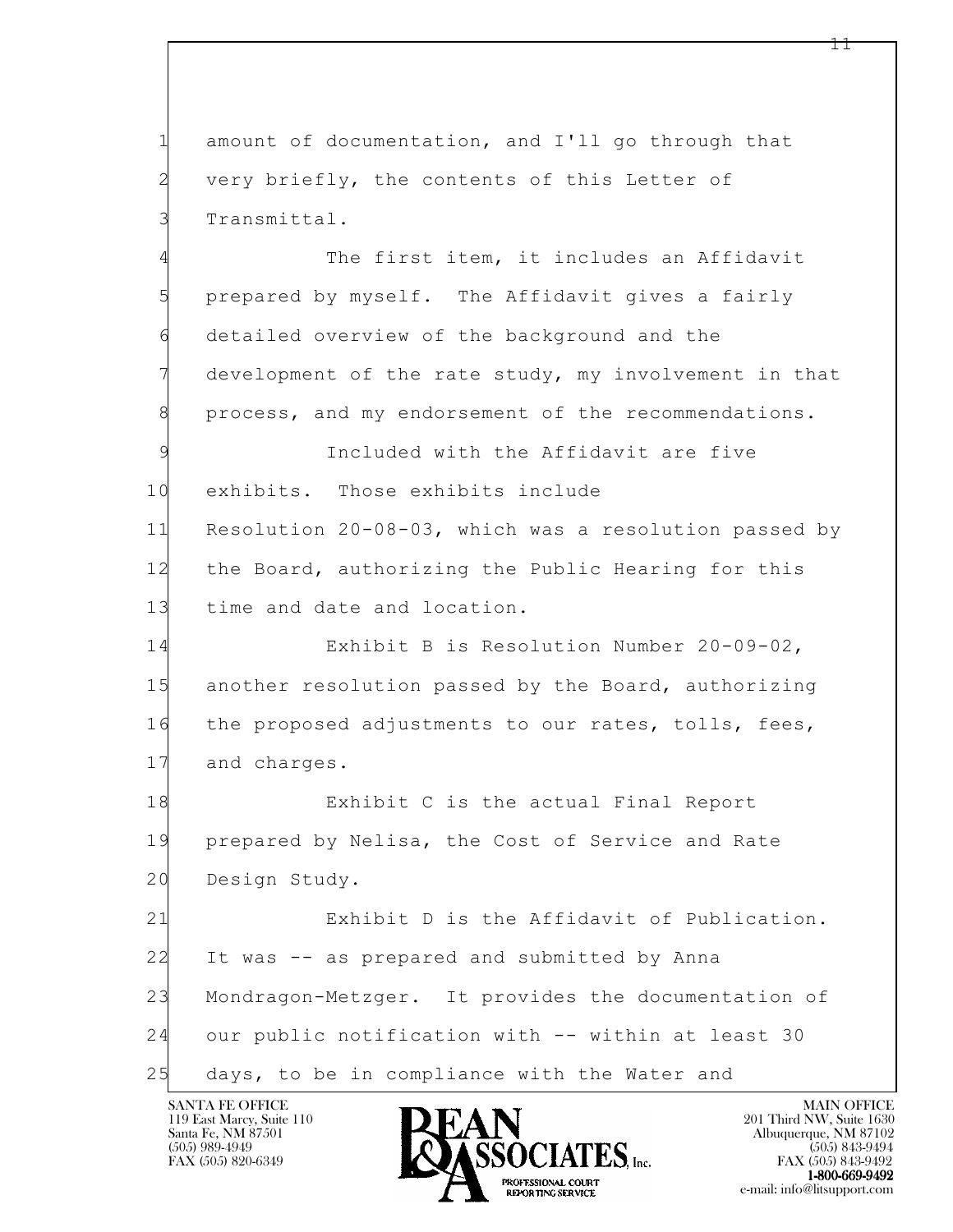1 Sanitation District Act.

2 And then the Exhibit E is the Confirmation 3 of Approval. The only approval that we were required 4 to get from the PRC was the approval to engage 5 Peter Gould as the Public Hearing Officer. That's 6 the first item.

The additional items include a copy of the 8 relevant section of the Water and Sanitation District 9 Act, 73-21-55(C). The next exhibit includes the 10 minutes from the Public Forum that were held on 11 August 27th.

12 The next item is copies of two emails and 13 one customer suggestion that came in response to the 14 Public Forum. One was an endorsement. One was more 15 follow-up clarification; and the third item was a 16 suggestion about how we can more accommodate a more 17 uniform payment schedule.

l 18 Let's see. The next item is a request from 19 Joe Loewy to provide sworn testimony. The next item 20 is a Public Hearing Information Sheet that was posted 21 at several locations, at ECIA and at the Agora 22 Shopping Center. And then I believe the last item is 23 the PowerPoint presentations that both myself and 24 Nelisa will be providing this evening.

25 HEARING OFFICER GOULD: Just a word, Steve.

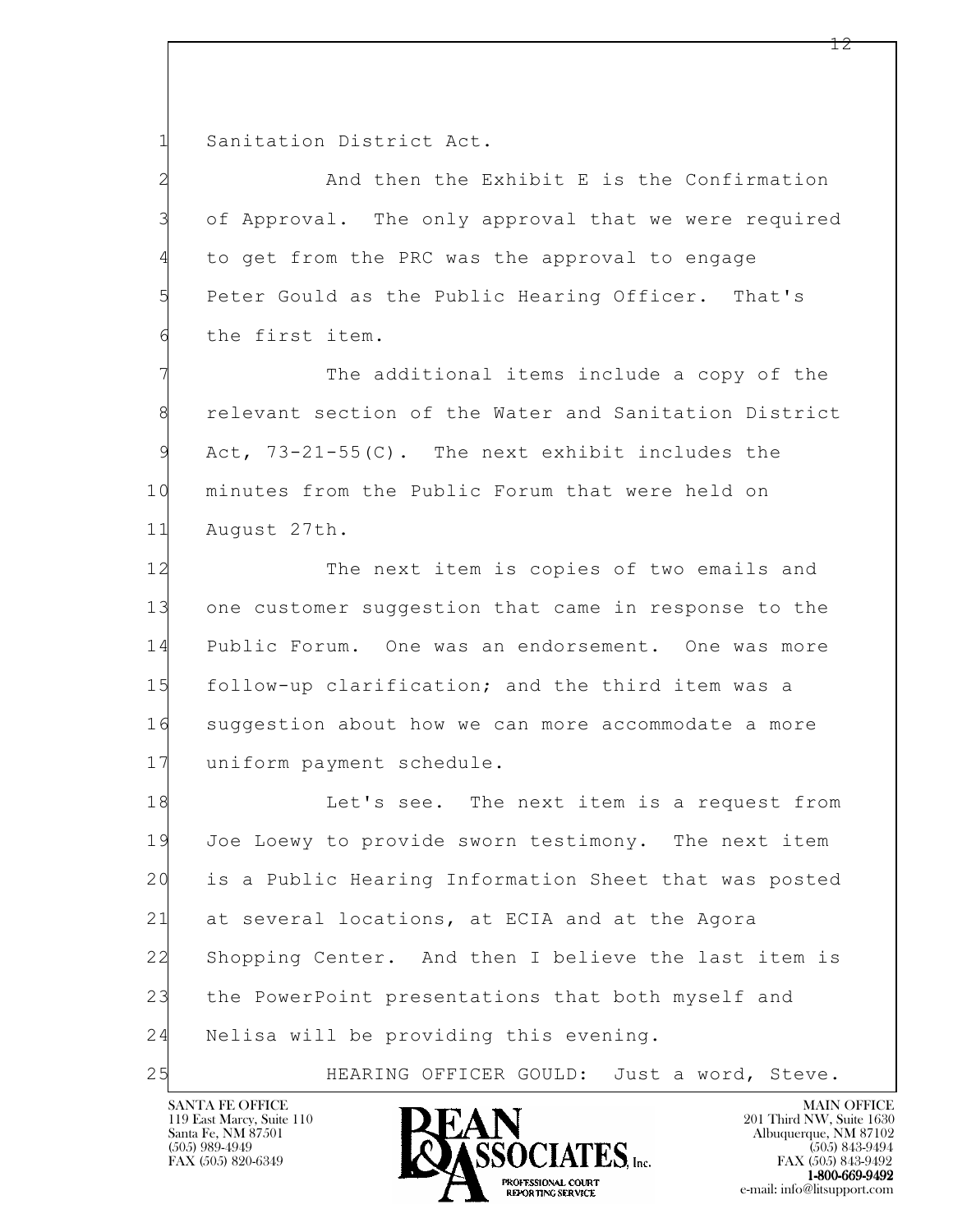l 1 There are a few copies of the PowerPoint 2 presentations, paper copies, out on the desk if 3 somebody wants to grab them. If you're like me, I 4 need to have it in my hand if I'm going to really -- 5 yeah. 6 MR. KING: That's the content. 7 HEARING OFFICER GOULD: Thank you. 8 Bo you want to have the Affidavit in front 9 of you as you -- or do you have a copy over there? 10 Why don't you hang on to this until we get done. 11 MR. KING: Okay. 12 HEARING OFFICER GOULD: Yeah, that will 13 be -- 14 MR. KING: Okay. 15 HEARING OFFICER GOULD: So why don't you go 16 ahead, Steve, and present your slides and give an 17 overview of what you've got there. 18 MR. KING: I will. 19 MS. MONDRAGON-METZGAR: Let me get the 20 lights. 21 MR. KING: Oh, do you want to get these 22 lights? 23 MS. MONDRAGON-METZGAR: Yeah. 24 MR. KING: Okay. We'll go to the next -- 25 we'll go right to the next slide.

119 East Marcy, Suite 110<br>Santa Fe, NM 87501

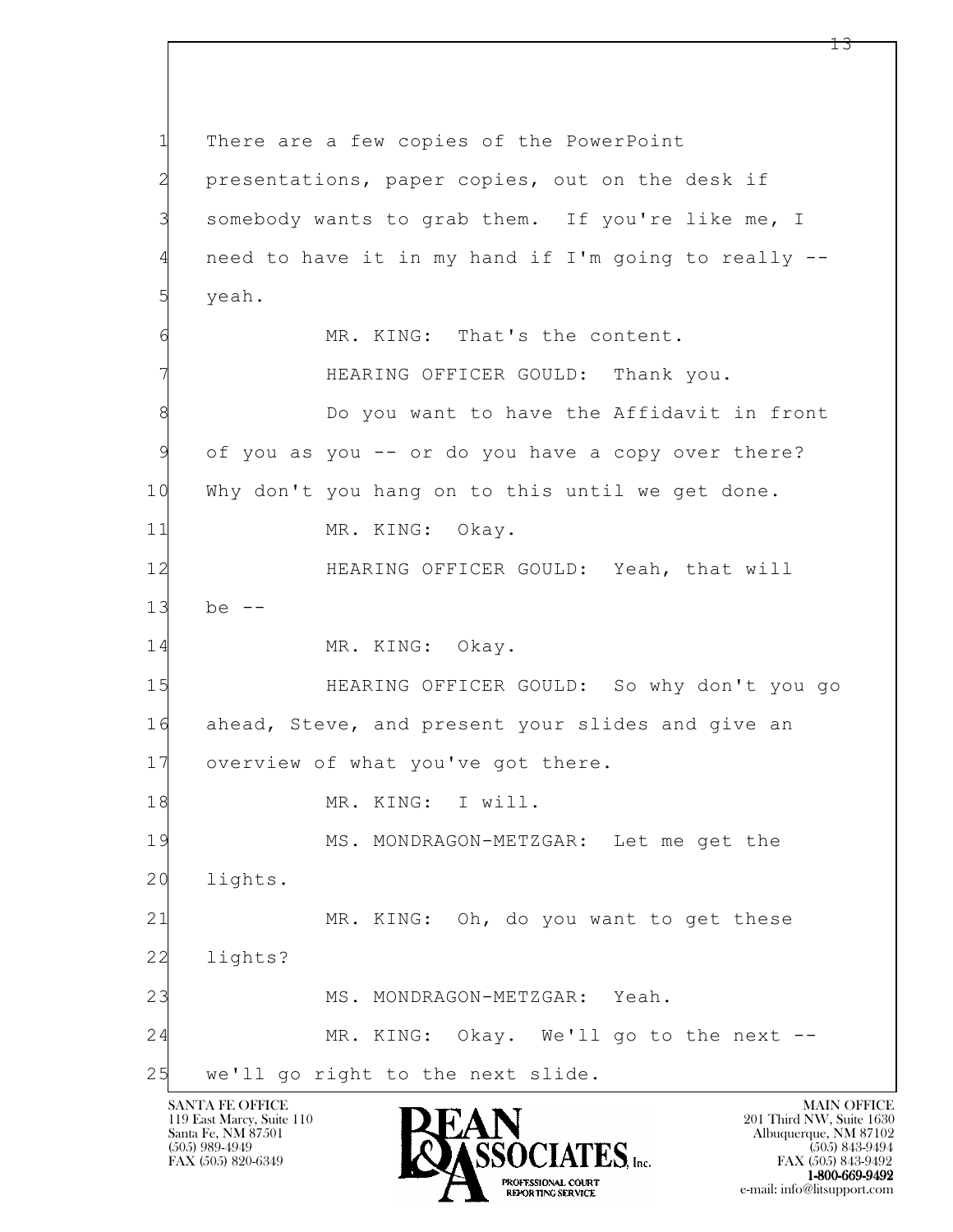1 So just a quick overview of the topics I'll 2 be covering here in the next 15 minutes or so. I'm 3 going to give a real brief background of the 4 evolution of the Water District. I want to briefly 5 introduce the members of the Rate Study Committee.

6 I'm going to focus most of my attention on 7 the explanation for the principal drivers, or the 8 needs for this proposed rate adjustment, and then I'm 9 going to talk about the things that we're doing to 10 try to ensure that we run this utility as 11 cost-efficiently as possible, brief feedback that we 12 received from the Public Forum. And then I'll hand 13 it over to the expert, to Nelisa. We've got -- we 14 can close with next steps and open it up to 15 questions.

16 So, as most of you may be more familiar 17 than I am, Eldorado was actually started in 18 around 1970 by AMREP, who was the developer. 19 Initially, they had their own water utility. It 20 wasn't until 1993 that the Eldorado Area Water and 21 Sanitation District was formed.

l 22 As I understand it, the purpose of that was 23 primarily the objective of ultimately purchasing and 24 taking over the operations of that water utility. 25 There was a strong opinion from the community that it

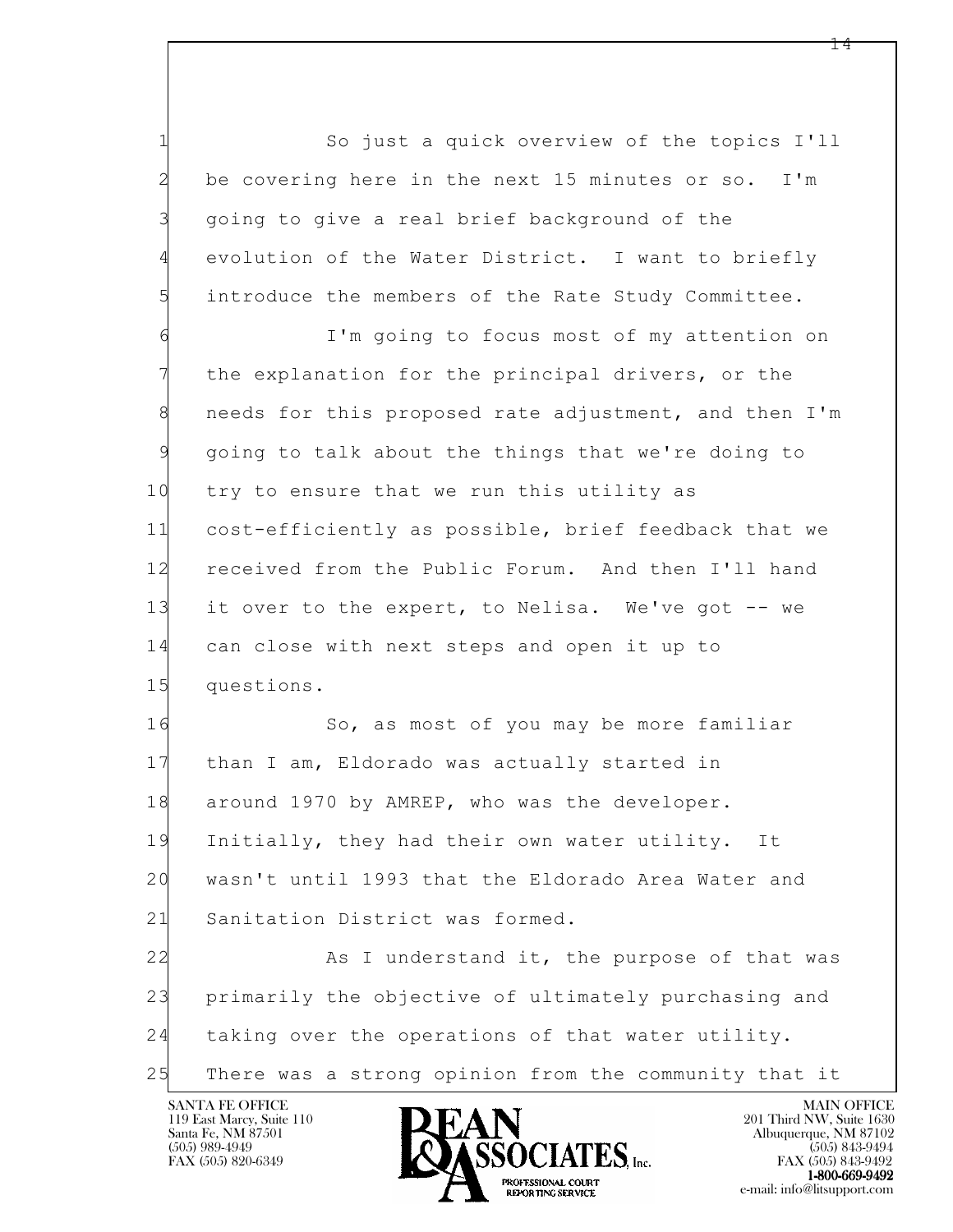l 1 was important for the community to retain control 2 over that critical asset supporting the community. 3 So you fast-forward another 20 years or so, 4 and it wasn't until 2005 that we actually completed 5 the purchase of the water utility. The process, 6 suffice it to say, it was contentious. The District 7 filed a condemnation suit. The jury established a 8 valuation for the utility. 9 A lot of folks believe, as I do, that the 10 valuation was a -- there was a real premium to the 11 value that was established, just over \$11 million. 12 But, again, the consensus of the community was it was 13 critical for us to maintain control of the operations 14 of this critical asset. 15 Then we fast-forward to late in 2014. We 16 started the rate study process for our current rate 17 schedule. One of the first actions we took was to 18 actually hire Nelisa. We formed the Rate Study 19 Advisory Committee at that time. 20 The current rate schedule was adopted back 21 in December of 2015. It was a four- -- it's a 22 four-year rate schedule, from 2016 to 2019, and it 23 expires at the end of this year. 24 Recognizing this, we started the process 25 for our current rate study valuation back in late --

119 East Marcy, Suite 110<br>Santa Fe, NM 87501

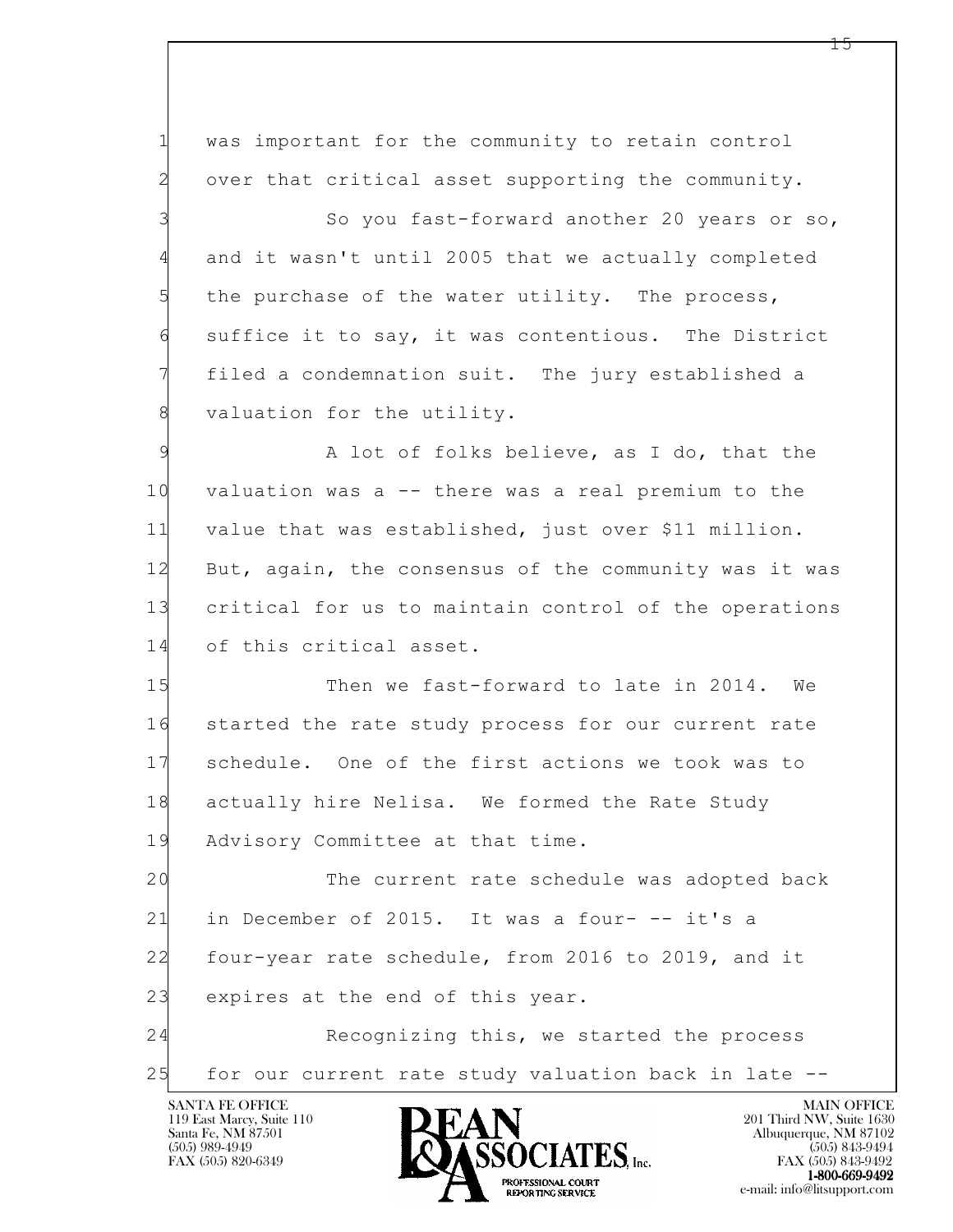1 in November 2017. Again, one of the first actions 2 was to, again, hire Nelisa to be our expert 3 consultant, and then, shortly thereafter, we formed 4 the Rate Study Committee.

5 We've got to fast-forward here to the last 6 three months or so. Back in July, Nelisa made a 7 presentation to the Board of the preliminary results 8 and findings of our rate study.

9 In August, last month, on August 27th, we 10 conducted a Public Forum, presenting -- incorporating 11 some comments and input from the Board and presenting 12 our proposed rate study and providing the background 13 justification. That gets us to -- oh, last week, the 14 Board formally adopted the proposed rate adjustment 15 that's being presented here this evening. And that 16 takes us to this evening.

17 So, briefly, just introducing the members 18 of the Rate Study Committee, we have two of our Board 19 Members. Elizabeth Roghair, she's the chair of the 20 committee. She's also our Treasurer. She's also a 21 member of the Finance Committee. So she supports the 22 District in several different ways.

l 23 David Burling is a Board Member and also 24 the chair of our Finance Committee. I participate as 25 the General Manager. Then we had four members of the

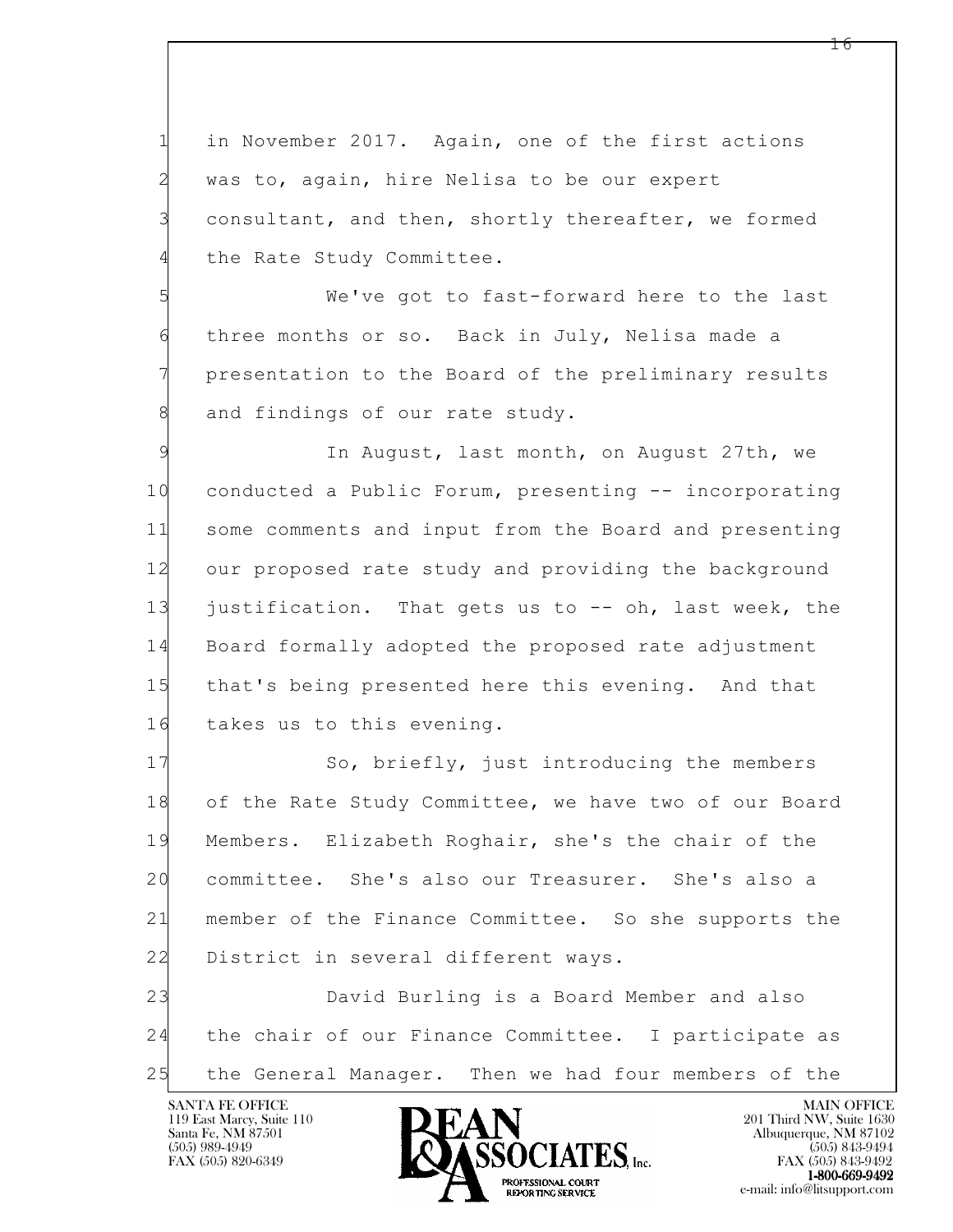1 community, all of which had some very strong 2 credentials, strong financial backgrounds. So they 3 were very strong contributors and supporters through 4 the process. Gene Scofield; Phil Speicher, who is 5 here this evening; Joe Loewy, who is here this 6 evening; and then last, but not least, is our 7 controller, Jessa Huybrects.

8 **I** just want to point out, with the 9 exception of Jessa, all of the members of the Rate 10 Study Advisory Committee are both local residents and 11 customers of the Water District.

12 So I wanted to start my explanation for the 13 need for this current adjustment by giving a little 14 background about the current rate schedule and 15 pointing out what that rate schedule funds and, maybe 16 more importantly, what it does not fund at this point 17 in time.

l 18 So the current rate schedule is sufficient 19 to cover our debt obligations that were part of the 20 original purchase of the District. That included the 21 \$11 million for the actual purchase, and then there 22 was something like two-and-a-half million dollars in 23 necessary immediate capital improvements. Those 24 obligations, the final payment, will be made in June 25 of 2025.

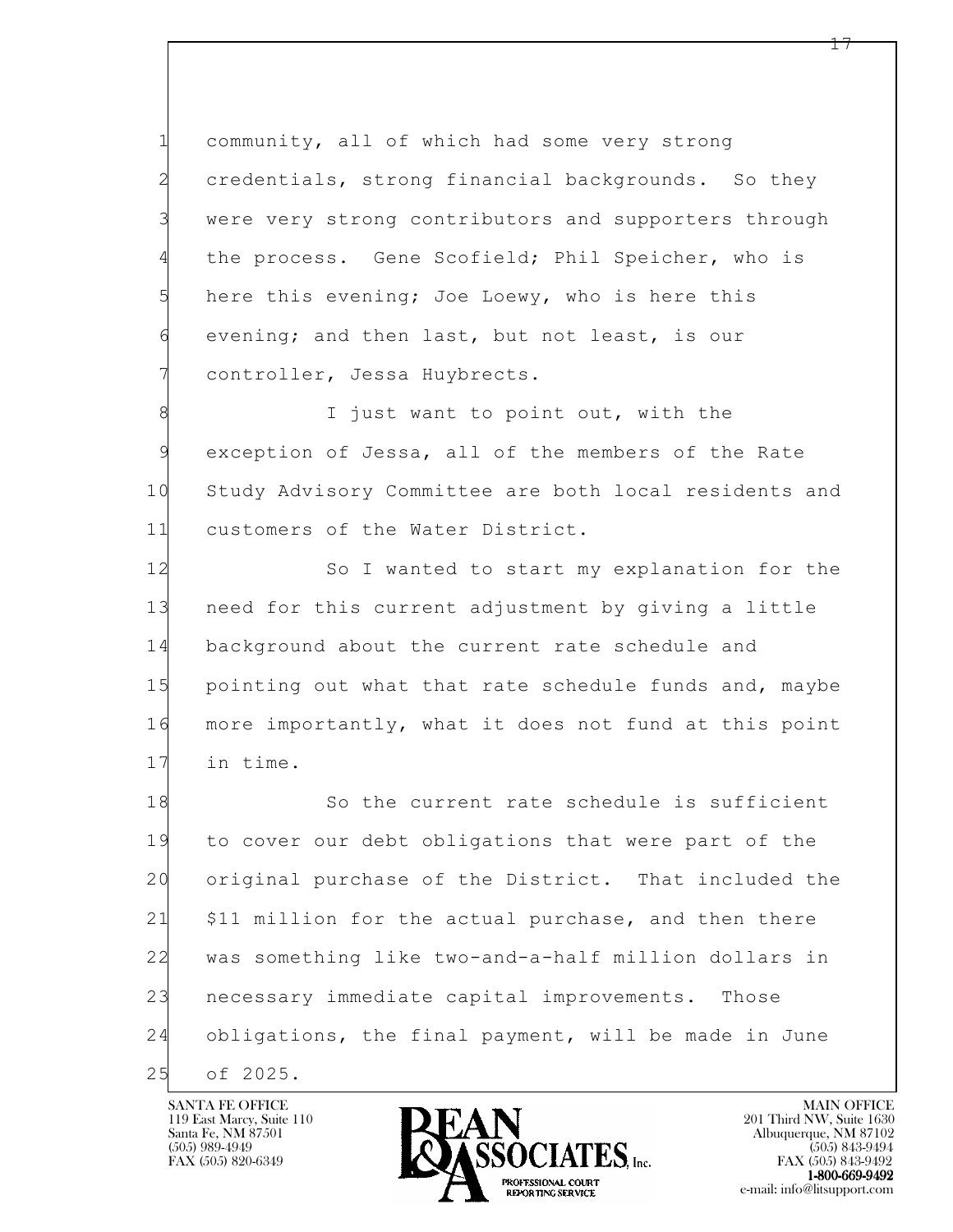1 The revenues generated by the current rate 2 schedule are sufficient to cover the debt obligations 3 for our current capital projects, but, as I'll talk 4 about, they are insufficient to meet our projected 5 needs.

6 They also provide a budget for annual rehab 7 and repair of our aging water system. But, again, as 8 I will discuss, they are insufficient to meet our 9 forecasted, the needs for continuous, ongoing rehab 10 and repair of our system. It does cover our current 11 operating and administrative costs, but there is no 12 provision for future cost increases.

13 And then one of the things -- I know, at 14 the Public Forum, there was strong consensus and 15 support on this issue, that what the rate schedule 16 did was very appropriate. It adjusted the rate 17 burden, a higher percentage of the rate burden to the 18 higher water users. We typically call those the 19 folks that use more than 10,000 gallons a month.

l 20 And I say "appropriate," because it's those 21 peak demands that generate a lot of the additional 22 cost of operating and maintaining a system. So 23 that's the background.

24 The next slide.

25 MS. MONDRAGON-METZGAR: That is the next



FAX (505) 843-9492 e-mail: info@litsupport.com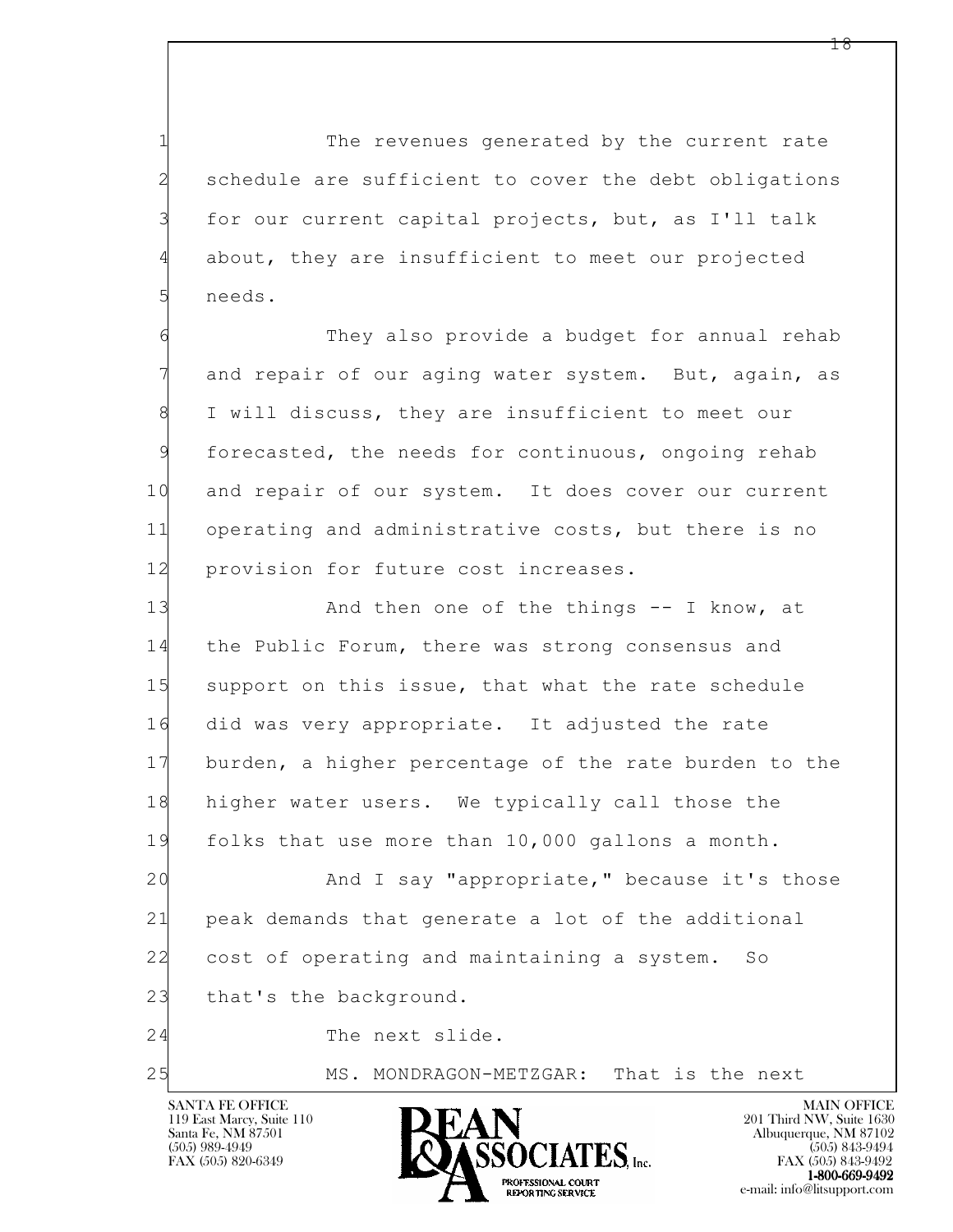1 slide.

2 MR. KING: Oh, sorry. I was looking for 3 something to change over there.

4 So, in a nutshell, the driving forces, we 5 have an aging water system. Much of our system is 6 well over 40 years old. This is not an uncommon 7 situation. Hundreds, if not thousands, of utilities 8 across the country are faced with the same challenges 9 as all of the infrastructure ages.

10 Because it's aging, it's critical that we 11 have a proactive rehab and repair program to extend 12 the useful life of our facilities for as long as 13 possible. We've identified the need for -- \$600,000 14 a year for annual rehab and repair. I'll give you a 15 little more detail on that.

l 16 In addition too that, it's the "nothing 17 lasts forever." I like Gregory Hart's analogy of the 18 roofs on your home. You can only patch and repair 19 those roofs for so long, and at some time, you have 20 to replace it. The same thing holds true for our 21 water system. We've identified a \$13 million capital 22 improvement program over the next five years. 23 The other thing, these -- those are the big 24 items. The other things that are important but not

25 as substantial, as far as the revenue requirements,

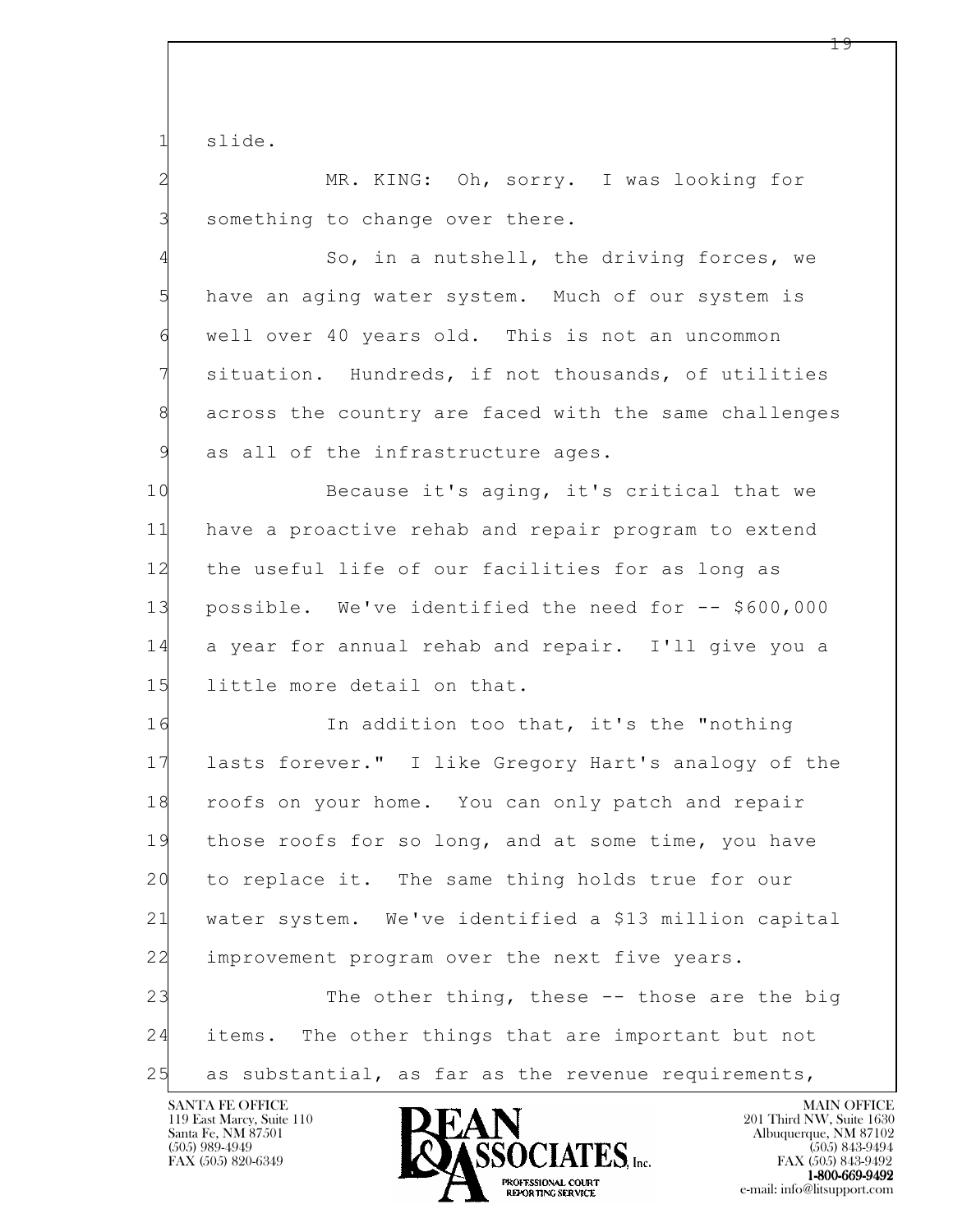1 but they need to be covered, the rising operating and 2 maintenance costs due to inflation. And then 3 something that we're becoming more aware of, here in 4 the last couple of years, is rising operating and 5 maintenance costs, due to a couple of things.

6 One is managing the increase in data. And 7 as we've implemented our new meter technology, the 8 BEACON meters -- they're a great thing. They provide 9 a wealth of information to both the customers and to 10 the District, but with that comes the obligation and 11 the responsibility to manage a lot more information 12 and data and cost associated with that.

13 The other thing is the continuing upgrading 14 of the technology, making sure that our staff and 15 resources are well-trained and know properly how to 16 manage and deal with the upgrades in technology.

17 And another thing that's high profile 18 across the country, these days, is the need for cyber 19 security, cyber attacks that shut down large public 20 institutions. So there's an increased IT cost 21 associated with providing that extra level of 22 security for our District.

l 23 So here's -- here are the big items. I 24 just wanted to point out some of the large-cost items 25 we have with respect to rehab and repair of our

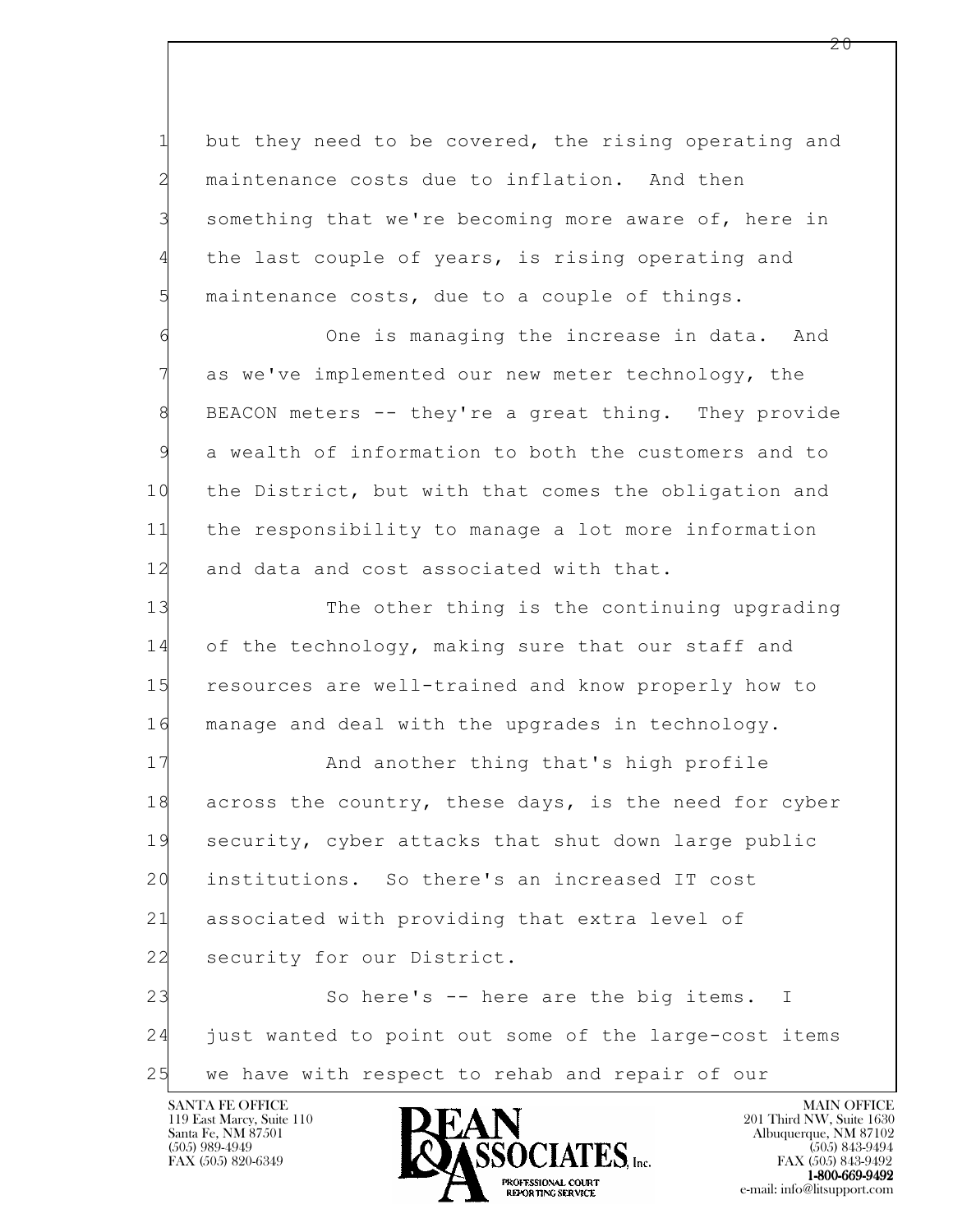1 existing facilities. We've got six water storage 2 tanks. The age of those tanks is anywhere from 21 3 to 40 years old. I think, actually, just over 40 4 years old.

5 The literature will tell you that the 6 typical useful life -- our tanks are aboveground 7 steel tanks. The typical useful life for those tanks 8 is about 50 years. With proactive maintenance and 9 repair, we can extend the useful life of those tanks. 10 And it's well worth it for us to do that, because the 11 cost to replace those is very high.

12 The big item is, periodically, you have to 13 go in and re-coat both the inside and the outside of 14 those tanks. You need to provide new corrosion 15 protection, typically, every 15 to 25 years. The 16 cost, depending on the size of the tank, is anywhere 17 from \$350,000 to \$500,000.

l 18 Those are real numbers. Last year, we did 19 the interior coating, only, of one of our tanks, over 20 here at the intersection of Avenida Eldorado and 285, 21 and we provided corrosion protection. The cost for 22 just the inside for the corrosion protection was, 23 like, \$257,000.

24 This year, we're going to do our largest 25 tank, four, and the engineer's estimate to coat the

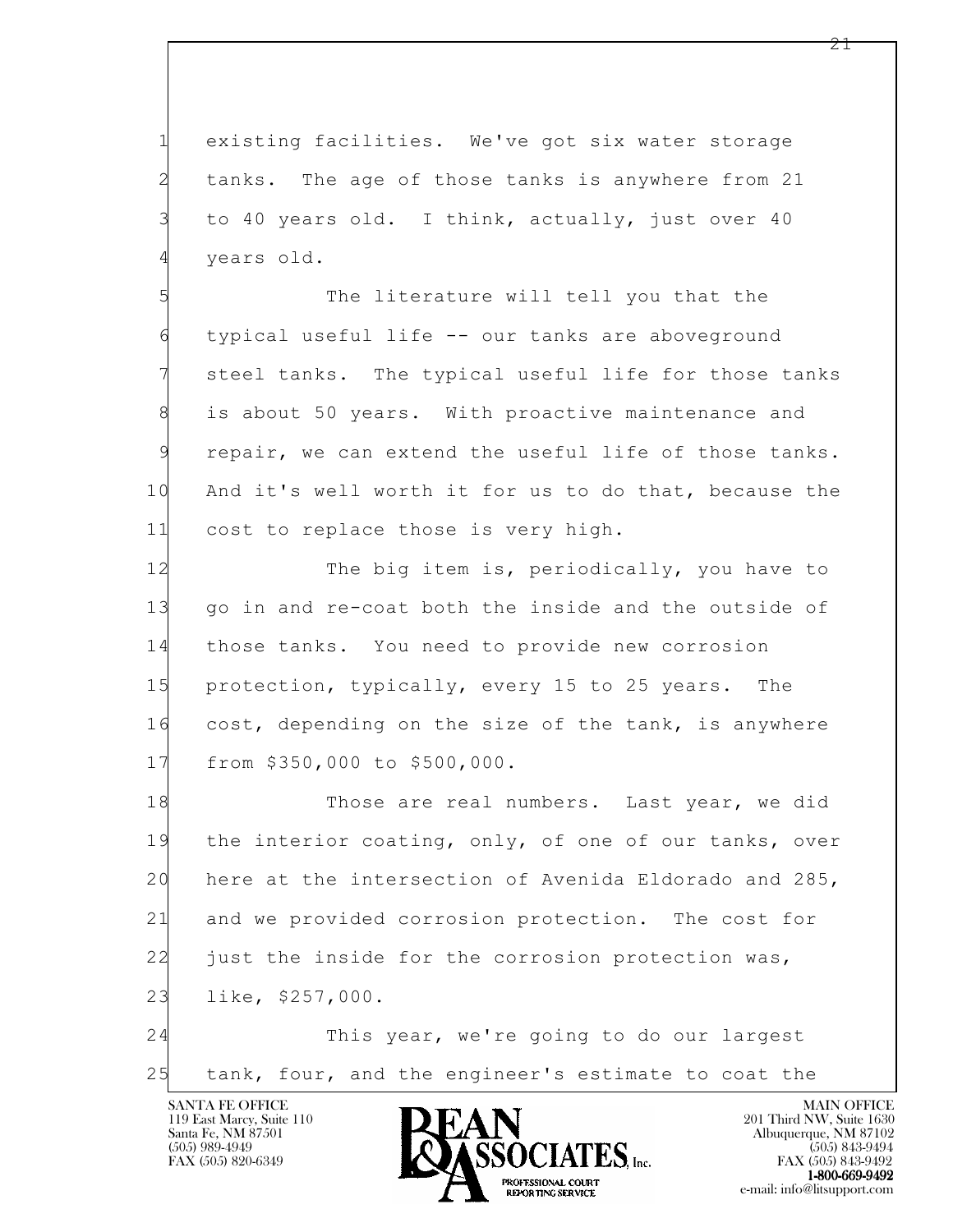1 inside and the outside with corrosion protection is 2 actually just over \$500,000.

3 So we've also got -- in addition to the 4 storage tanks, we've got five booster pump stations, 5 three large ones, two small ones. Our newest pump 6 station is Torreon, and it's only six years old. But 7 three of our stations are well over 40 years old. 8 The typical useful life is 40 to 50 years.

9 What you need to do to extend the useful 10 life of the pump station is, periodically, you have 11 to go in and rehab the mechanical and the electrical 12 systems; also, sometimes upgrading the controls.

13 It says every 20 to 25 years, but, you 14 know, it might be more ideal to do that more 15 frequently, something like every 15 to 20 years. 16 Depending on the size of those pump stations, the 17 estimated cost is anywhere from \$75,000 to \$200,000.

18 Oh, boy. I don't see the flash on the 19 change. Why don't I actually read it?

l 20 So, in addition to that, we have 11 active 21 wells. Our newest well, Well 19, is three years old. 22 But, again, many of our wells are over 30 years old. 23 The typical useful life is 30 to 40 years. 24 To extend the life of those wells as long a

25 as possible, you need to go in and do a regular video

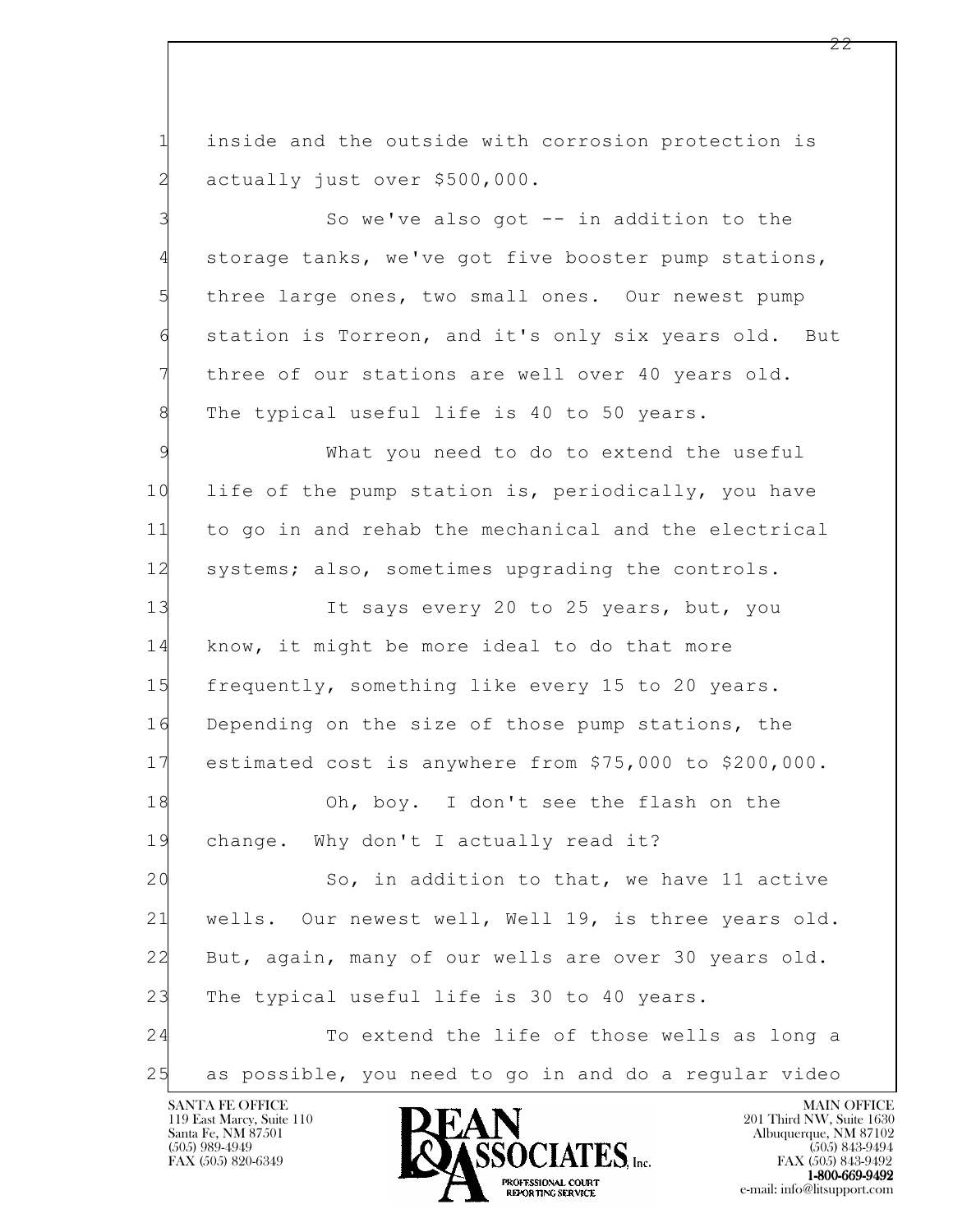1 inspection. You do a power cleaning of the inside of 2 the well, and then you do some mechanical replacement 3 of pump and motor, drop pipe.

4 We have been doing, for the last couple of 5 years -- we've been doing two wells a year for the 6 last few years. Costs are coming in anywhere from 7 \$25,000 to \$50,000, each.

8 Actually, I say 38 pressure-reducing 9 valves. We've added a couple. I think the actual 10 number right now is 40. We've got a couple -- well, 11 the two new ones are -- are new, but the vast 12 majority of those are very old, 40 years. Some of 13 them are, even, 40 years old.

l 14 We have a regular program where we go 15 every -- we rehab every PRV every four years. So, 16 each year, we schedule eight to 10 PRVs. If we just 17 do a normal rehab, replacing some of the internals of 18 the valve itself, that's generally fairly 19 inexpensive, \$1,000 to \$1,500. But with the age of 20 so many of these PRVs, you have to go in and you have 21 to do a full replacement. That cost can be 22 significantly more, anywhere from \$15,000 to \$30,000. 23 So that's the rehab and repair. Now the 24 real cost for the replacement of our existing 25 facilities. The biggest asset in the system is

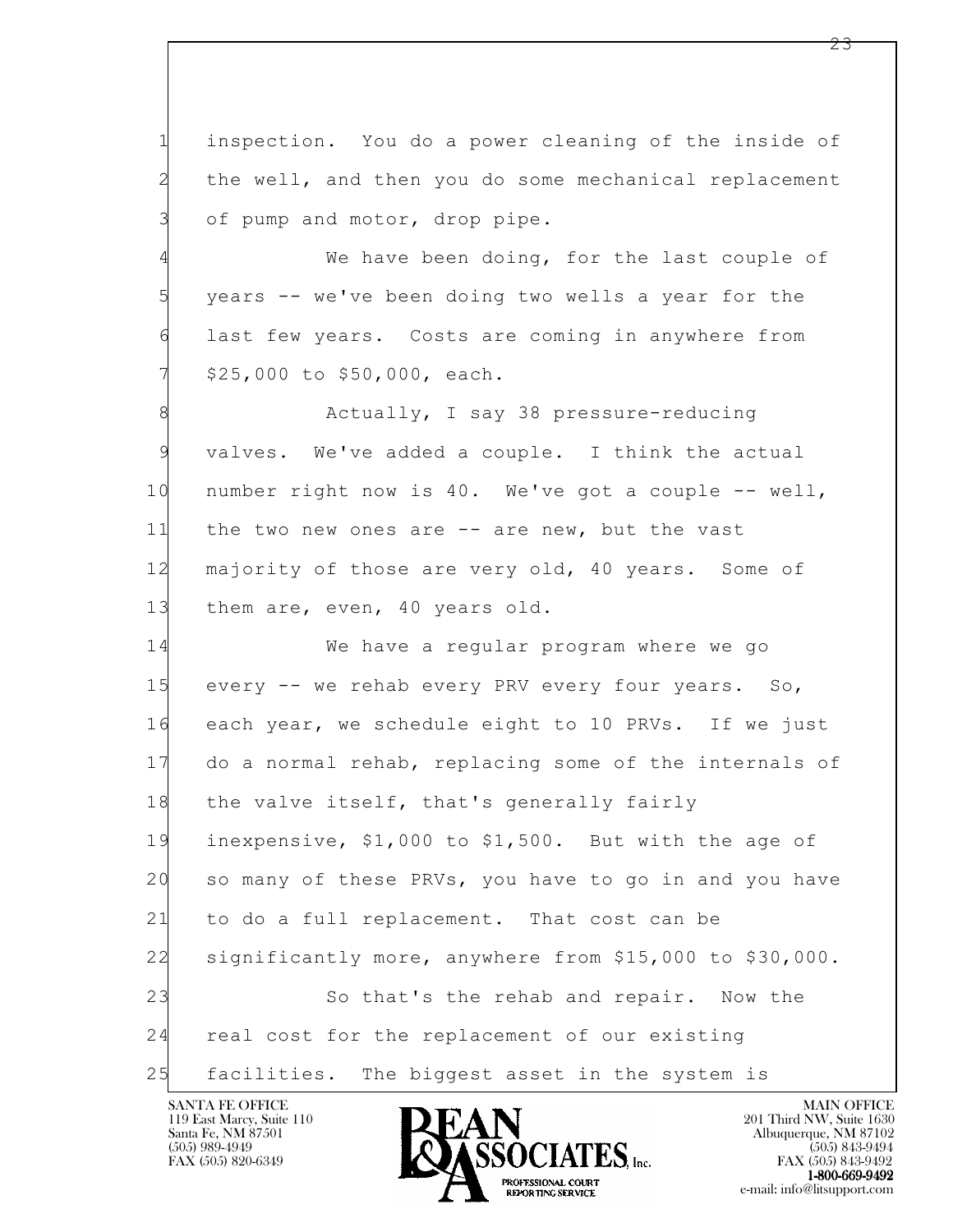1 over -- we have over 130 miles of pipeline. In the 2 last couple of years, we've installed maybe three 3 miles of new pipeline that was constructed with 4 materials, with plastic pipe, that meets our current 5 construction standards.

6 So we have a little bit that's young, but 7 the vast majority of it is 40-plus years old. It 8 includes -- of that, the biggest portion of that, 106 9 miles of it, was constructed with a plastic pipe 10 that, by today's standards, would be considered 11 substandard.

12 It's very thin-walled plastic pipe. So the 13 projected useful life of that material is less than 14 the material we use now, which is the much thicker 15 wall. It's called the C900 pipe. That's 83 percent 16 of our system. In addition to that, we have about 17 nine miles of asbestos cement pipe. It's up on 18 Conchas and Verano Loop.

l 19 The AC pipe, itself, is generally pretty 20 reliable. The projected useful life of AC pipe, 21 asbestos-cement pipe, can be as much as 70 years. 22 The problem we have here is it's the laterals to 23 deliver water to each of the customers, to each of 24 the households. They were -- their construction was, 25 again, by today's standards, considered substandard,

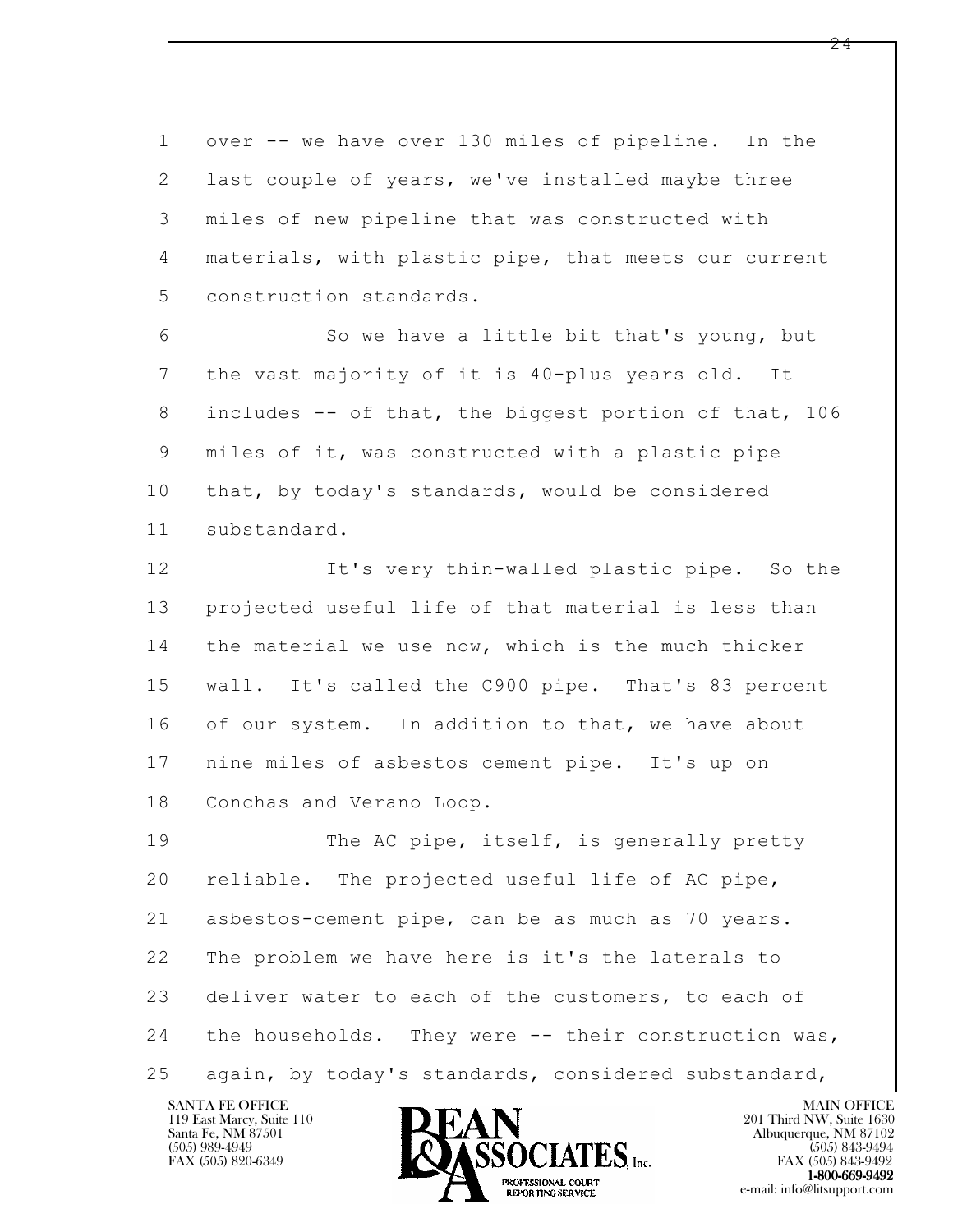1 and what we're experiencing here is more and more 2 frequency of breaks of those laterals and the need to 3 have to go back and replace those.

4 So eventually these old, existing pipelines 5 need to be replaced. The sobering reality is that 6 the replacement cost, including replacement -- 7 replacing the service laterals, is anywhere from 8 \$500,000 to three-quarters of a million bucks a mile. 9 So you can do the math on that. Some people would 10 suggest that that number might even be higher.

11 I like to point out that, you know, the 12 cost of constructing a mile of new pipe in a new 13 development is much less expensive than having to go 14 in and replace an existing line. You've got to 15 construct the new line adjacent to the existing line. 16 The existing line has to stay in service, and you 17 have to change out the laterals, and that 18 coordination significantly increases the cost per 19 foot.

l 20 Then we have our 11 wells that won't last 21 forever. There's three scenarios that are options 22 that we have available to us to replace that capacity 23 when these wells eventually get decommissioned. The 24 first one is what I call replacement in kind. 25 We continue to look for, and we have, the

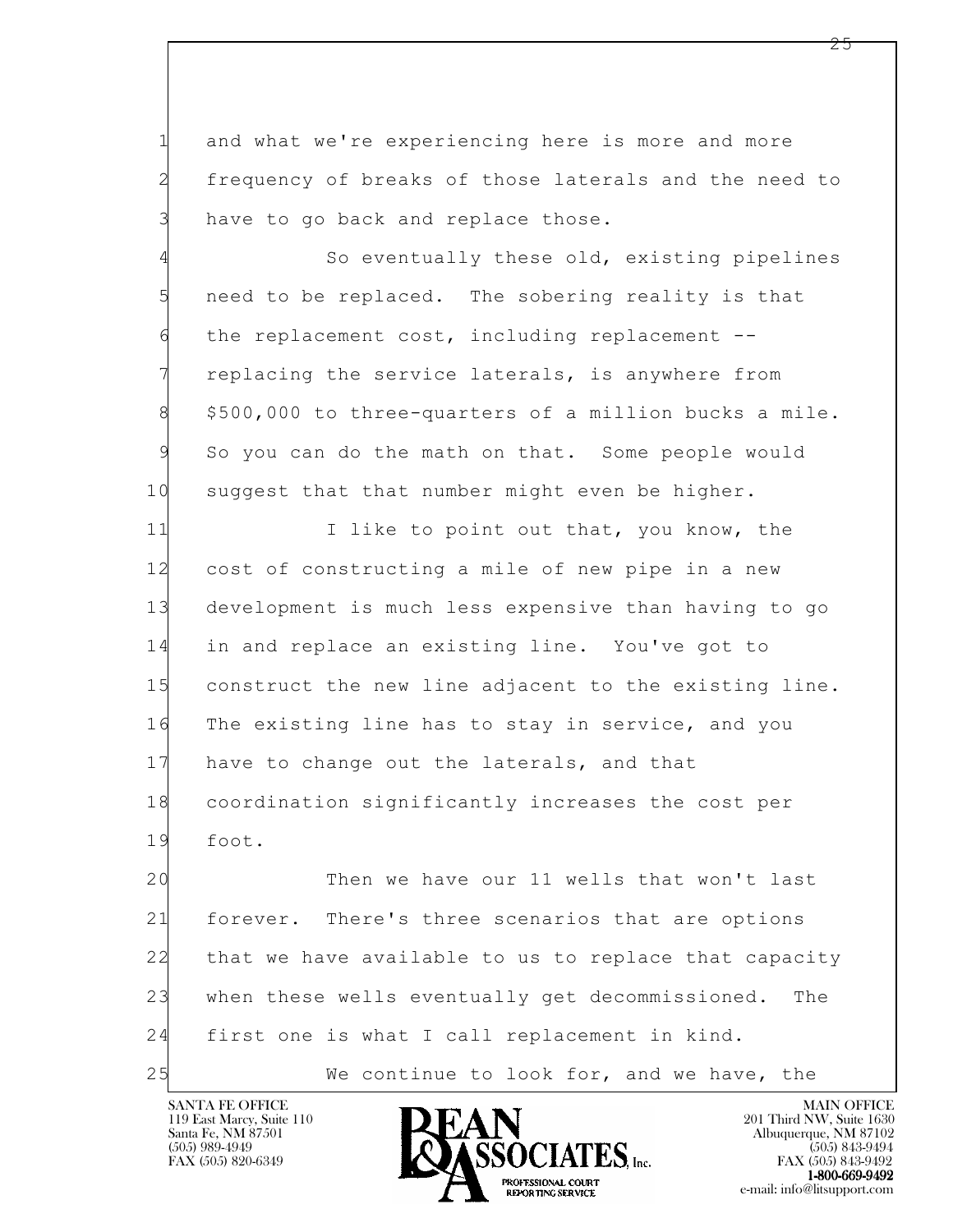1 most promising areas within our existing district to 2 construct what would be, generally, low- to 3 moderate-capacity wells. These wells, these new 4 wells, if we were to construct them, would be 5 expected to produce something like 60 to 80 gallons 6 per minute.

Based on our recent experience, Well 19, 8 which actually was a little higher producer, actually 9 produced about a -- it produces about 100 gallons per 10 minute, \$1.9 million. I mean, the feasibility study 11 we did for the next two wells, should we decide to 12 construct that, the engineer's estimated cost, that 13 would be about a 60-gallon-per-minute well. It would 14 be \$1.4 million. That's option one.

l 15 Option two is to actually construct a much 16 higher-capacity well on State land. I don't know if 17 people can see this, but the State has a section of 18 land about two-and-a-half miles north of our existing 19 district. The idea would be to -- is based on a well 20 that's been developed in that area by the existing 21 developer. The expectation is the capacity of that 22 well would be much higher, more like 250 to 300 23 gallons per minute.

24 The challenge, of course -- the cost, of 25 course, is not only do you have to construct the

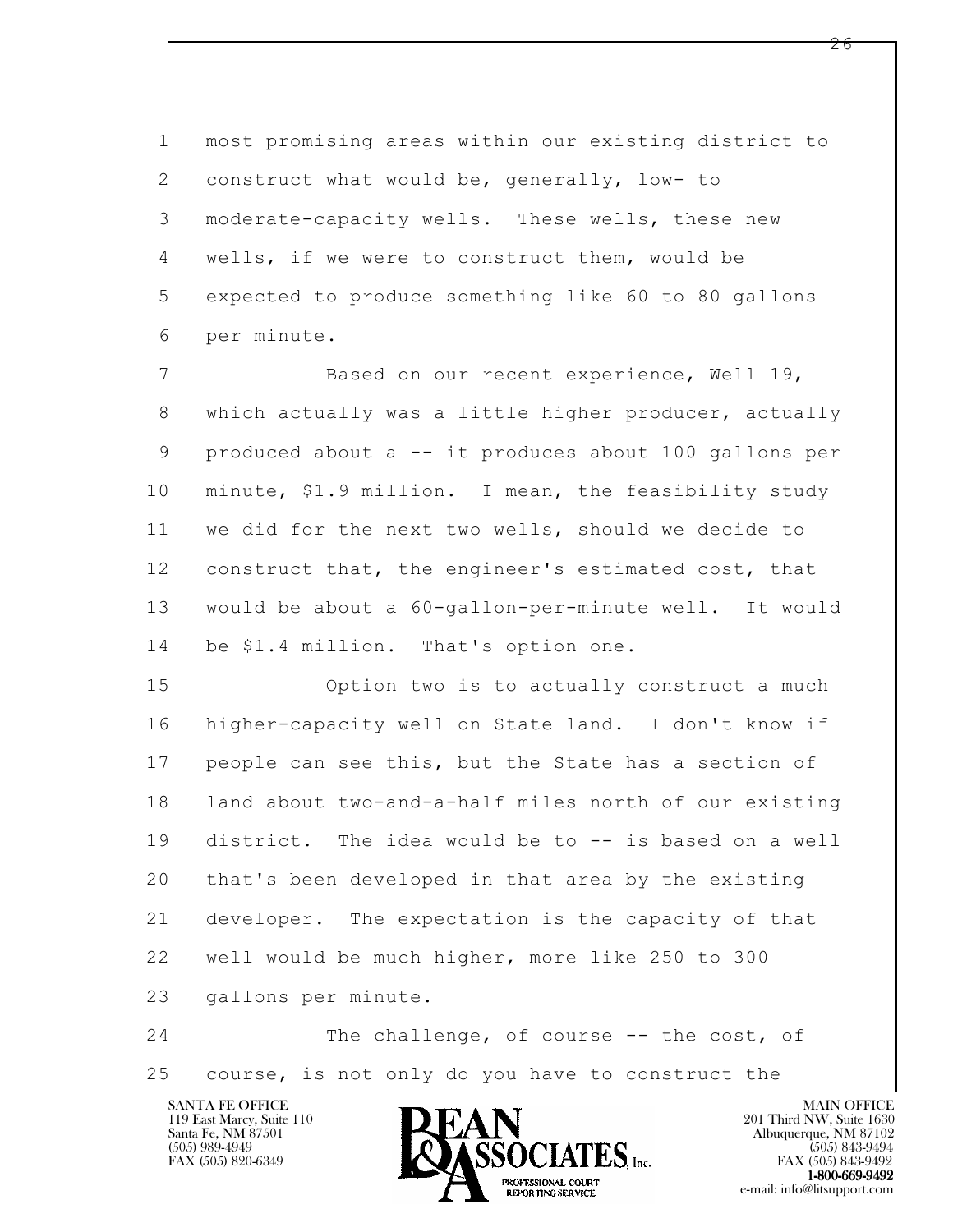1 well, but you've got to build the two-and-a-half 2 miles of pipe to get it down to the District. The 3 estimated cost of that is five-and-a-half million 4 dollars, but it would provide the equivalent of, say, 5 three of these smaller-capacity wells in the 6 District.

Now, the third option and the one that we 8 are focusing most of our attention on right at the 9 moment is to implement a Joint Regional Program with 10 Santa Fe County, where the County delivers surface 11 water from the Buckman Diversion.

12 Through their system, they construct in 13 pipeline providing service from Rancho Vallejo to the 14 Water District. Then we construct the infrastructure 15 that's required to move water within our system and 16 also to move it east to serve the community of 17 Canoncito.

l 18 We have an MOU that was executed in 19 September of last year, and we're moving on that 20 basis to implement that program, both parties. So 21 our cost to build the infrastructure is about 22 two-and-a-half million dollars. Plus, in addition to 23 that, of course, we have to pay the appropriate 24 wholesale rate to Santa Fe County for each gallon of 25 water that they are giving to us.

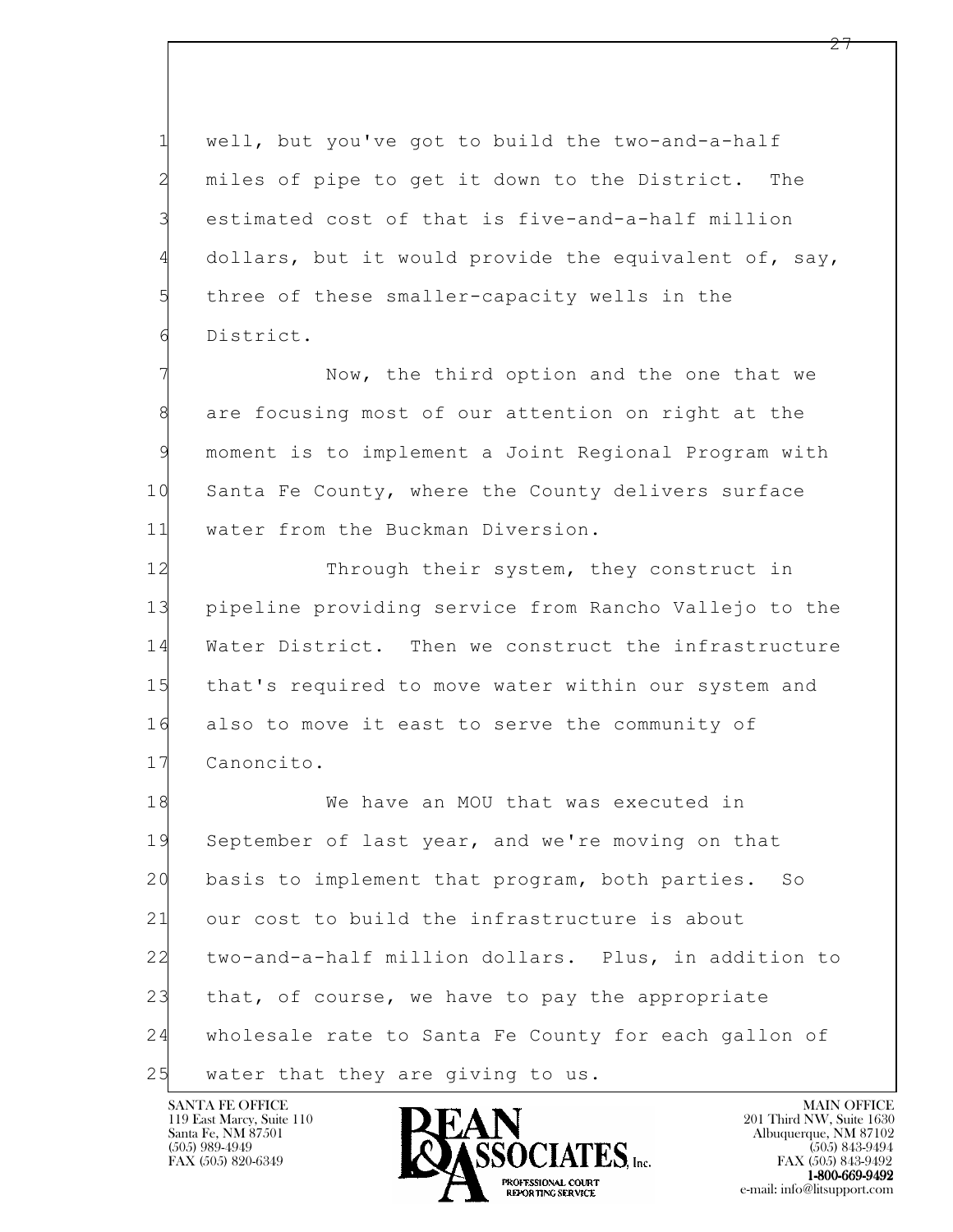1 So that's the cost. A couple of things 2 just to point out so that folks are aware of the fact 3 that we are looking -- always looking for 4 opportunities to operate our utility as 5 cost-efficiently as possible. We have been and will 6 continue to be diligent in looking for grant funds or 7 loan forgiveness to offset the high cost of these 8 capital projects.

9 Some recent successes. Back in July 2018, 10 we were awarded a \$1.3 million drinking water loan, 11 but in that loan is a 25 percent loan forgiveness. 12 So it's over \$300,000 in loan forgiveness.

13 With the support of folks like our 14 Representative Matthew McQueen last year in the 15 legislative session, we were granted a \$315,000 grant 16 to design the infrastructure that's required to 17 convey water from the west side to the east side of 18 our utility.

l 19 In this year's legislative session, we were 20 granted \$312,000 to design the second portion of that 21 Santa Fe County infrastructure improvements we need 22 to make, which is basically to move water from the 23 northern boundary south.

24 Then, last week, we were notified formally 25 that we were awarded a Water Trust Board Grant. The

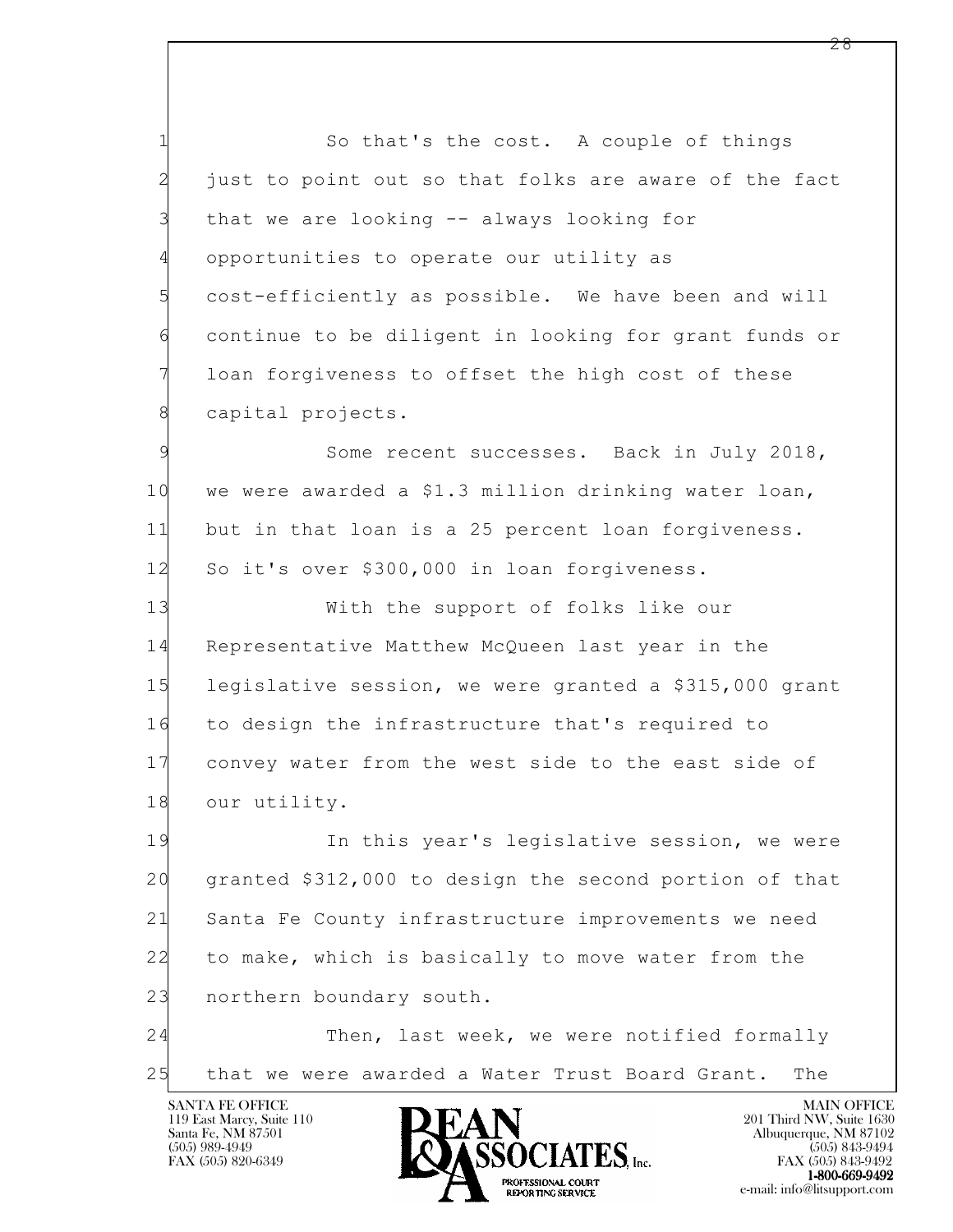1 total grant amount is \$500,000. \$200,000 of that is 2 actually a loan, but \$300,000 of that is an actual 3 grant, and that is to support the first of these two 4 Santa Fe County intertie projects. We call it our 5 Tank 4 to Tank 1 transition. So we'll continue to 6 look for that free money.

7 The other thing that we're doing is that we 8 try to be diligent in looking for ways to construct 9 these capital improvement projects as 10 cost-efficiently as possible. I just identified a 11 couple of things that we did.

12 A year and a half ago or so, we did a 13 cost/benefit analysis of our pressure optimization 14 program. It's a three-phase, just over \$4 million 15 program. We identified \$900,000 in savings, that we 16 could save that money and still substantially provide 17 the benefit of the original program.

l 18 We're going to a different design for our 19 pump stations. Rather than a traditional pump 20 station that has a separately constructed pump house, 21 we're going to more of a packaged approach. You can 22 save money there. And we did some more detailed 23 analysis to refine the alignment of a pipeline, and 24 we expect that to save us money. So we are actively 25 looking for ways to get things done more

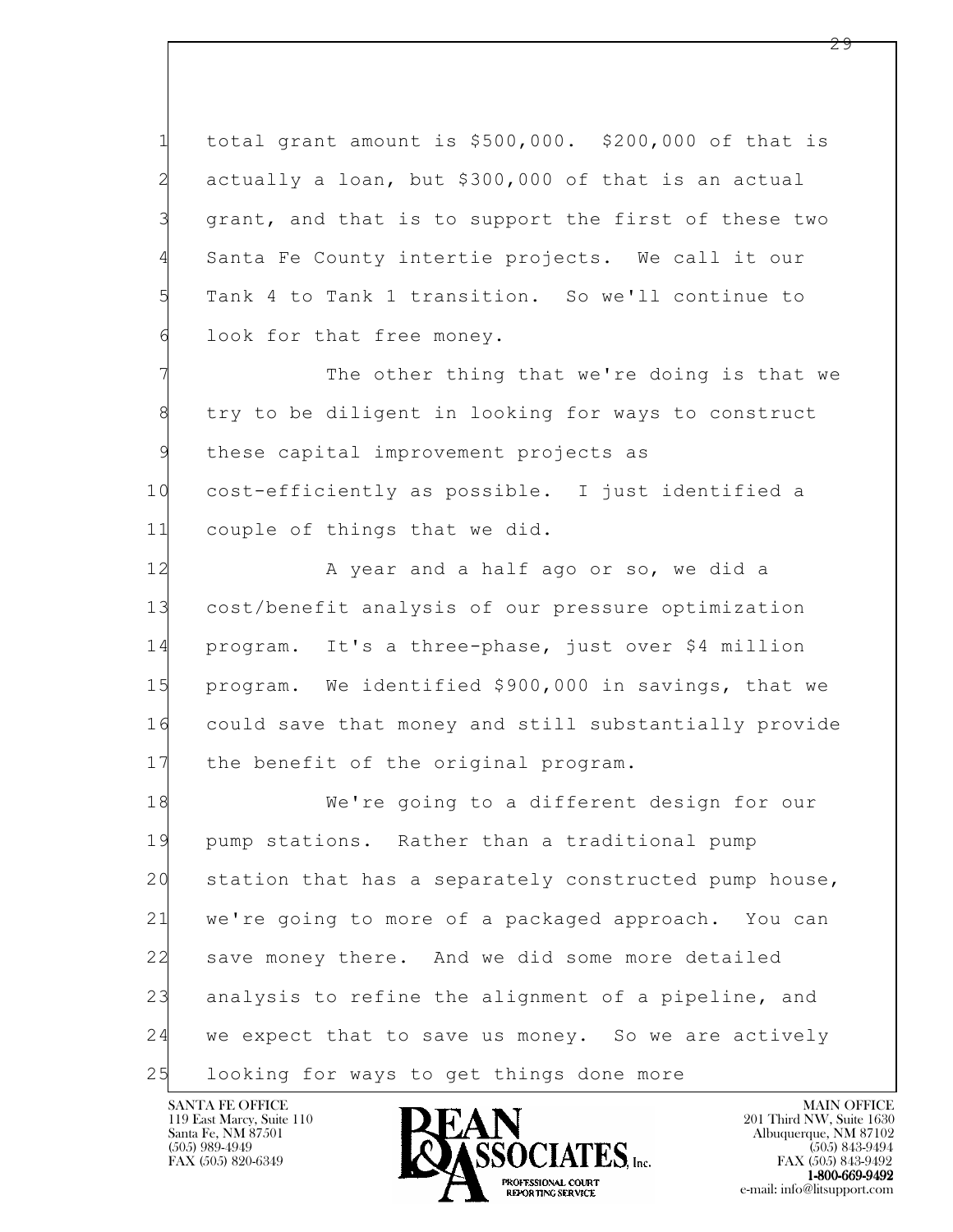1 cost-efficiently.

2 The other, last thing to point out is we do 3 go out for competitive bids for all of our contracted 4 services. That includes our biggest contract, which 5 is operations, customer service, and billing. We go 6 out for competitive bids to secure engineering, 7 accounting, auditing, and legal services. And then 8 we do go out for competitive bids on all of our 9 capital projects.

10 So this is -- for those of you that weren't 11 in attendance at the Public Forum last month, this is 12 kind of my -- it is trying to capture the general 13 feedback that we got. There was about 30-some folks 14 that attended. Of those, I would say, you know, 15 something -- a little less than half of the folks 16 were folks that were directly involved in the rate 17 study because they are members of the Board.

l 18 So there were maybe 15 to 20 folks from the 19 community. I think the consensus was that the folks 20 were very attentive. We shared a lot of detailed 21 information, like we're doing this evening. They 22 asked a lot of good questions. The general feedback 23 is acceptance of the need to fully fund our rehab, 24 replacement, and repair budgets of \$613,000. 25 There was a concern raised about the higher

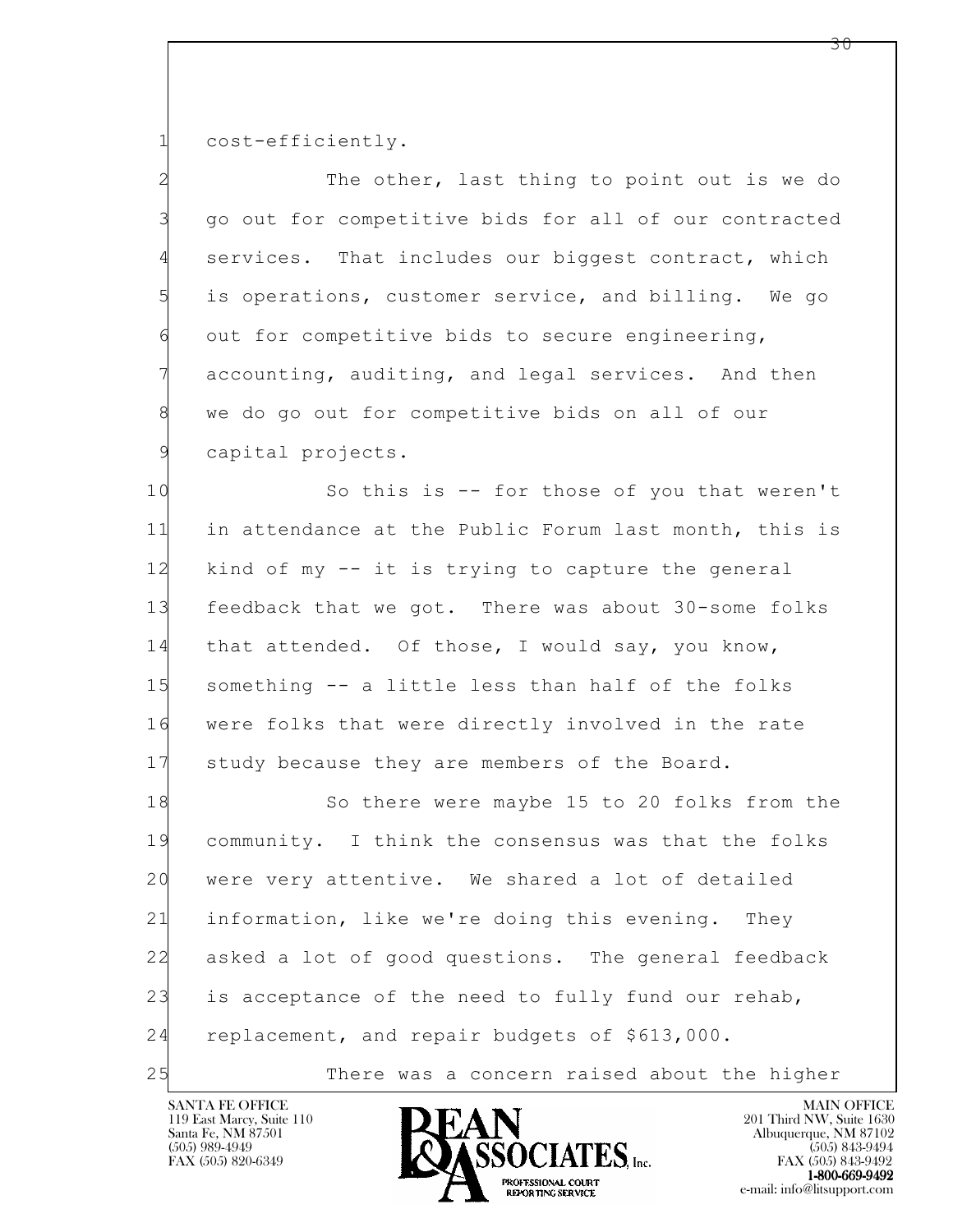1 base rates for our out-of-district customers. Our 2 out-of-district customers, in lieu of paying a 3 property tax -- all of the customers within the 4 district pay a property tax. In lieu of that, the 5 out-of-district customers pay a higher base fee.

6 I think the basis of the concern had to do 7 with the effects of the new Local Election Act and 8 the fact that that Act now -- no longer, under that 9 Act, are folks outside of the district qualified 10 electors. So they don't have the opportunity to vote 11 for board members to be nominated for a board 12 position.

13 We did -- and that's an issue that's going 14 to be considered further in this upcoming legislative 15 session. We did consult our attorney on this, and 16 our attorney made it very clear that we have an 17 obligation to fairly and equitably charge our 18 customers for the services that are being rendered. 19 So they're very supportive of the idea of the two 20 different, in district and out of district, base 21 rates.

l 22 Oh, a lot of support for this idea of 23 continuing to shift, appropriately, more of the 24 burden of the cost onto the higher users, because 25 those users drive a lot of those costs and because

119 East Marcy, Suite 110<br>Santa Fe, NM 87501



 $FAX (505) 843-9492$ <br>1-800-669-9492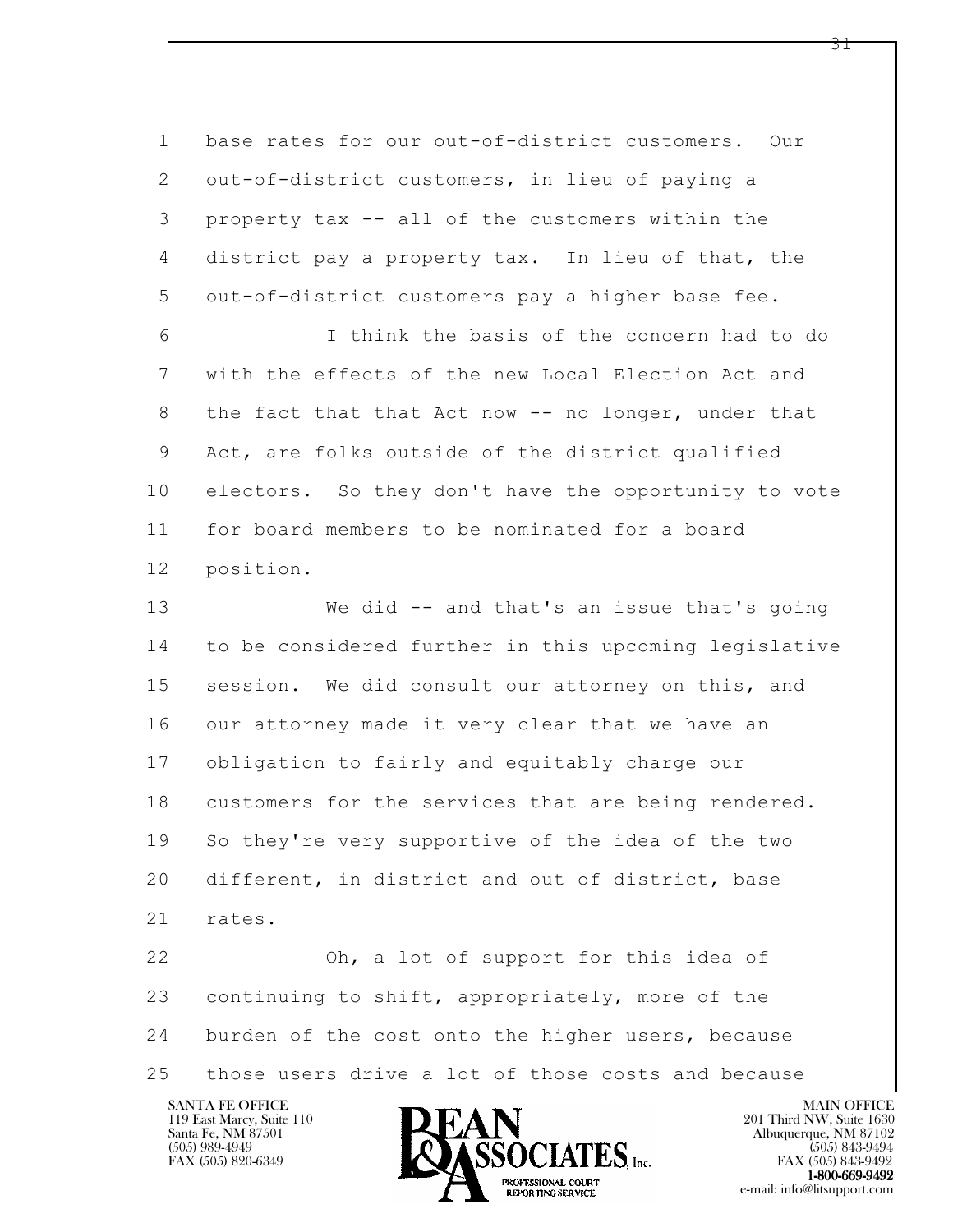1 it's an effective conservation measure.

2 There were -- a couple folks expressed 3 their appreciation for our efforts to try to secure 4 grants and do things cost-efficiently.

5 There was, as Nelisa will present in her -- 6 in the rate study analysis and the recommendations, 7 there was appreciation expressed that the volumetric 8 rates, particularly in the early years -- for the low 9 water users -- we try to keep those rate increases to 10 a minimum, and there was appreciation for that, for 11 that fact, and there was no objection expressed in 12 opposition to the proposed rate increases.

13 So, with that, I'm going to hand it over to 14 the expert. Peter gave the overview, so no need for 15 me to repeat her excellent qualifications.

16 HEARING OFFICER GOULD: What I would like 17 to do, just at this point, I need to ask you a couple 18 of questions, Steve --

19 MR. KING: Sure.

l 20 HEARING OFFICER GOULD: -- just so we have 21 the record clear. With respect to the Affidavit that 22 you prepared and the attachments, that was prepared 23 by you, was it not?

24 MR. KING: Correct.

25 HEARING OFFICER GOULD: And that Affidavit,

119 East Marcy, Suite 110<br>Santa Fe, NM 87501

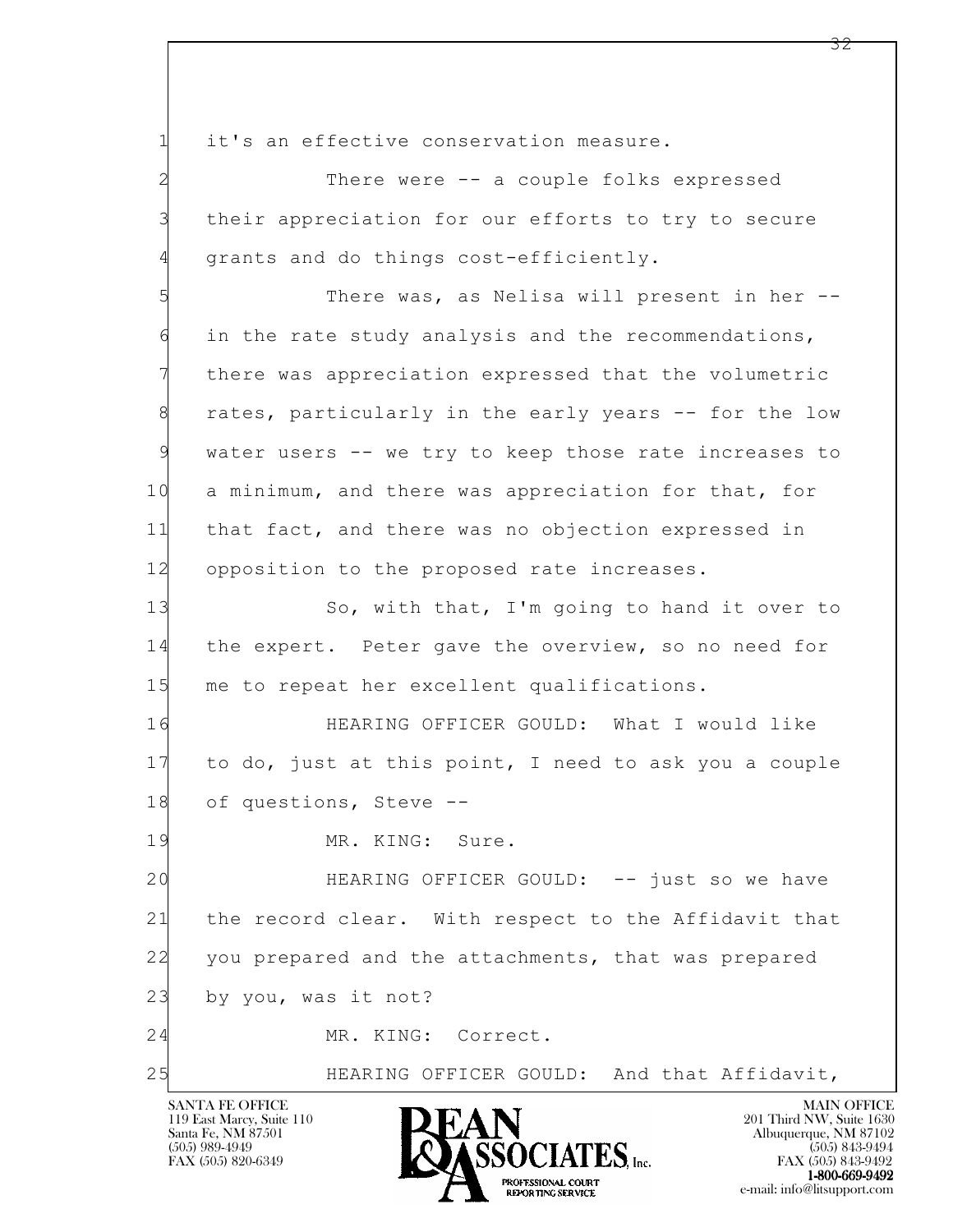l 1 if you prepared it today, you would give the same 2 testimony that you gave when you prepared it? 3 MR. KING: Yes, I would. 4 HEARING OFFICER GOULD: And it's true and 5 correct, to the best of your knowledge and ability? 6 MR. KING: Yes, it is. 7 HEARING OFFICER GOULD: And I would also 8 ask you to make the same statements about the slides 9 that you went through. You prepared those slides, or 10 they were prepared on your direction? 11 MR. KING: Yes, I did. 12 HEARING OFFICER GOULD: And all of the 13 statements that you've made about those slides and 14 the information is true and correct, to the best of 15 your knowledge and ability? 16 MR. KING: Yes, they are. 17 **HEARING OFFICER GOULD:** Okay. 18 So now why don't we have Nelisa come up and 19 present her study, and, as I say, these -- as anybody 20 that's been involved in this process knows, designing 21 water rates is an art. There's a science to it, but 22 there an art, too. You have to take into account who 23 the local community is, what the current rates are, 24 you know, what the traffic will bear in coming years, 25 and you also have to be proactive, as Steve said,

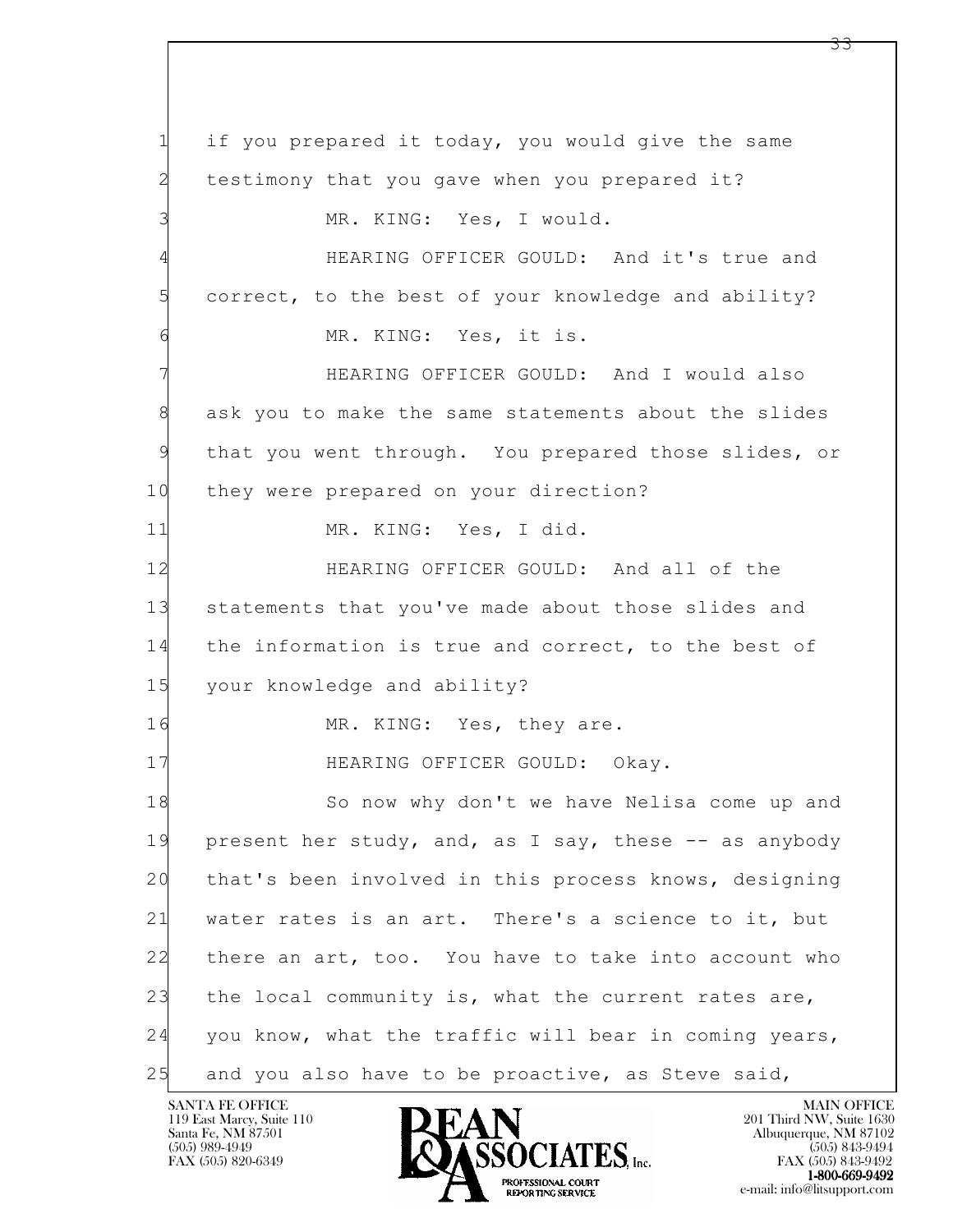1 about looking forward.

2 So that's why the District had the 3 foresight to hire a rate expert, and she'll explain 4 the work that she did on this project.

5 MS. HEDDIN: Thank you, Peter. I 6 appreciate it.

7 Good evening, and I appreciate your time 8 this evening. This evening -- we can go ahead and go 9 to the next slide -- we'll be going through and 10 talking about -- I would like to start in a broad 11 sense, talking about -- a little bit about what we 12 see in the water utility industry as a whole, and 13 then we'll zoom in a little bit closer and understand 14 and expand a little bit on some of the driving forces 15 that Steve briefed you on earlier, about why the 16 district is looking at a change to its water rates, 17 and then we'll focus in on our findings and 18 recommendations.

l 19 Before we do that, I do want to draw your 20 attention to the quote at the bottom of the screen. 21 And I'm seeing smiles, because you were here last 22 time. I'm going to repeat myself, because I think 23 it's an important quote, which is, "When the well is 24 dry, we learn the worth of water," by Benjamin 25 Franklin.

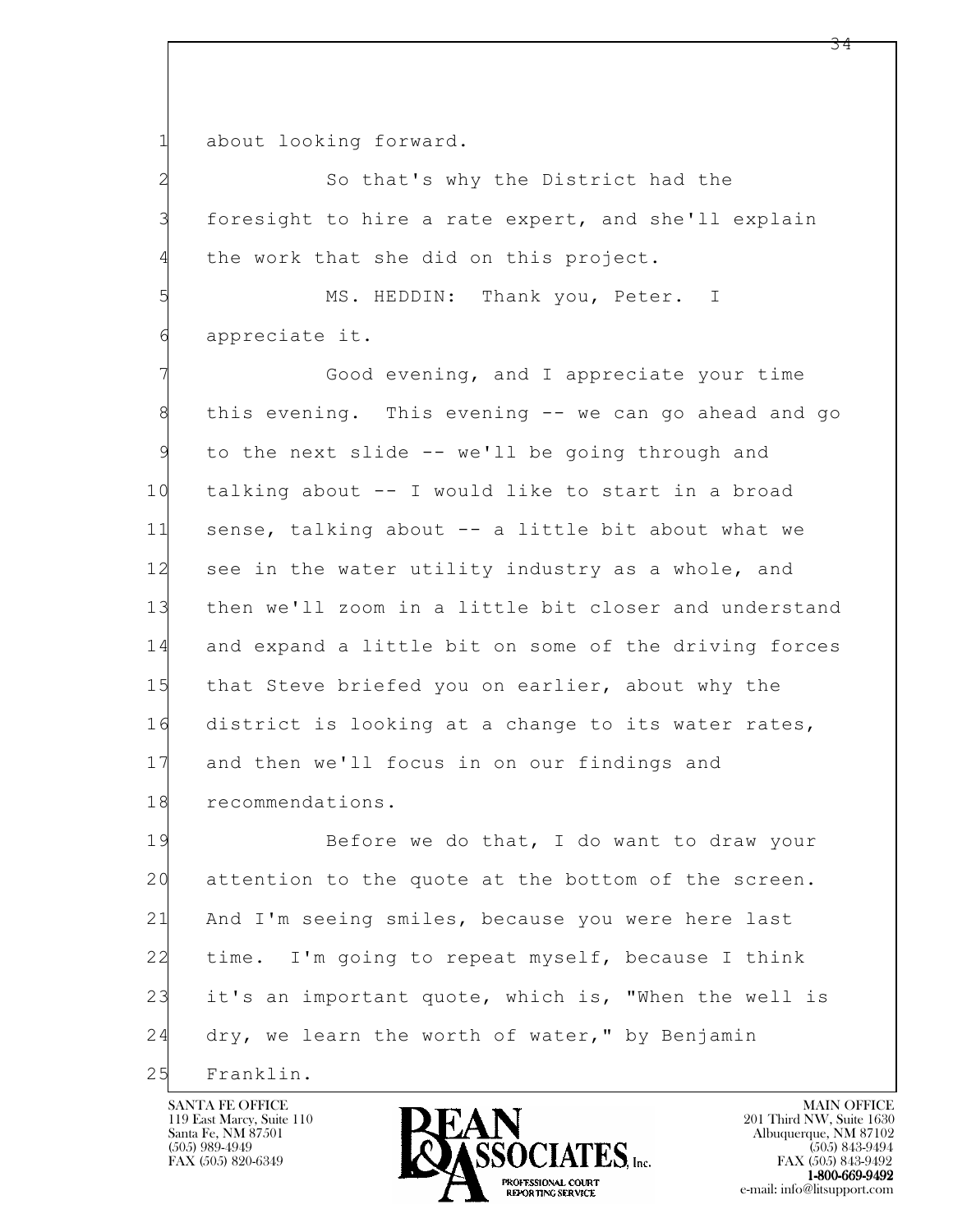1 1 In fact, if you were here five years ago, 2 you probably remember that quote, because I usually 3 pull this one out of the hat, and the reason is 4 because it's so indicative of what we're seeing in 5 the utility industry today.

6 We're seeing parts of the world where the 7 well is quite literally running dry, especially in 8 this part of the country. We're also seeing it run 9 dry in a figurative nature. By "figurative nature," 10 what we're seeing is, quite frankly, what the 11 American Waterworks Association calls the 12 infrastructure crisis that's facing water utilities 13 and wastewater utilities across the nation.

14 What we're seeing is actually the situation 15 that the district is in, where you have 16 infrastructure that was put into the 17 ground 30, 40, 50 years ago. Oftentimes, the utility 18 rates don't even pay for the cost of the original 19 infrastructure, let alone the cost of making 20 rehabilitation and repairs and replacements to the 21 infrastructure. 22 What this means is customer rates are just

l 23 not structured to pay for this infrastructure, and 24 customers are now starting to pay for that, as this 25 infrastructure continues to age.

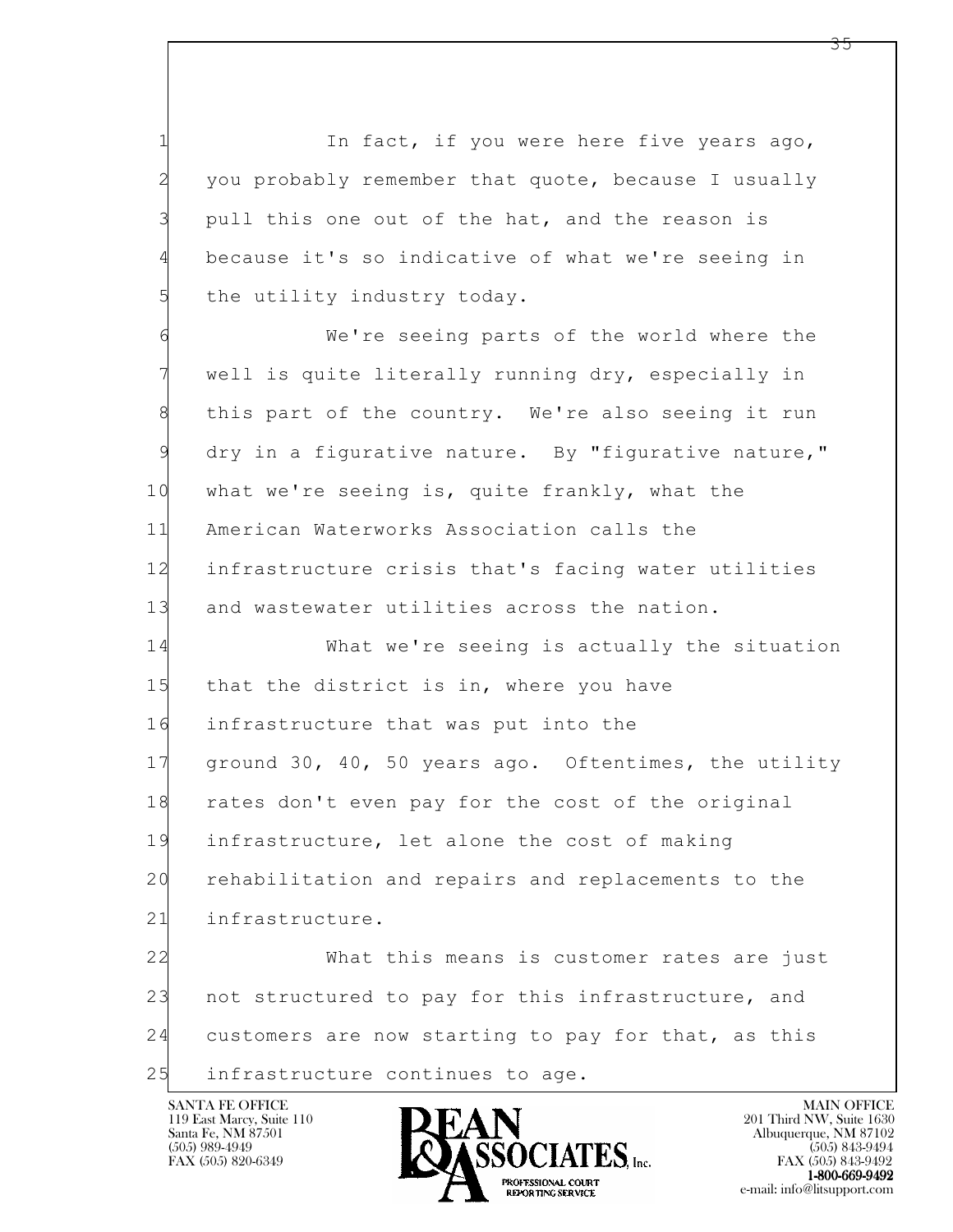1 I argue that we, as a society, undervalue 2 water. We see inherent symptoms of our 3 undervaluation of water in our day-to-day lives. 4 Most of us are guilty of turning on the facet, 5 letting water go straight down the drain while we 6 wait for the shower to heat up in the morning. Many 7 of us do that while we are loading the dishwasher, 8 brushing our teeth. And we also see people doing 9 that, where we are just pouring it on the ground as 10 we're irrigating outside.

11 If we go to the next slide, we'll see that 12 water has a lot of value to it. The first rung here 13 is the value most of us see and place on our water. 14 It's the check we write to the Water District every 15 month. And if we structure our rates properly, it's 16 structured to recover the cost of operations and 17 maintenance and the capital costs, so the 18 infrastructure.

l 19 We continue down then, and we see that it's 20 critical to industry and, therefore, the economy. We 21 see it's a critical building block of our 22 communities. But the most important factor here at 23 the bottom is that water is quite literally the only 24 commodity we physically cannot survive without. 25 Take a moment and kind of ponder that. I

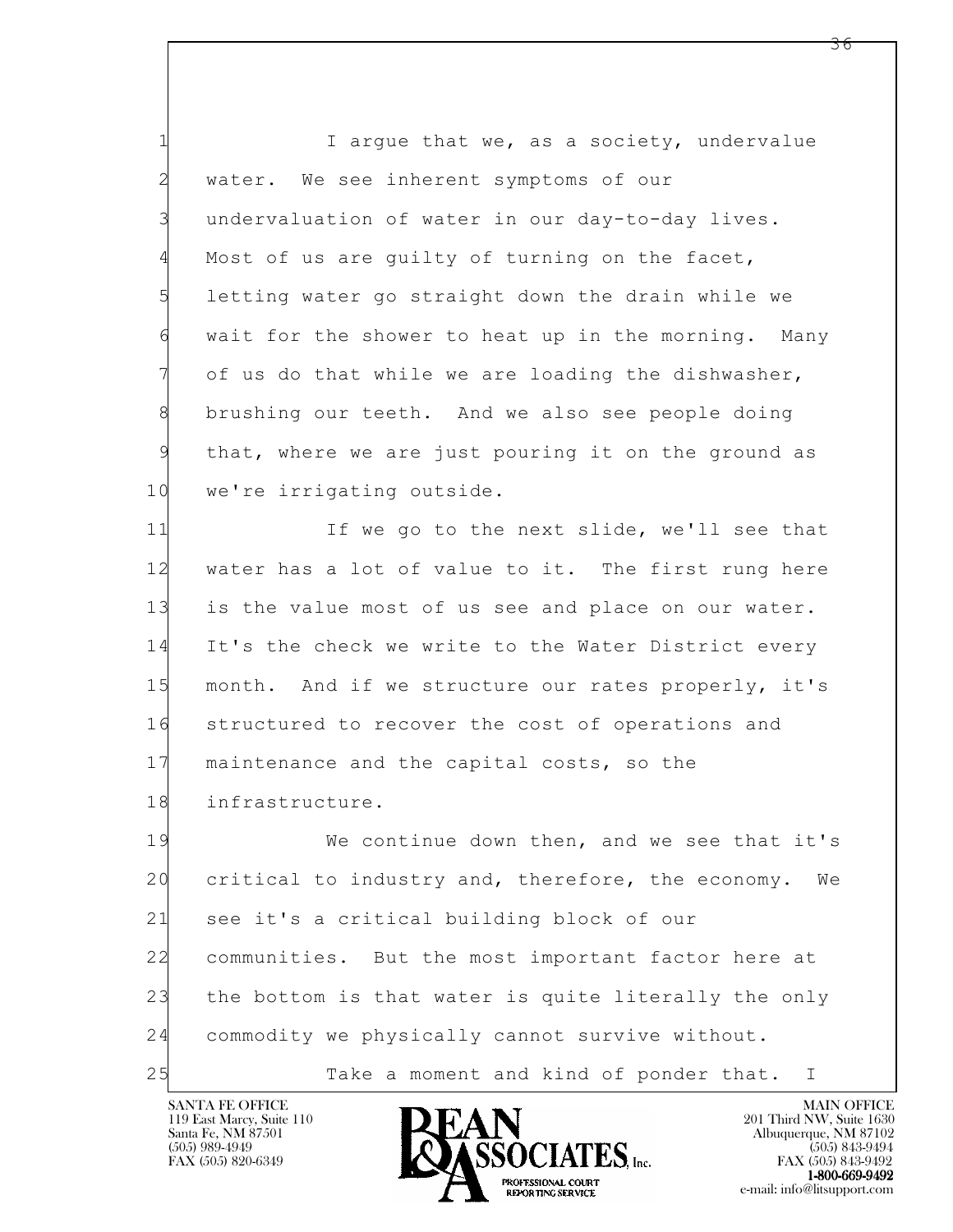1 would argue that we could survive if oil resources 2 went away. We may not like it, but we could survive. 3 Water, on the other hand, we physically cannot live 4 without.

5 Going back to Mr. Franklin's words about 6 the worth of water and my argument that we undervalue 7 water, I have yet to see anybody go to the gas 8 station and pour two or three gallons of gasoline on 9 the ground to make sure what we put in our gas tank 10 is fresh and in the best quality. Instead, we value 11 it so much. We want every single drop to go into 12 that gas tank. Yet, with water, we pour it down the 13 drain.

l 14 We have a very difficult dichotomy, then, 15 when we have a commodity that's so valuable and so 16 important we physically cannot live without it, yet 17 we undervalue it to the point where we literally pour 18 it down the drain. What we're having to do is face 19 this infrastructure crisis, face the water 20 availability crisis we're facing, and shift our 21 perspective, that dichotomy of how we value water. 22 I give this background to show you that, 23 really, this circumstance of looking at increases in 24 rates, primarily driven from infrastructure costs, is 25 really what we're seeing across the nation.

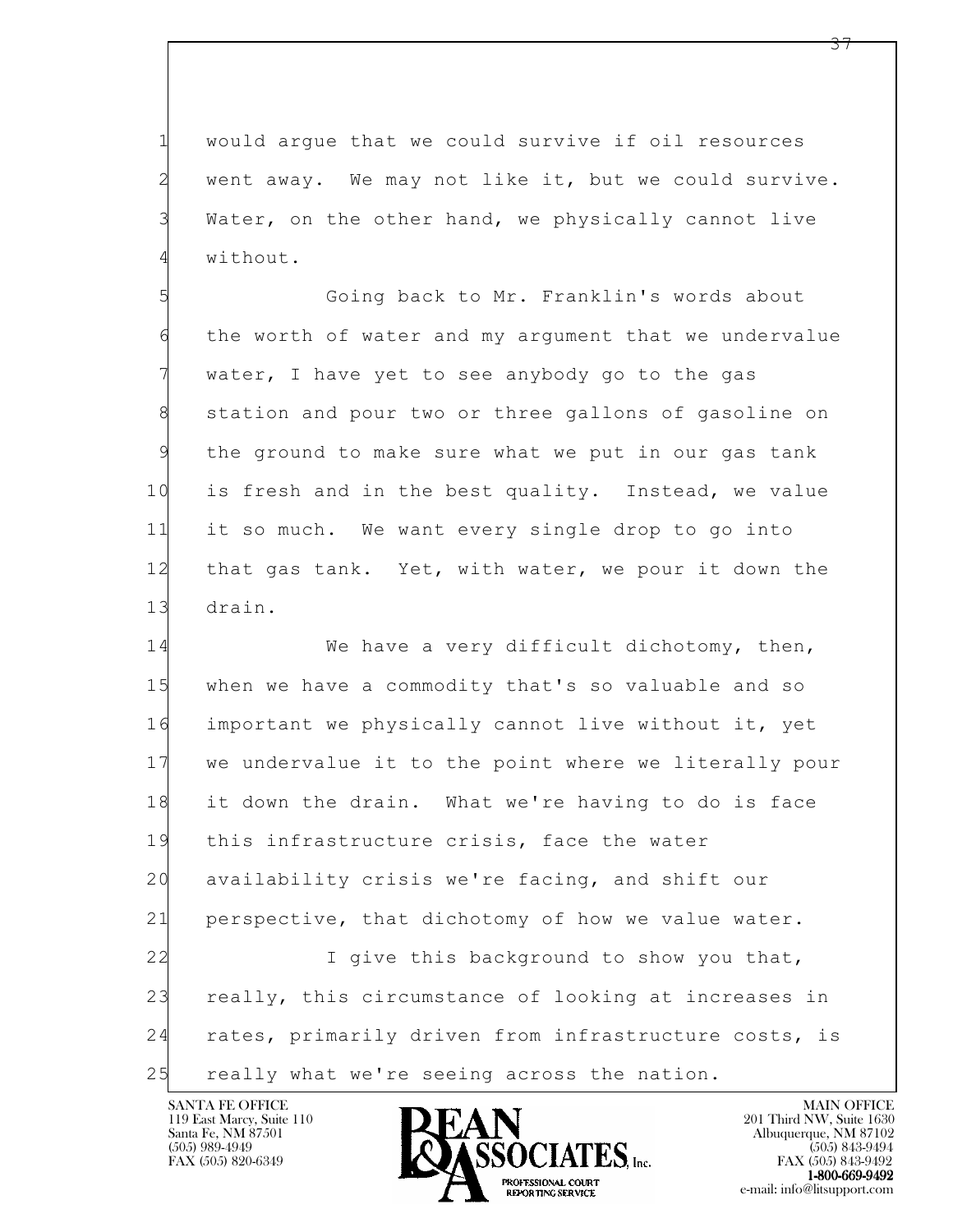1 That being said, in looking at this 2 district and the specific issues that you are facing, 3 the first is rising O&M costs. This is just, quite 4 frankly, inflation. It happens to every one of us 5 when we go to the grocery store, and it costs us more 6 to buy groceries today than it did five, 10 years 7 ago. We have the same circumstances facing the 8 utility districts.

9 Steve also talked about the rising O&M 10 costs associated with the data management and 11 technology in cyber security. Then we've talked a 12 lot about, already, an aging infrastructure. We have 13 two pieces there. The first are rehab and 14 replacement costs. Or, excuse me, rehab and repair 15 costs. This is going in and painting our tanks. 16 This is going in and replacing some motor 17 infrastructure.

l 18 We recommend that those expenditures are 19 recovered every year through your rates. We don't 20 recommend funding those type of expenses with debt, 21 because it would be the equivalent of buying a car 22 with a 30-year note. The car is going to be long 23 gone before that note is paid off. So, instead, we 24 need to fund those types of repairs annually through 25 our rate structure.

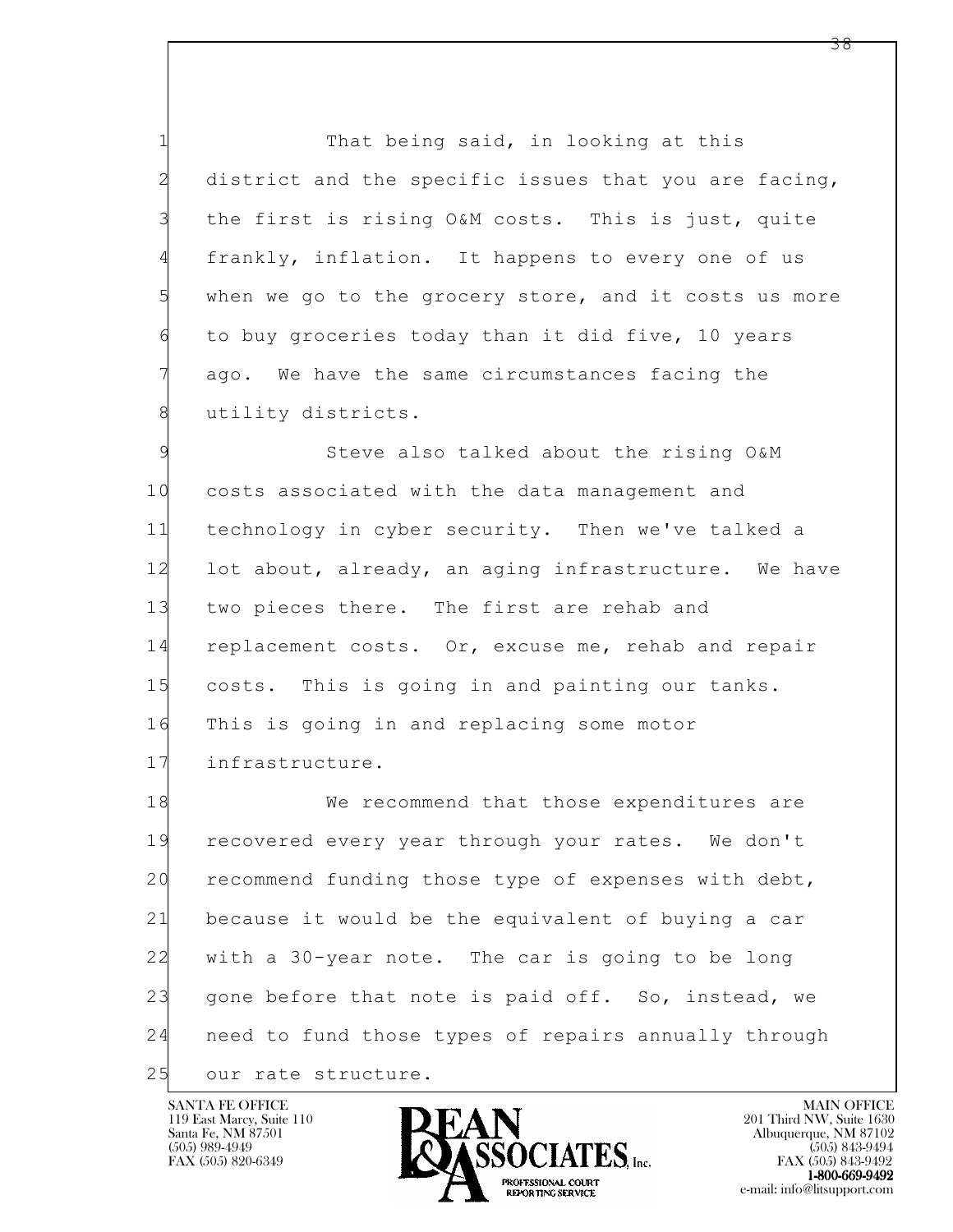1 And the second type of cost we talked about 2 are capital improvements, where we're physically 3 replacing the entirety of the asset or most of the 4 asset, and the life of the asset comes pretty close 5 to the life of the loan. So we're paying for it as 6 we're using it.

7 The other expenditure we're having to look 8 at is, again, future water supplies. The analysis as 9 it exists today does include the assumption that, 10 instead of the different types of well capital 11 improvements, then, instead, the district is pursuing 12 buying water from the County.

13 We did put that assumption in. There is a 14 Memorandum of Understanding behind it and the goal to 15 proceed with that. I do want to emphasize that that 16 was determined to be the most prudent decision on 17 behalf of the district. But if things change and the 18 district, instead, opts to build a well, I have to 19 emphasize that that cost is going to be more. So, 20 taking that into account, we felt like that was the 21 most conservative and prudent assumption to put into 22 place.

l 23 Again, we talked about the rehab projects 24 that are unfunded and then the inadequate revenues 25 for capital needs.



 $FAX (505) 843-9492$ <br>1-800-669-9492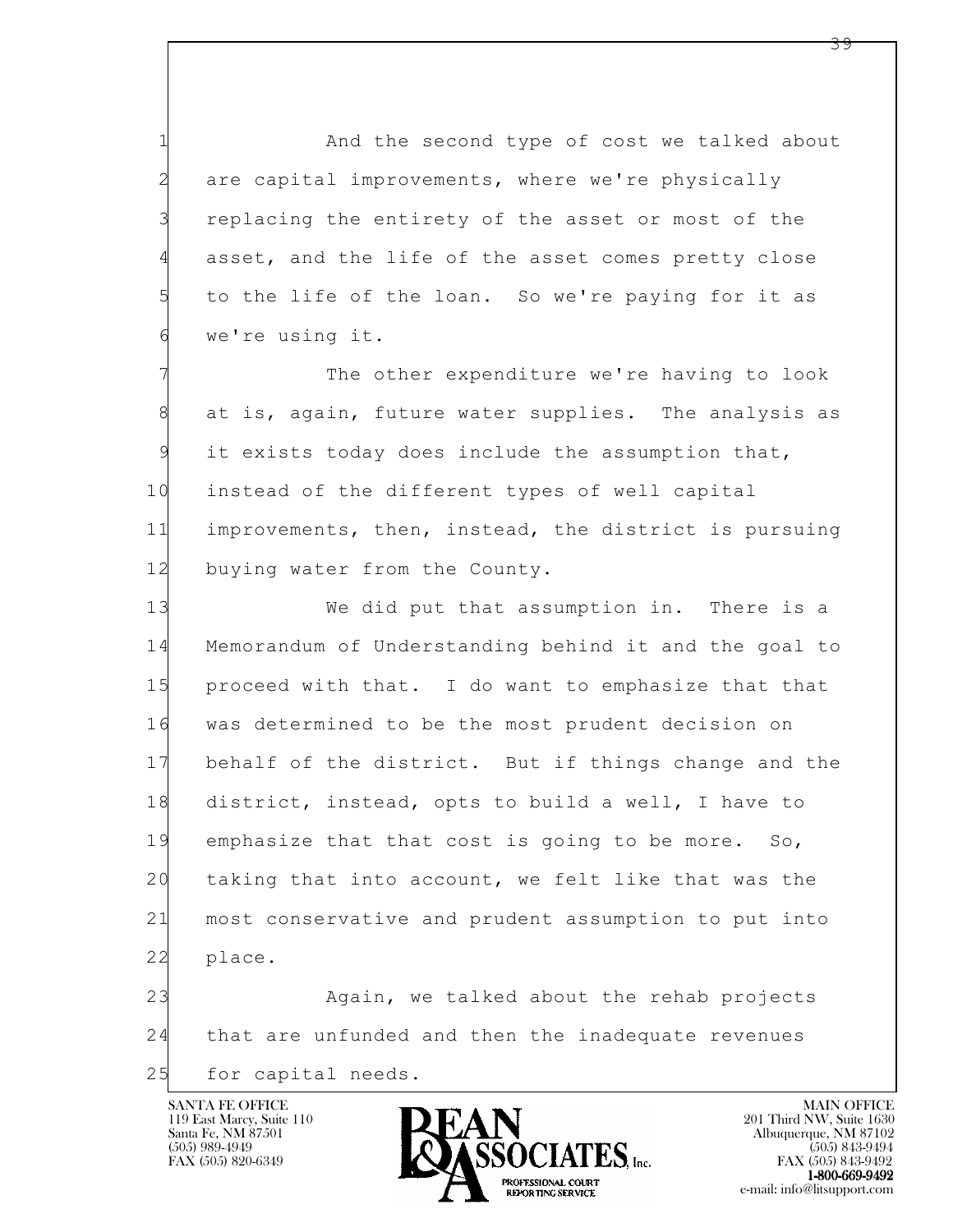1 As a quick refresher from where we were 2 five years ago, the district also had a very 3 substantial Capital Improvement Plan that was 4 identified, and because of some concerns from the 5 community in realizing this and the position that the 6 district was in, the Board opted to implement only a 7 fraction of those costs. So they were -- less 8 than 50 percent of the future capital projects were 9 also funded in the rate structure.

10 This time around, we're looking at going 11 ahead and funding the entirety of the \$13 million in 12 projects through the proposed rate structure, with a 13 couple caveats, and we'll talk about that in a 14 moment.

l 15 Let's go to the next slide. A couple 16 things to point out here. This is just a pie graph 17 of your 2019 expenses of about \$4.2 million, and the 18 biggest thing I wanted to point out is that just shy 19 of 70 percent of the district's expenses are 20 associated with basically two line items, your debt 21 and your operations contract, both of which are 22 set-in-stone numbers at this point in time, very 23 little control over expenses. 24 These are the only expenses the district

25 really has much control over on an annual basis. And

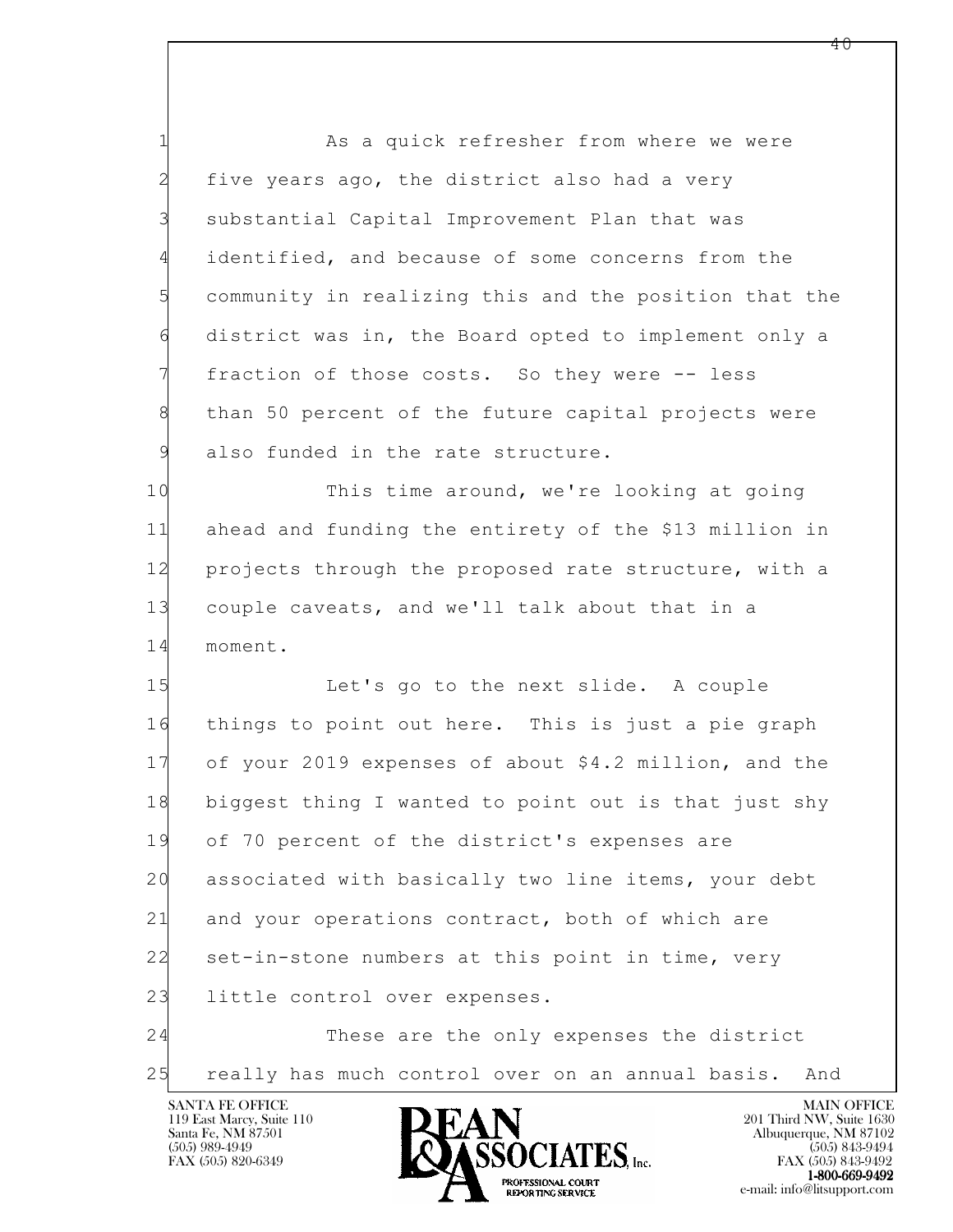1 as Steve pointed out, the Board goes to extensive 2 lengths to keep this under wraps and as tight and as 3 efficiently managed as possible.

4 Let's go to the next slide.

5 A couple of the issues we considered in 6 looking at the rate recommendations for the district 7 this go-round are, first, of course, annual revenue 8 requirements. What do we need the rates and the 9 District's taxes to recover in order to meet the 10 District's needs each year?

11 The second item we evaluated are sources of 12 revenue. The district has a couple sources of 13 revenue. Essentially, you have your rates, which 14 includes a rate fee and a volumetric fee, and then 15 you have your taxes. There are two components of 16 your property taxes that help the district. The 17 first is a debt component. The second is an 18 operations-and-maintenance component.

l 19 **And then, finally, we looked at rate** 20 design. How do we structure all of this to help the 21 district meet its needs, but, of course, balance the 22 needs of the customers, from a policy perspective? 23 And that gets into the art piece that Peter 24 referenced earlier.

25 That being said, let's start with our

119 East Marcy, Suite 110<br>Santa Fe, NM 87501



FAX (505) 843-9492 e-mail: info@litsupport.com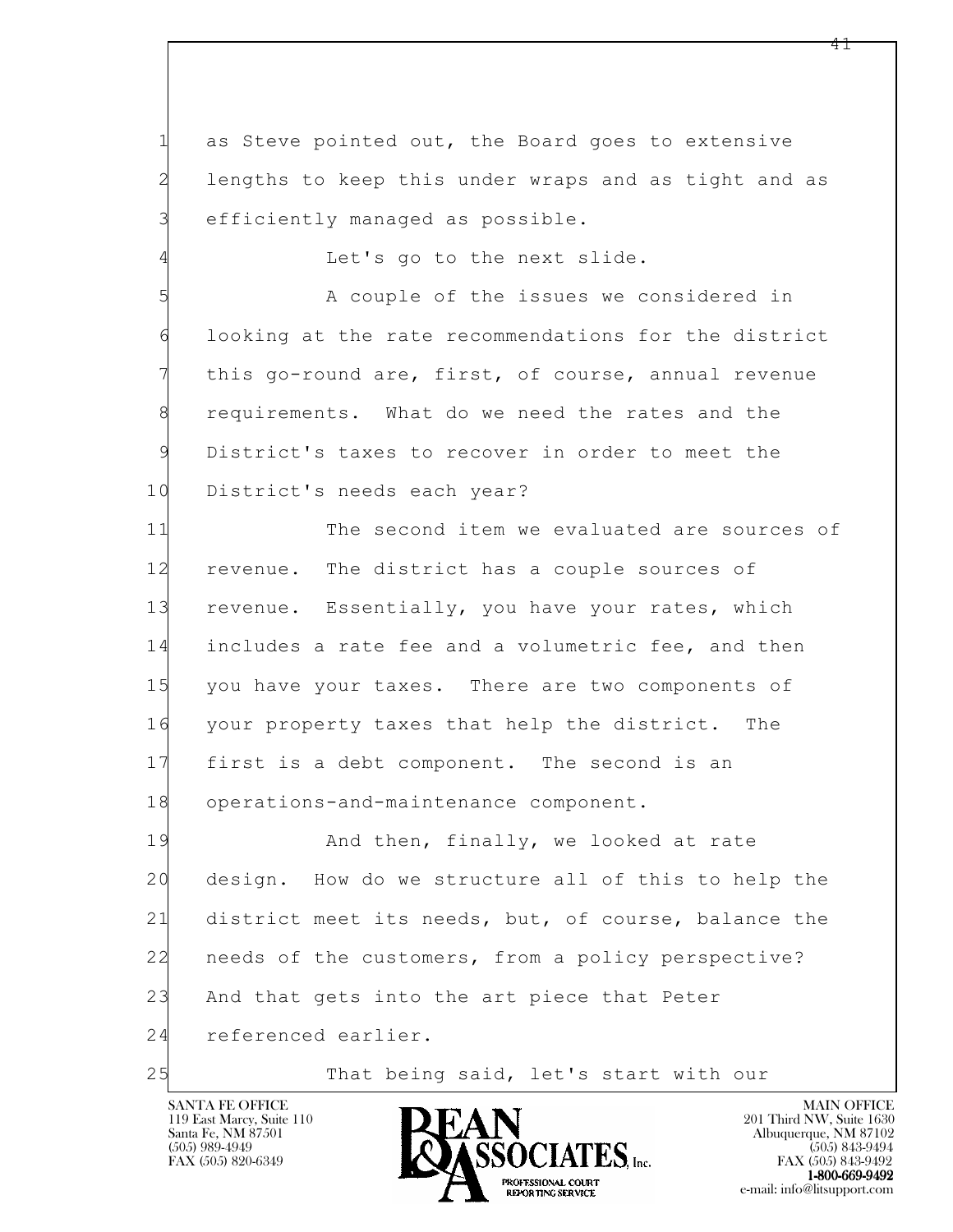1 revenue requirements. Our review requirements do 2 include that annual rehab funding that we talked 3 about earlier. It includes \$13 million in CIP 4 projects.

5 I do have to emphasize, on that Capital 6 Improvement Project plan, it replaces only about six 7 percent of the distribution system. So we're looking 8 at replacing six percent. That means we have 9 another 94 percent to go, in the long run.

10 This is important. We base all of this off 11 of projections. We're projecting when you're going 12 to build your capital projects and how much they're 13 going to cost. I want to emphasize that, even if the 14 district is -- maybe the costs were overprojected, or 15 maybe we get some grant funding. I do have to 16 emphasize, there is still a lot of need with this 17 district that you're looking at.

18 The next item I wanted to emphasize is that 19 we do include projections of future costs for 20 securing the additional water supply, which we have 21 already talked about, but it does not include any 22 sort of profit.

l 23 This is a cash-needs approach, which means 24 we looked at the annual operations and maintenance 25 expenses of the district, the annual rehab project

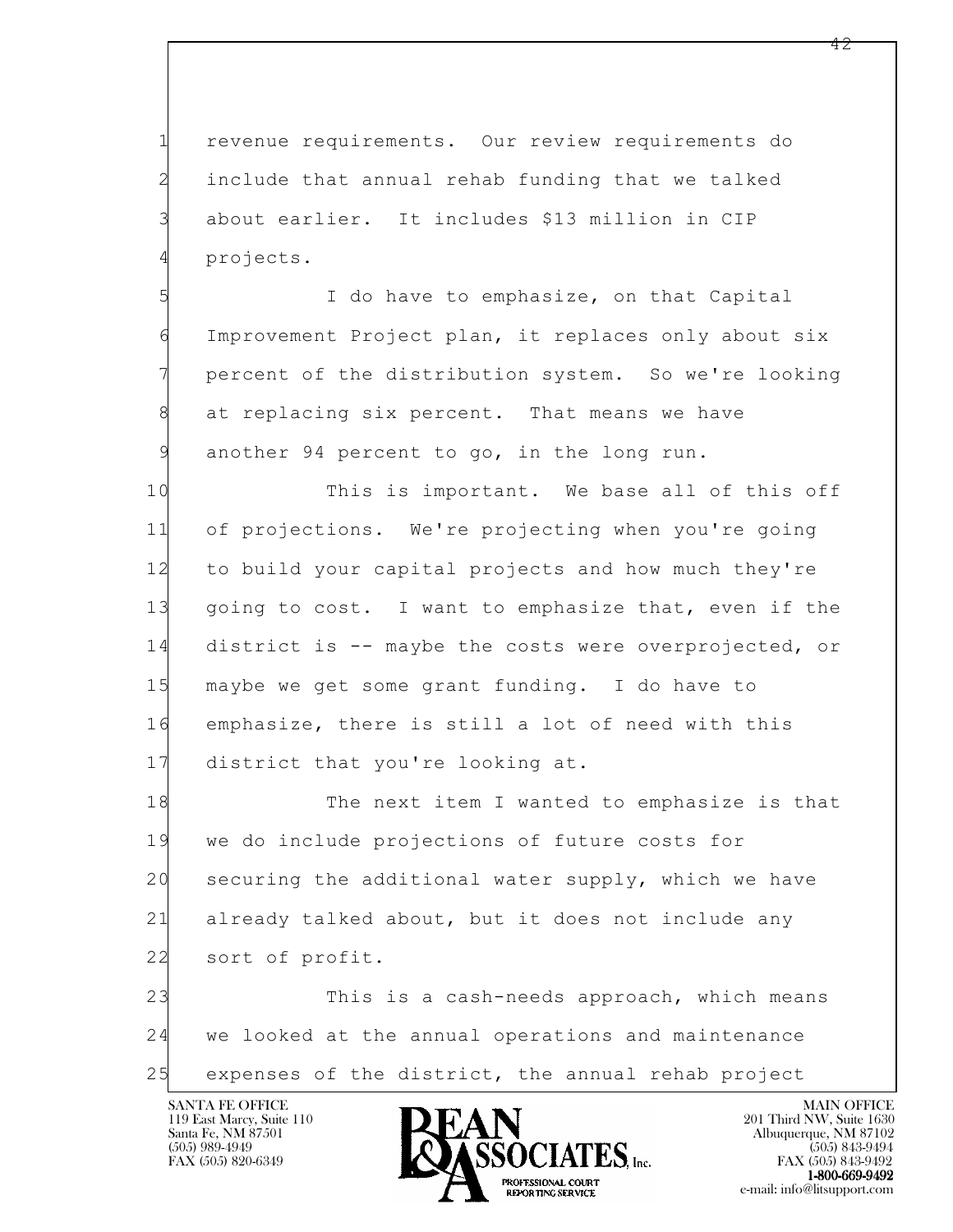1 funding that we've gone through, and we looked at the 2 annual debt service requirements for this district.

3 We did not look at any sort of depreciation 4 expense, because that's counting for old paper 5 expenditure. We also did not look at any sort of 6 profit. This is a break-even analysis here.

The next item there we do not include is 8 funding for replacement of the remaining 94 percent 9 of the aging distribution system, for any other types 10 of items, alternative programs. None of that was 11 included in the analysis.

12 What we see there is that the district 13 revenue requirements grow from about \$2 million in 14 FY 22 to just -- to \$5 million by 2024. That 15 increased the bulk of it. While there is some 16 inflation assumption in there, the bulk of that is 17 taking on new debt for these additional projects.

18 To provide some comparative purposes there, 19 in 2019, the district recovered approximately 20 \$4 million. So you can see kind of where we're at. 21 We've got to play some catch-up here and get to 22 the 4.2 level.

l 23 As we talked about, you do have a couple 24 sources of revenues for this district to meet those 25 revenue requirements. The first are property taxes

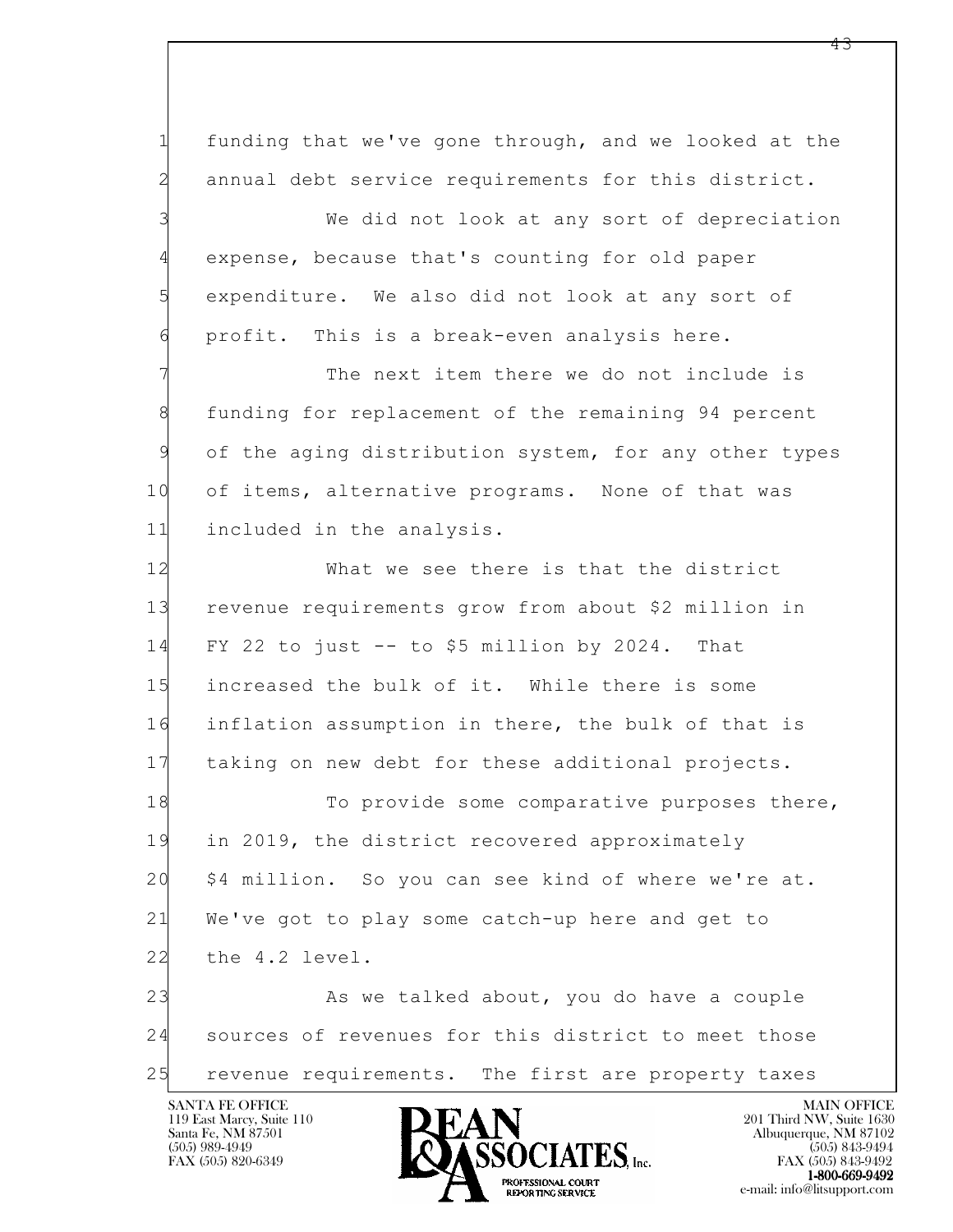1 and, second, your utility rate structure.

2 Let's go to the next slide and look at what 3 your current fee structure is.

4 Again, there are four elements where the 5 district recovers reviews from customers. The first 6 is your base fee. Second is a volumetric charge, which is based on how much water you're actually 8 using, and the third and fourth are your property tax 9 elements.

10 As you can see from the table -- from the 11 column on the right there, a very small percentage of 12 revenues are coming from property taxes. Most of it 13 is just revenues that are generated through utility 14 rates.

15 Let's go ahead and go to the next slide 16 here.

17 In talking about rate design, we did look 18 at several alternatives. We worked very closely with 19 the rate committee, again, and vetted lots of 20 alternatives through and with the Board. The first 21 alternative is to achieve the entire increase through 22 property taxes.

l 23 The second alternative is everything from 24 the monthly based fees. Third is all through the 25 volumetric rates, and then fourth is some sort of

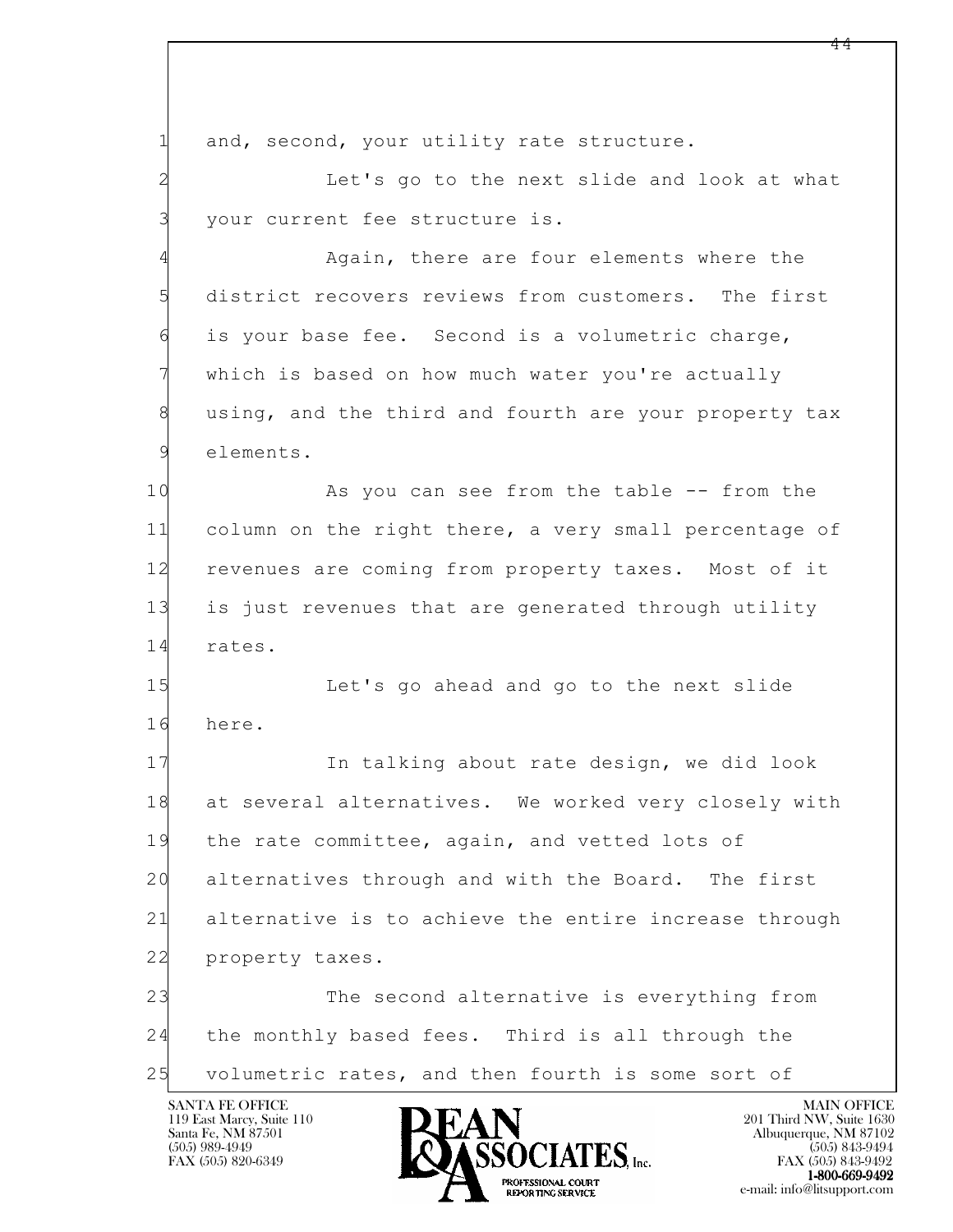1 hybrid approach, where we achieve and look at changes 2 to both -- to all of the above.

3 The recommendation at this point is to 4 basically use that hybrid approach, where we're 5 tinkering a little bit with the base fee, as well as 6 with the volumetric rates. Also, we'll talk a little 7 bit about the property tax element of the analysis in 8 just a moment.

9 The recommendations are to go from the 10 current base charge of \$24.58 and implement an 11 increase in that base fee of just right at a dollar a 12 month per year for the upcoming five-year period of 13 time.

14 The volumetric rates are charged to 15 customers based upon the volume of water that they 16 use. We're recommending leaving the volumetric rate 17 for customers using between zero and 10,000 gallons 18 of water the same for the first two years of the 19 analysis. After the first two years, you'll see some 20 slight increases to those volumetric rates.

l 21 And then those customers who are using 22 beyond 10,000 gallons, we're recommending going ahead 23 and increasing those rates as well. So we're getting 24 a little bit more aggressive with the tiered rate 25 policy to, again, curtail use, encourage efficient

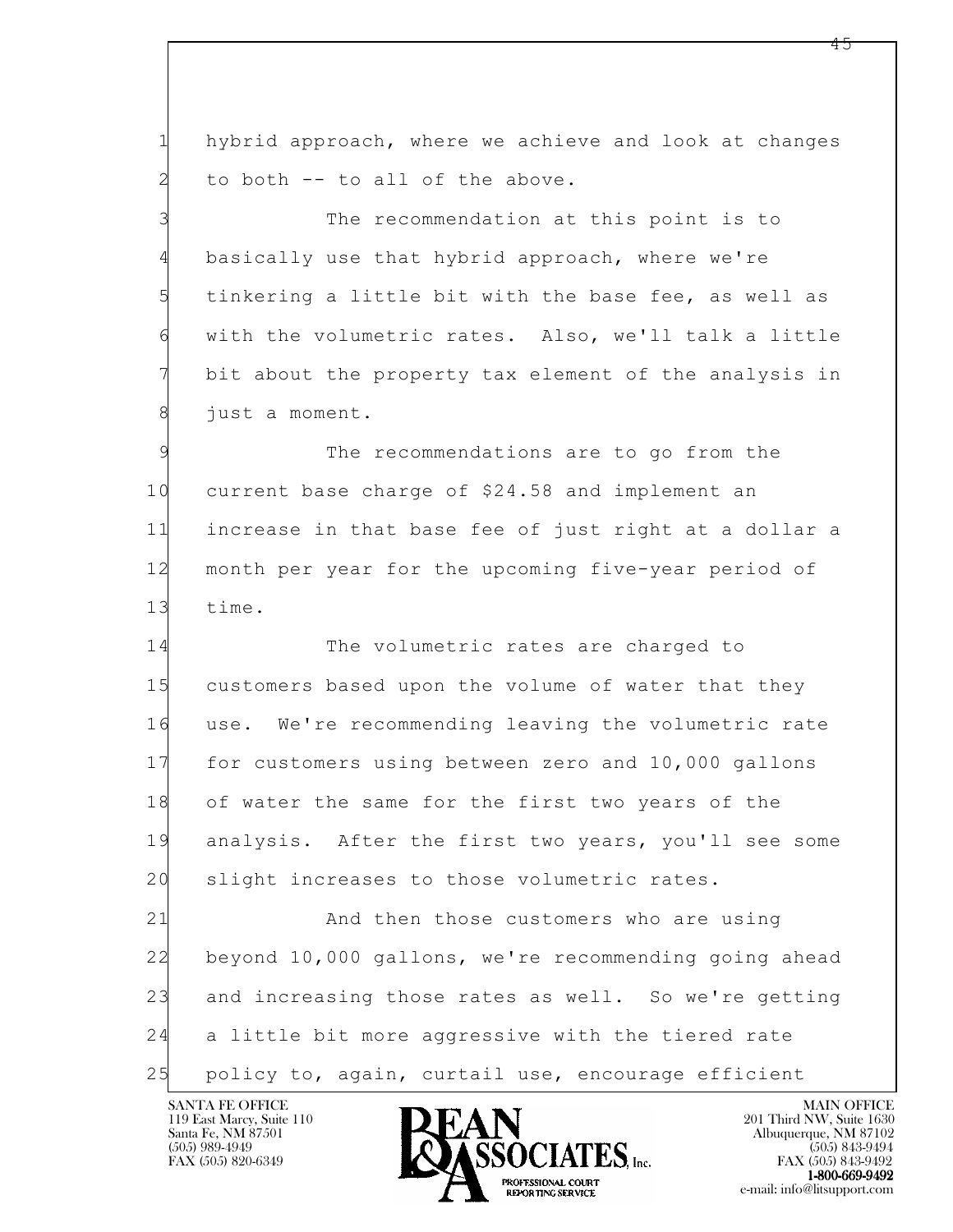1 use, but also ask those customers who are putting a 2 greater burden on the utility system to pay their 3 fair share of that.

4 One of the things I have to emphasize with 5 regard to this recommended rate structure, if I go 6 into the model and I type in these rates and the 7 consumption of the customers, classes of the 8 customers, we will not achieve the revenue 9 requirements we outlined on the previous slide. We 10 are short.

11 The district is anticipating, one, being 12 very aggressive in pursuing grant funding. Two, the 13 district is going to look at timing of capital 14 projects, if we have to slide some of those, and 15 managing costs as efficiently as possible.

16 Should the district need to pursue these 17 rates that were not as successful in grant funding as 18 we wanted to be, and yet we still need to move as 19 quickly as we can with the \$13 million of projects, 20 then the district will evaluate changes to property 21 taxes. 22 We modeled what that might look like. By

l 23 2024, it's about a dollar increase in the property 24 tax, absent anything else, any other changes. So, 25 again, in looking at these rates, we feel like these

119 East Marcy, Suite 110<br>Santa Fe, NM 87501

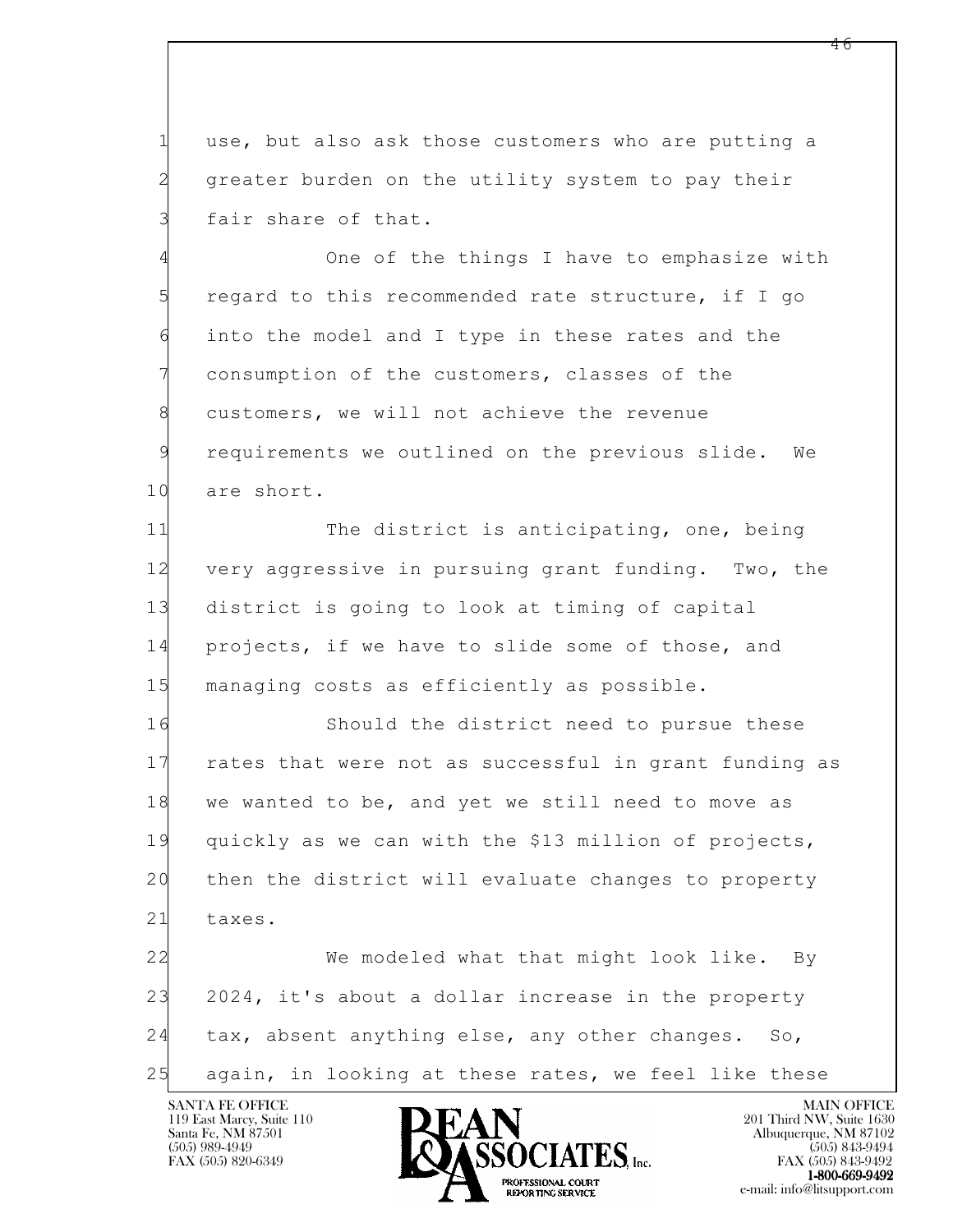1 are very conservative rates because of that factor. 2 Let's go ahead and look at who customers 3 are and who is going to be impacted.

4 So this pie chart you see here is looking 5 at the number of bills the District sends out through 6 the course of a year based on -- within various 7 consumption tiers. So, essentially, of all of the 8 bills that are sent out in a year period of time, 9 over 50 percent of those bills are for use between 10 one and 3,000 gallons of water.

11 In fact, 95 percent of the district's bills 12 are for use less than 10,000 gallons of water. So 13 only about five percent of the bills that are sent 14 out in the course of a year fall in the usage 15 above the 10,000-gallon range.

l 16 If we go to the next slide, you'll see here 17 the consumption within those same tier categories, 18 and essentially what we find out is that, even though 19 only five percent of the bills that we send out are 20 above 10,000 gallons, you'll see that it comprises 21 almost 20 percent of the water used within this 22 district. And so you can see those who -- while it's 23 very few, those who are doing it are using a lot of 24 water.

25 This is why the district opted to look at a

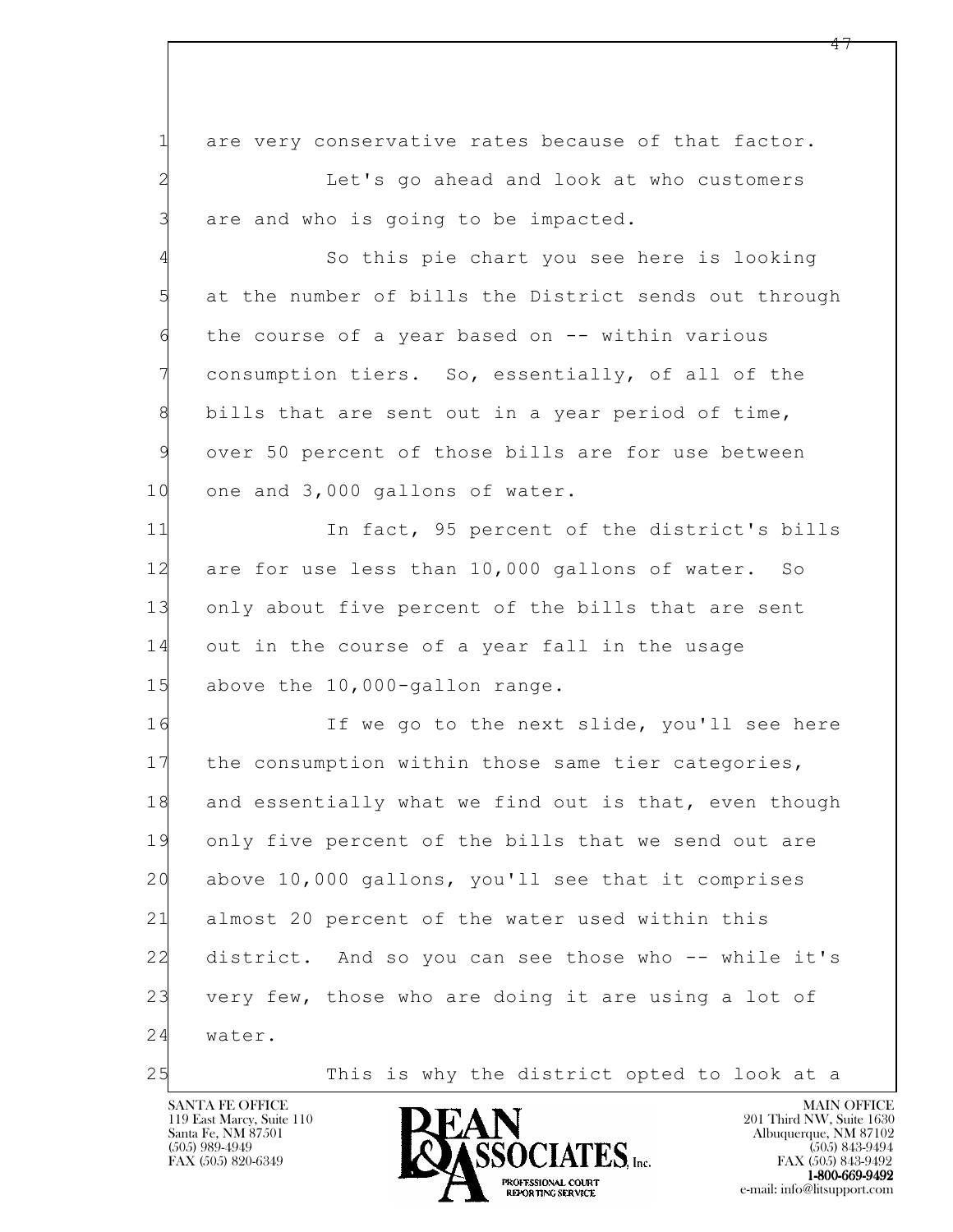1 more aggressive tiered rate structure, to ask those 2 customers who are using excessive amounts of water to 3 truly pay for what they're using.

4 One of the most common questions we get 5 asked is: Gosh, we've talked about base fee and 6 volumetric rate, and we have this tiered rate 7 structure. What does that mean?

8 B At the end of the day, most people are 9 primarily concerned with what the check they write 10 the district is. So this gives some samples of what 11 the district -- a bill might look like for customers 12 within the District, based upon their individual 13 usage level.

14 The average use for district-wide, if I 15 took the entire -- the consumption for the district 16 over a 12-month period, divide that by 12 months, 17 divide that by the number of connections, we'll see 18 about 3800 gallons is the average use we see here.

l 19 The proposed rates for the first two years, 20 a customer in that category can expect a 21 dollar-a-month increase. Just shy of that. And then 22 we go to about \$3 a month for the next three years. 23 You can see the customers in 24 the 20,000-gallon range, which is over five times 25 greater than the average customer in the district, is

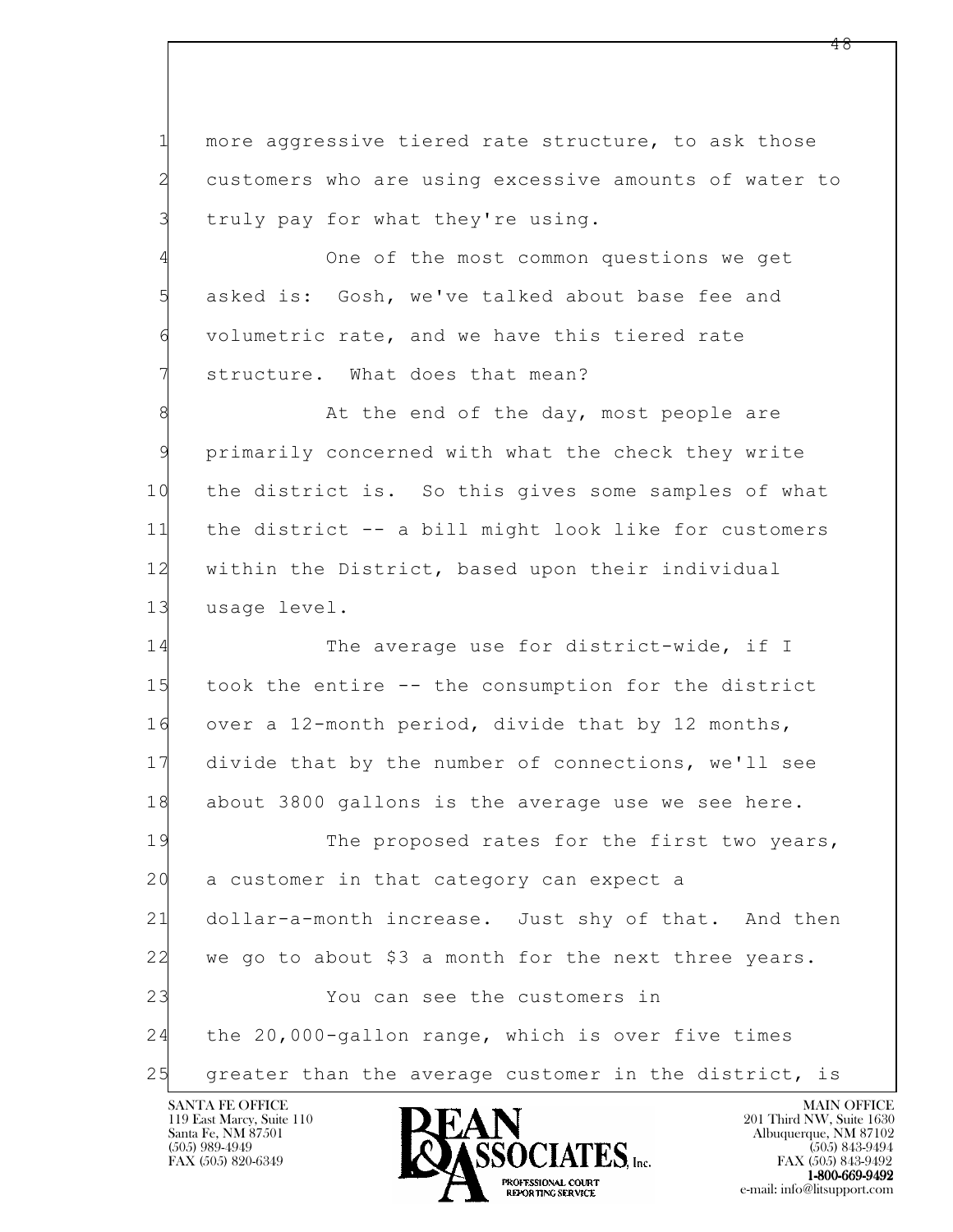1 going to see a \$20-a-month increase associated with 2 their bill. That's basically the rate structure and 3 who and how the proposed rates would be impacting 4 customers.

5 In terms of recommendations on moving 6 forward, I do recommend the district proceed with the 7 five-year rate plan as I've outlined. Essentially, 8 the district would adopt a tariff that implements 9 these rates every year. So they would be automatic 10 increases in each year. However, the district can, 11 at any point in time, come back and look at this 12 again.

13 So even if -- in a year from now, two years 14 from now, the district can certainly come back and 15 evaluate the rates at any point in time, going back 16 through this, a process similar to what they've done 17 this year.

l 18 We do, though, recommend the district 19 monitor the actual results annually as part of the 20 budgeting process. We've given technical reports, 21 and we also have a stack of spreadsheets, a fairly 22 thick stack of spreadsheets that outline all of the 23 assumptions.

24 We recommend that the district, as part of 25 their annual budgeting process, go through, evaluate

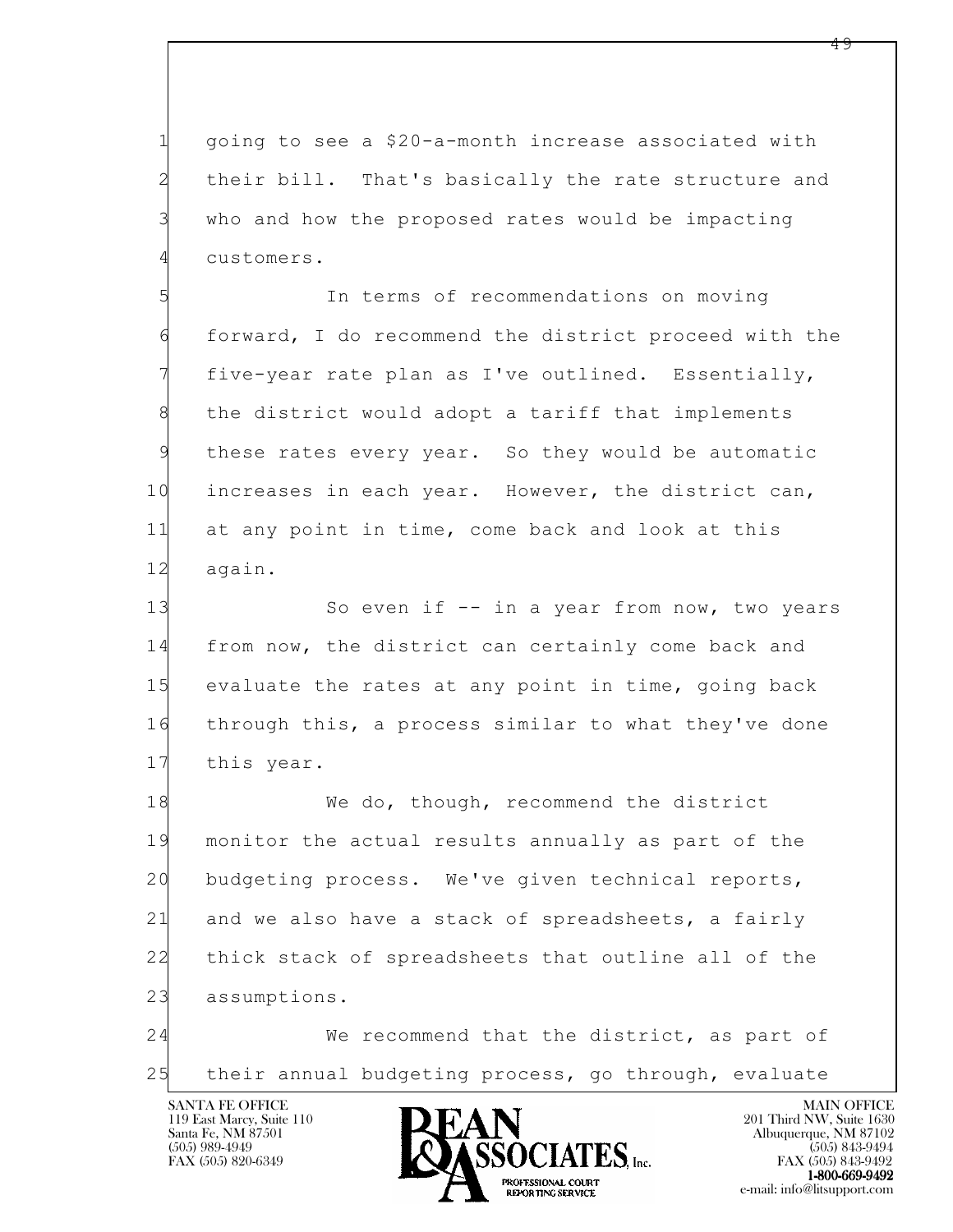l 1 where they are, and benchmark. If we start sliding 2 too far away from where the projections were, then 3 that's a time to come back and reevaluate. 4 We do recommend reviewing that, again, 5 making a decision each year, whether or not they're 6 close enough to on track, and part of that 7 decision-making will be: Do we accelerate our 8 Capital Improvement Plan? Do we slow it down, or do 9 we look at property taxes as supplemental revenue? 10 I can say, it is -- to make sure all of the 11 residents are clear on this, it is the Board's goal 12 to avoid property tax increases, but we do want to 13 make sure everybody -- it's disclosed that that's a 14 last-resort option, if need be. 15 Finally, we do recommend updating the 16 analysis every three to five years. Typically, five 17 years is sufficient, assuming that they're close 18 enough or pretty close to where the projections had 19 you coming in at. But, again, if we see a wider 20 deviation, then we do recommend coming back and 21 reevaluating things sooner. 22 I think that's it for me. 23 HEARING OFFICER GOULD: And I have just 24 some of the same questions that I asked Steve. 25 I noticed from this transmittal letter that

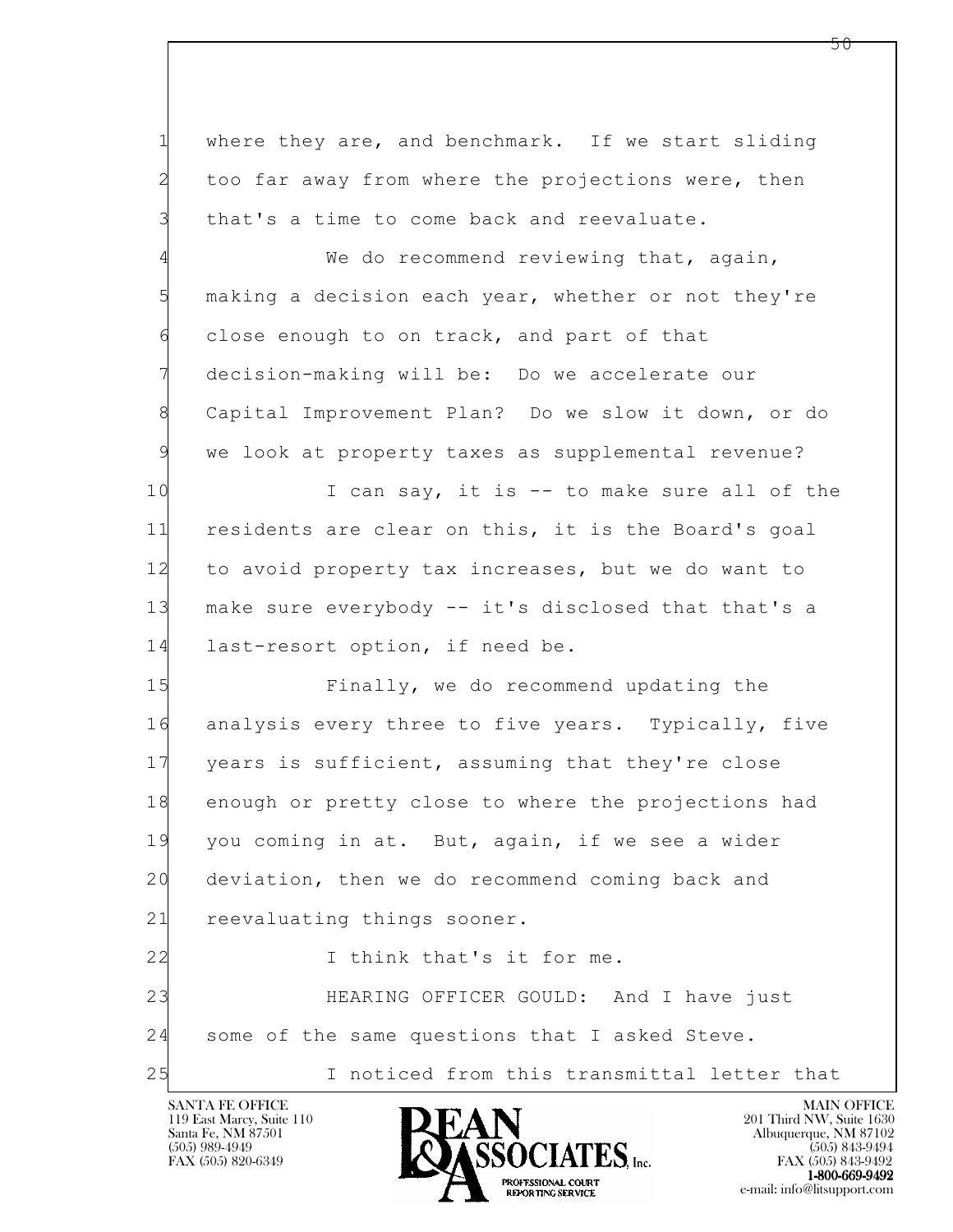1 the PowerPoint presentation that you just gave is 2 part of the package that we're going to give to the 3 court reporter that's going to be part of the record, 4 and I just wanted to ask you: Did you prepare those 5 slides yourself, or were they prepared under your 6 direction?

7 MS. HEDDIN: I prepared them myself.

8 **BEARING OFFICER GOULD:** And are they true 9 and accurate, to the best your knowledge and ability?

10 MS. HEDDIN: Yes, sir.

11 HEARING OFFICER GOULD: And then attached 12 to the Affidavit of Steve King is your Final Rate 13 Study Report, and I want to ask you the same 14 questions. Did you prepare that Final Rate Study 15 Report?

16 MS. HEDDIN: Yes, sir.

17 HEARING OFFICER GOULD: And is that true 18 and accurate, to the best of your knowledge and

19 ability?

l

20 MS. HEDDIN: Yes, sir.

21 HEARING OFFICER GOULD: Okay. We did have 22 a -- thank you, ma'am.

23 MS. HEDDIN: Thank you.

24 HEARING OFFICER GOULD: We did have one

25 person that signed up, Mr. Joseph -- Lowry, is it, or

119 East Marcy, Suite 110<br>Santa Fe, NM 87501

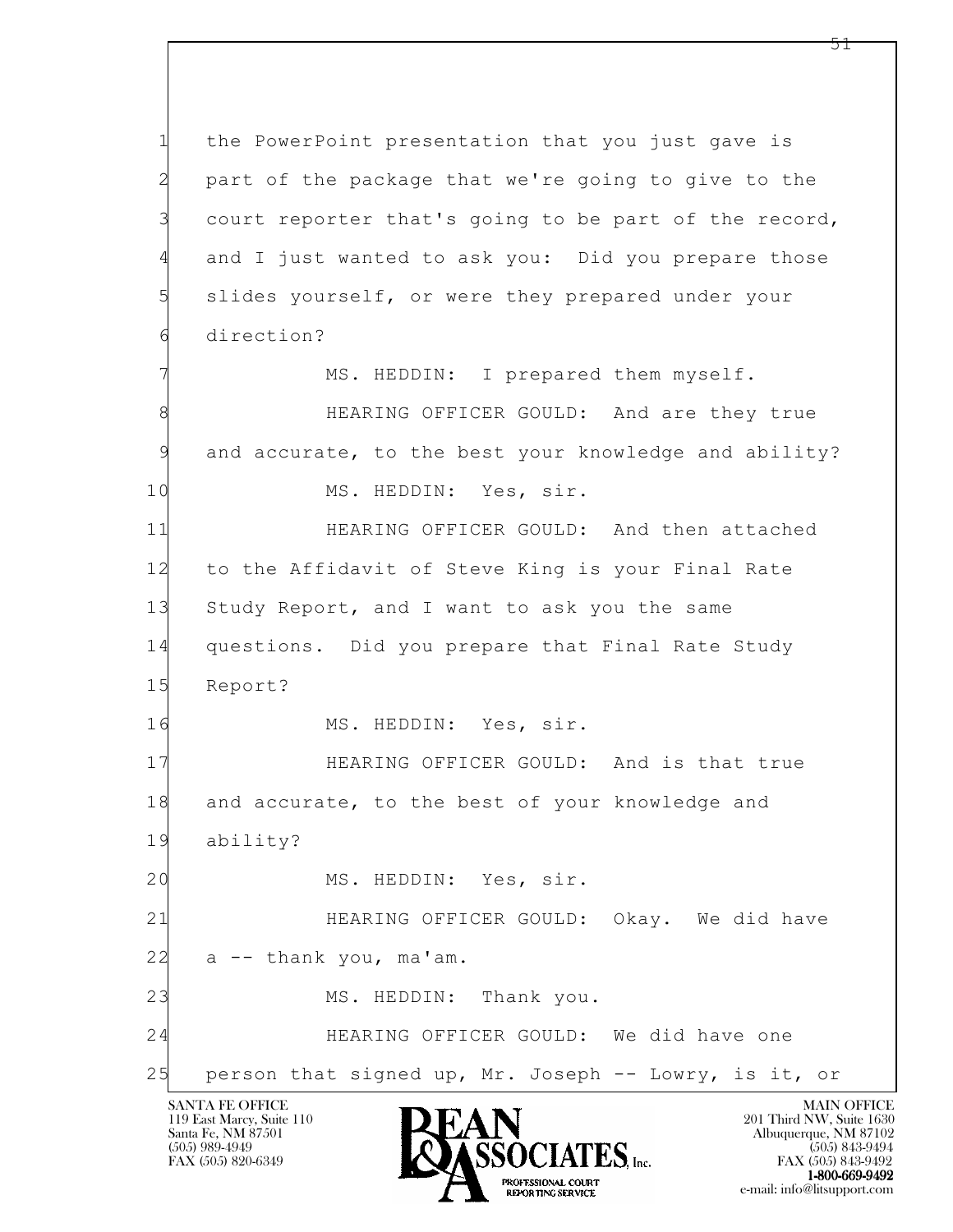l SANTA FE OFFICE MAIN OFFICE MAIN OFFICE MAIN OFFICE MAIN OFFICE 1 Loewy? 2 MR. LOEWY: Loewy. 3 HEARING OFFICER GOULD: How do you 4 pronounce it? 5 MR. LOEWY: Loewy. 6 HEARING OFFICER GOULD: Loewy. 7 MR. LOEWY: Yes, sir. 8 **BEARING OFFICER GOULD:** You wanted to give 9 sworn testimony. 10 MR. LOEWY: Yes, sir. 11 HEARING OFFICER GOULD: Why don't we have 12 the court reporter swear you in, and then -- 13 MR. LOEWY: I sure will. 14 MS. TRUJILLO: Okay. Mr. Loewy, would you 15 raise your right hand? Do you solemnly swear the 16 testimony you are about to give will be truth, the 17 whole truth, and nothing but the truth? 18 MR. LOEWY: I do. 19 HEARING OFFICER GOULD: And, Mr. Loewy, you 20 can have a seat, or you can stand. 21 MR. LOEWY: I'll stand right here, if 22 that's okay with you, sir. 23 HEARING OFFICER GOULD: Okay. Why don't 24 you give your testimony. 25 MR. LOEWY: I'm reading from a document

PROFESSIONAL COURT<br>REPORTING SERVICE

119 East Marcy, Suite 110<br>Santa Fe, NM 87501

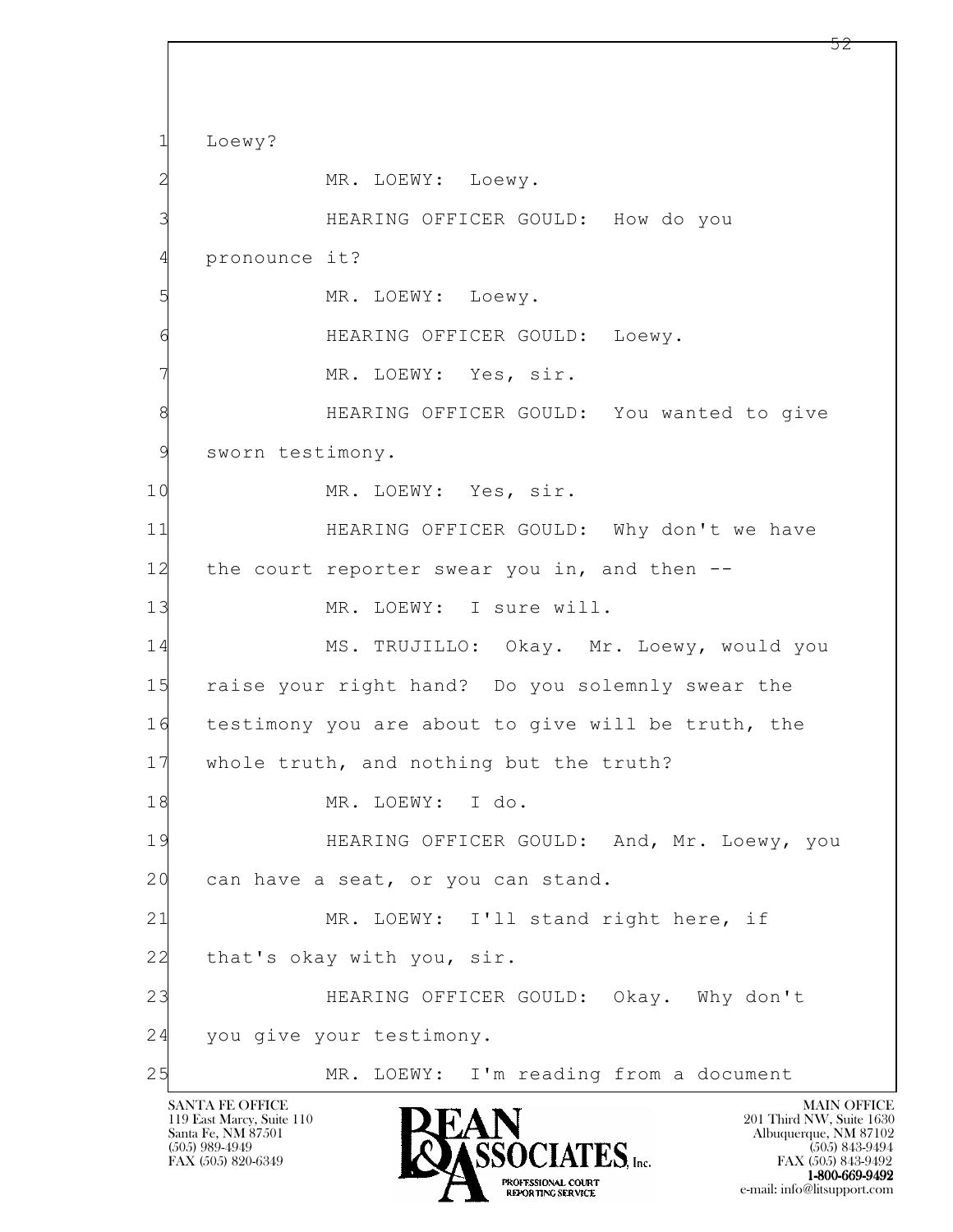1 that I presented to the district to give to the court 2 reporter for this meeting, to the PRC Hearing Officer 3 from Joseph Loewy, dated September 25th, 2019. The 4 subject is the Eldorado Area Water and Sanitation 5 District Proposed Rates.

6 Good evening. My name is Joseph Loewy, and 7 I live at 6 Monterey Road, Santa Fe, 87508. I've 8 been an EAWSD ratepayer for approximately seven 9 years. I serve as an appointed member of the Capital 10 Planning Advisory Committee of the district. I 11 participated as an appointed member of the Rate 12 Design Study Advisory Committee that assisted in 13 creating the proposal being discussed this evening.

14 After numerous hours of research and 15 discussion and with the assistance of a rate design 16 consultant, our committee was able, unanimously, to 17 propose base and volumetric rates that took into 18 consideration the long-range goals of producing 19 sufficient revenue to offset both operations expenses 20 and our capital needs for the next five years. Most 21 importantly, we designed proposed rates that rewarded 22 conservation of our precious resource, water. 23 Further, our district continually strives

l 24 to reduce operational expenses, challenge capital 25 project expenditures, and seek grants and loans with

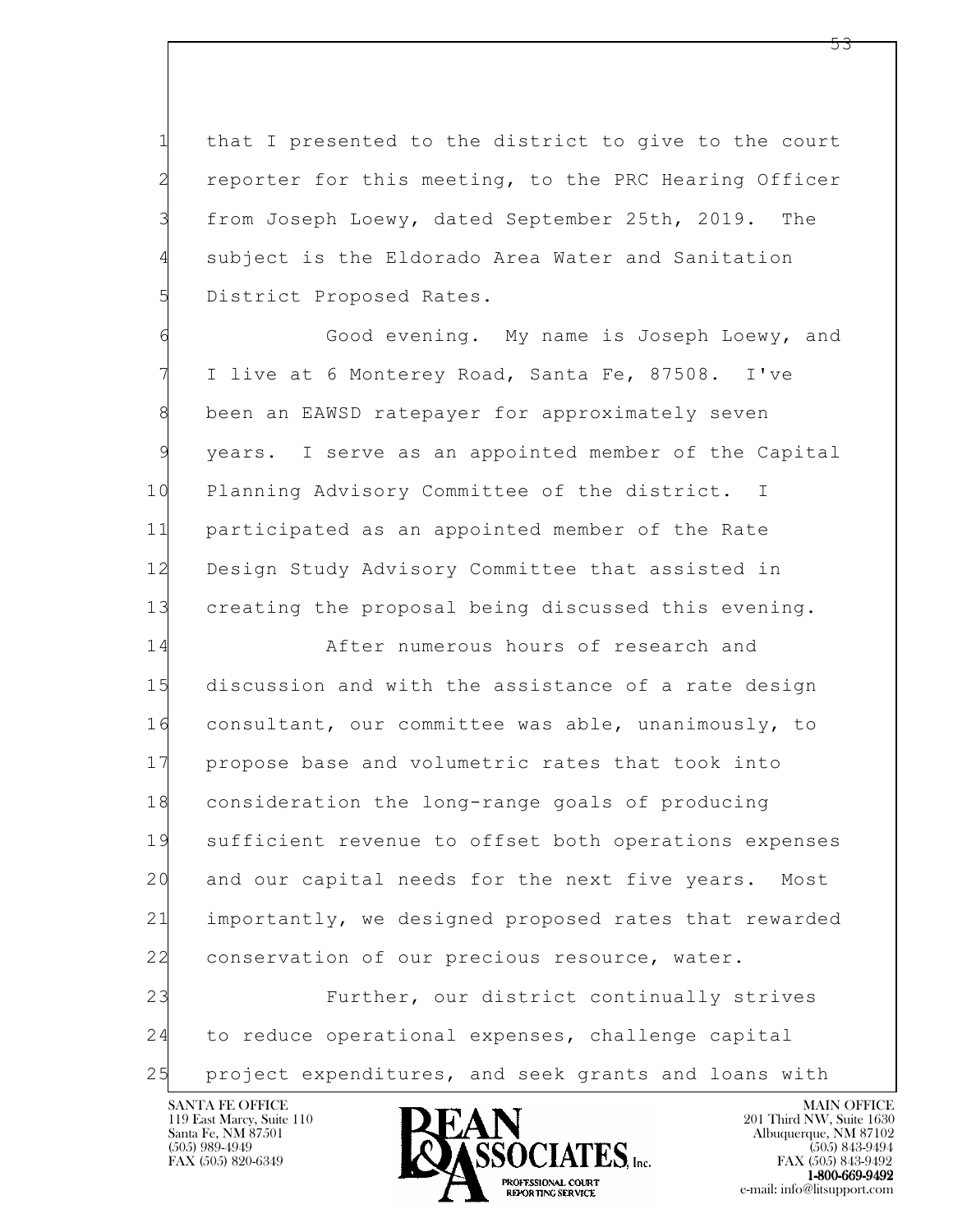l 1 partial forgiveness arrangements. Our goal is to 2 reduce the total expense of these projects. 3 I support the proposed rates as being fair, 4 minimal, and pragmatic. 5 I urge the acceptance of the proposed 6 rates, and I encourage the EAWSD Board of Directors 7 to specifically seek to aggressively plan the 8 replacement of our aging pipeline infrastructure. 9 These proposed rates take the first step, ever, to 10 begin to accomplish this goal. 11 Thank you. 12 **HEARING OFFICER GOULD: Mr. Loewy?** 13 MR. LOEWY: Yes, sir. 14 HEARING OFFICER GOULD: Do you have a copy 15 of that that I can put in the record? 16 MR. LOEWY: I certainly do, sir. 17 HEARING OFFICER GOULD: Okay. Thank you. 18 We're going to mark this as hearing Exhibit 19 Number 2. 20 (Hearing Exhibit 2 marked.) 21 HEARING OFFICER GOULD: And as I said, that 22 will be part of the record that you can see online. 23 We did have a sign-up sheet, and there were 24 no persons on the sign-up sheet that asked to make 25 public comment, but this would be the time if anybody

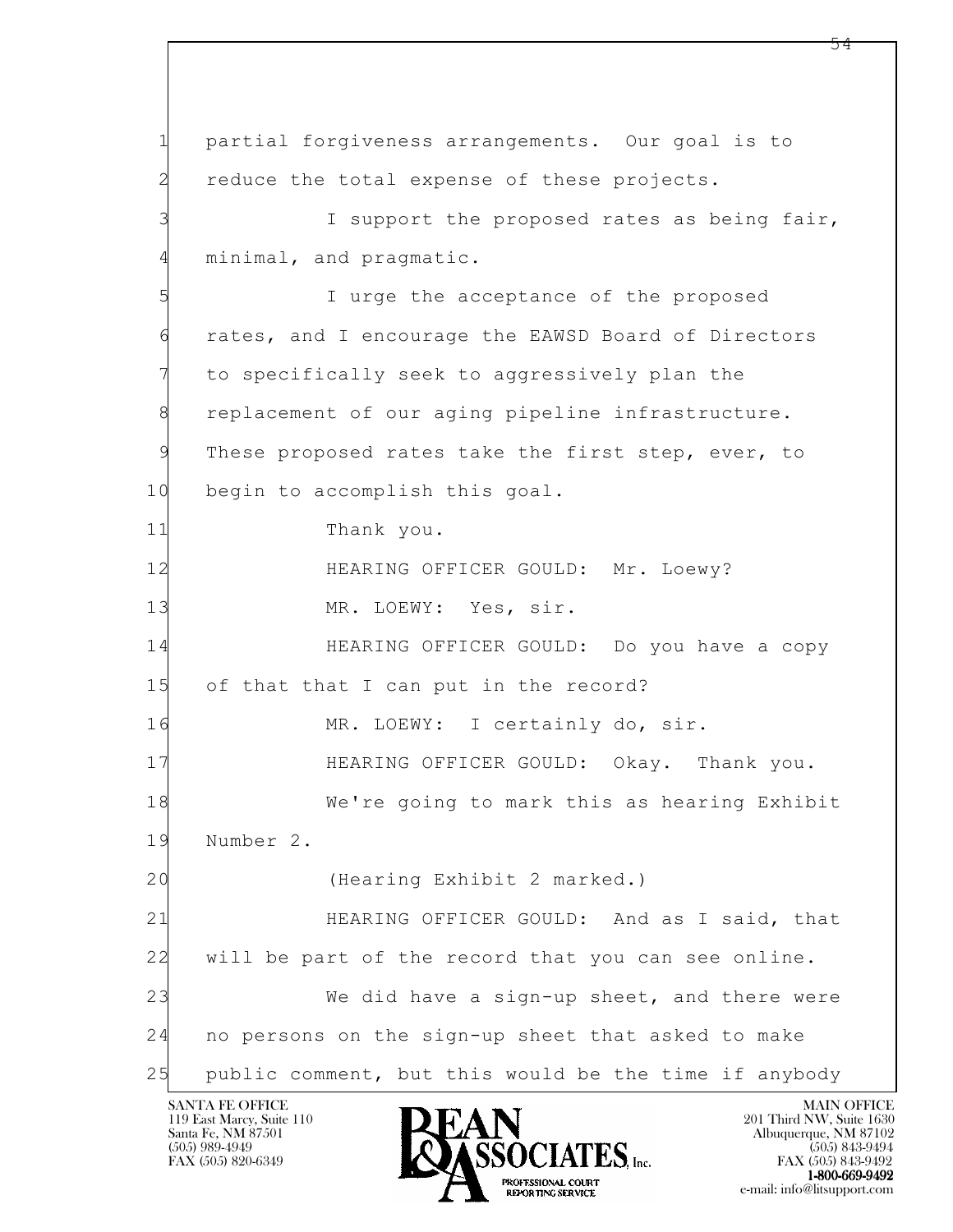1 wants to make a statement.

l 2 Why don't you come up, state your name for 3 the record so that the Hearing -- so that Michele, 4 who is taking the record verbatim -- 5 MR. McBRIDE: Should I -- 6 HEARING OFFICER GOULD: Yeah, you can stand 7 here. You can sit down. But give your address and 8 spell your name so she can reflect it on the record. 9 MR. McBRIDE: It's Dominic McBride, 10 D-o-m-i-n-i-c, McBride, 4 Sombra Court, 87508. 11 HEARING OFFICER GOULD: And let me 12 interrupt you. Are you a customer of the utility? 13 MR. McBRIDE: Yes, I am. I am a ratepayer. 14 HEARING OFFICER GOULD: Okay. Thank you. 15 MR. McBRIDE: I'm just going to make this 16 short. 17 So I've been around since 2002, and I was 18 here in 2002, 2004, when they had a rate increase. 19 EAWSD wanted a rate increase. At that time the 20 Office of State Engineer had a person who was a 21 representative in that process, and the PRC was -- 22 the Public Regulation Commission of the State was 23 actively involved in that process. 24 And that's the only objection I have, 25 really, to the process. I have no way of really

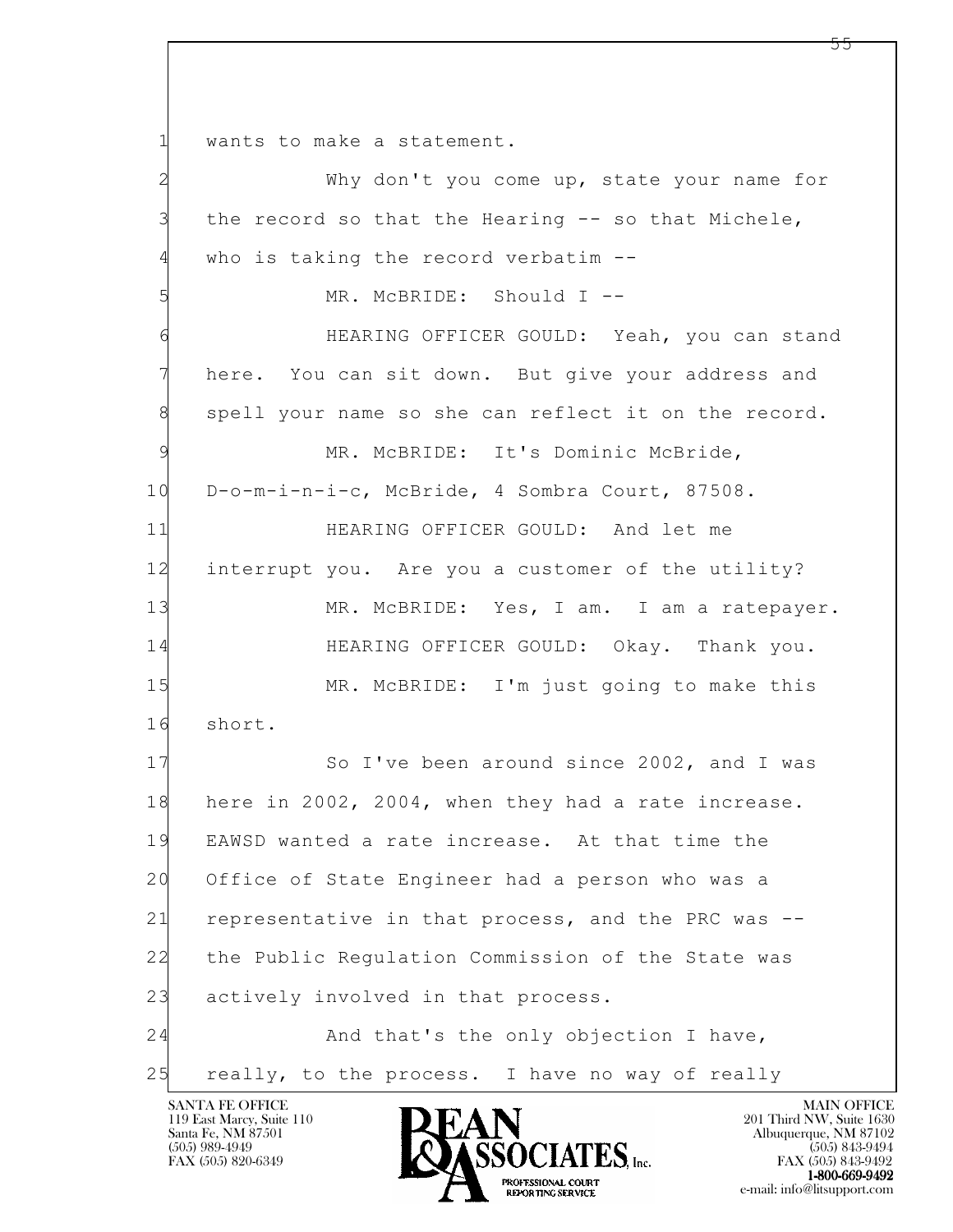1 knowing whether the rate study fits a uniform rate 2 study for other water utilities, and that's very 3 important to have whenever you have a rate increase.

4 I think what's absent from the study is, 5 really, a comparable of any kind, of any other water 6 utilities and what they're charging throughout the state of New Mexico for water. So that's my 8 objection to that, that PRC is not involved, and I 9 just wanted to go on the record about that.

10 HEARING OFFICER GOULD: Did you have -- I 11 notice you have a page there. Did you want to put 12 that, that written page, on the record, and we can 13 make that a hearing exhibit?

14 MR. McBRIDE: Um. Well, it's just my 15 notes.

16 HEARING OFFICER GOULD: Okay. If you're 17 not comfortable with that, we have your --

l 18 MR. McBRIDE: Yeah, I'm not objecting to 19 the rate increase at this time, but I do object to 20 the process, because the process in the past was a 21 lot different. In 2015, it changed dramatically, 22 into sort of this hearing process, and this isn't a 23 very fair representation of everybody in the 24 district. I mean, how many people showed up here 25 tonight?



 $FAX (505) 843-9492$ <br>1-800-669-9492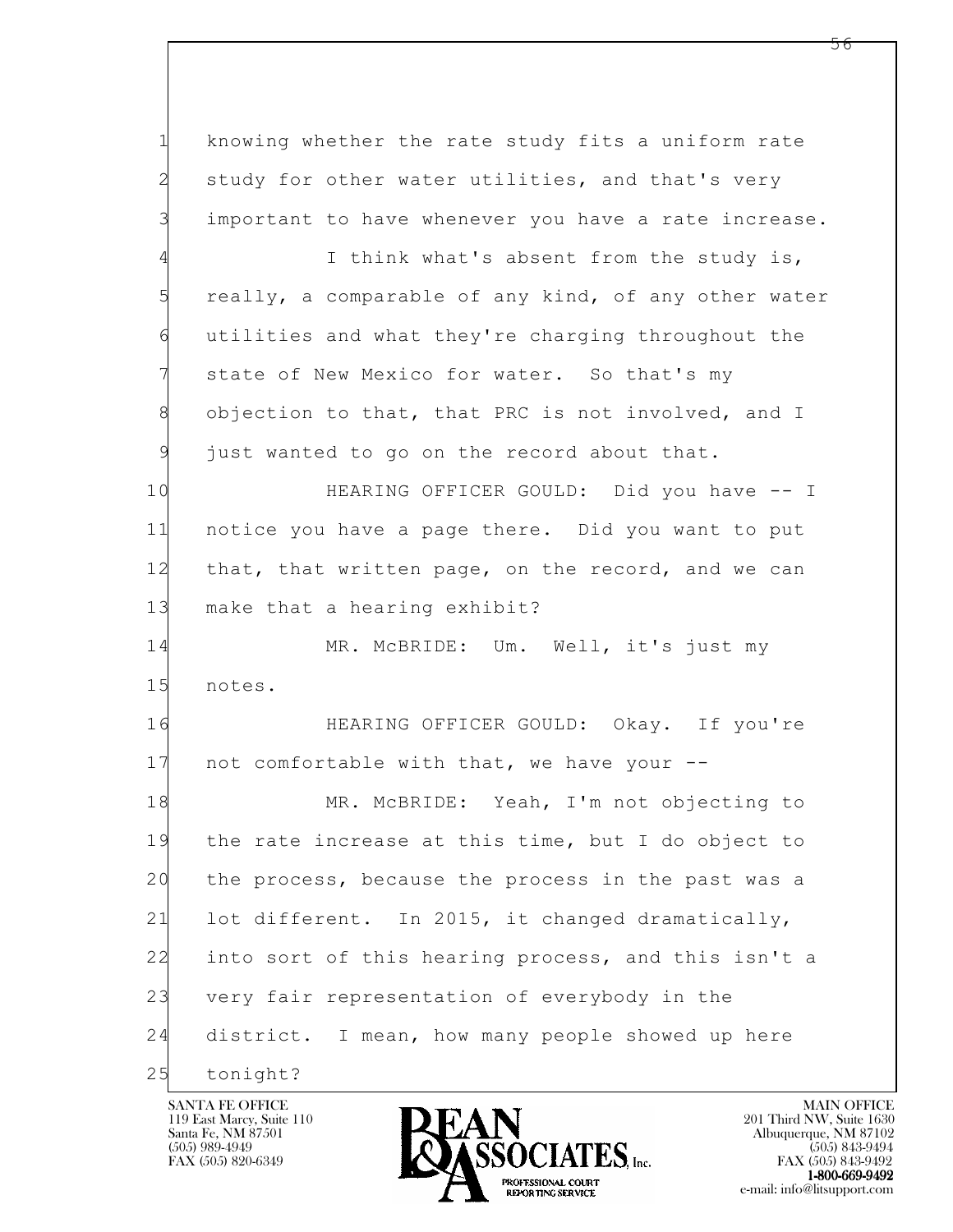l 1 I mean, we all got the Water Notes. I 2 don't understand really why there aren't more people 3 here, but, you know -- so I don't object to the rate 4 increase. 5 HEARING OFFICER GOULD: Thank you, Dominic. 6 Anyone else want to provide comment? 7 Does anyone else have any questions for 8 either Ms. Heddin or Mr. King about their 9 presentations? This would be a good time to air 10 those questions, if anyone -- 11 Dominic, did you have a question that you 12 wanted to direct at either one of them? 13 MR. McBRIDE: Well, I mean -- so, as far as 14 that question goes, the rate study, why doesn't the 15 rate study show comparables of other utilities and 16 what other people are paying throughout the state? 17 MS. HEDDIN: Sure. 18 MR. McBRIDE: I mean, we're on track to pay 19 \$100 a month for very modest use. 20 MS. HEDDIN: Sure. The answer to your 21 question -- it is a great question. Essentially, 22 because water rates are not market-based rates. 23 They're cost-based rates, and they're solely focused 24 on an individual utility's costs. 25 Every utility across the nation is going to

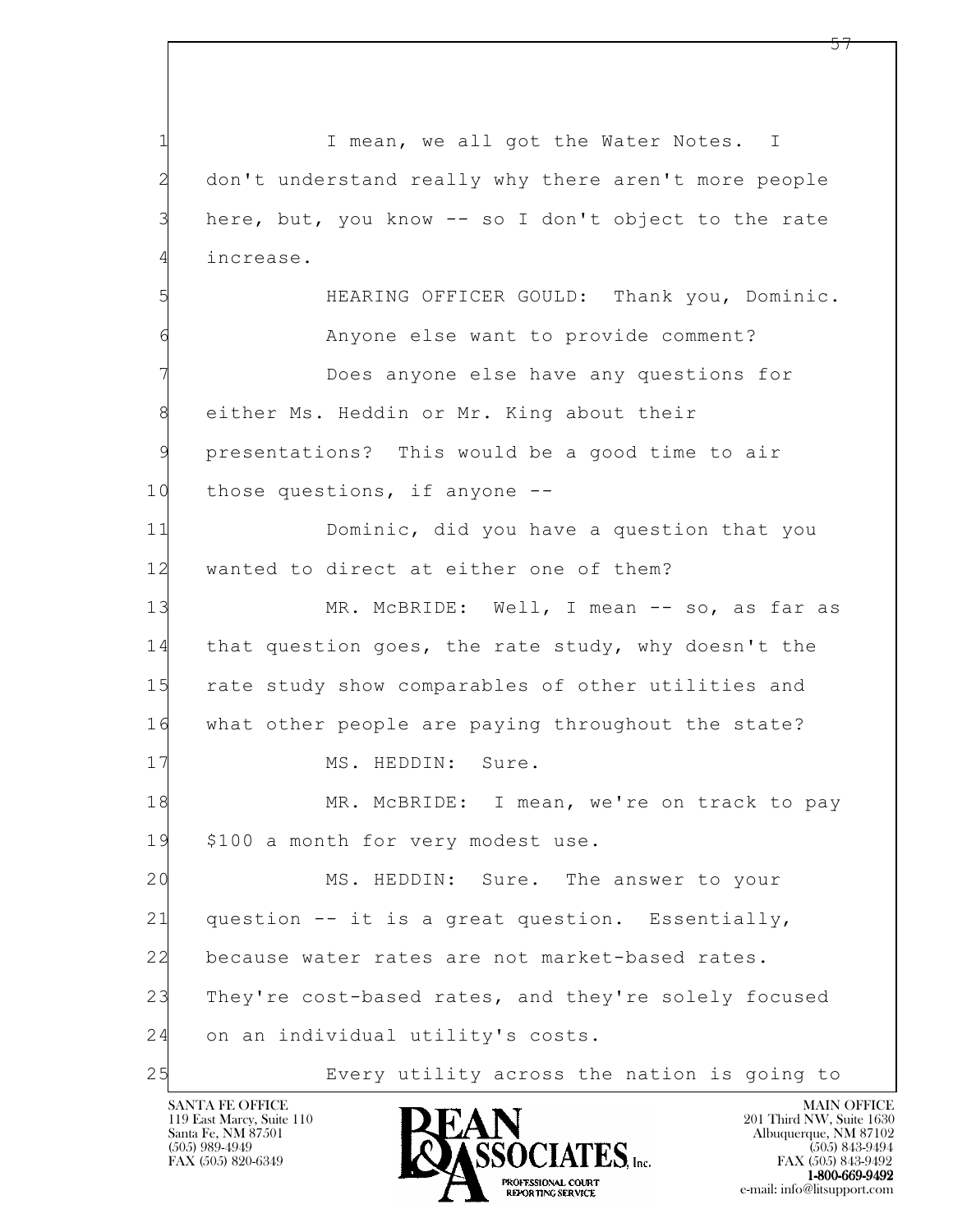1 have a very different orientation of costs. Some 2 utilities -- for example, a utility that has surface 3 water versus a utility that has groundwater, their 4 operations are totally different, a completely 5 different infrastructure, et cetera.

6 Additionally, their revenue recovery is 7 going to be different. If we just looked at the 8 water rates for this district versus Santa Fe, versus 9 Rio Rancho, or anybody else, we'd find that some have 10 property taxes. Others don't have property taxes. 11 Some charge impact fees. Some infrastructure was 12 contributed to by a developer, et cetera.

13 So it's truly -- and this is an industry 14 practice. It's truly focused on the individual 15 utility's costs. But it's a great question.

16 HEARING OFFICER GOULD: And, Steve, could 17 you address that issue, of the impact of the initial 18 purchase price of this utility on current rates 19 again? I think maybe that might answer some of 20 Dominic's questions.

l 21 MR. KING: Certainly, I'll give it a go. 22 As I understand the history -- I obviously 23 wasn't here at the time -- the initial -- the utility 24 went on the market at a market rate that was 25 substantially below the original -- the ultimate

119 East Marcy, Suite 110<br>Santa Fe, NM 87501



 $FAX (505) 843-9492$ <br>1-800-669-9492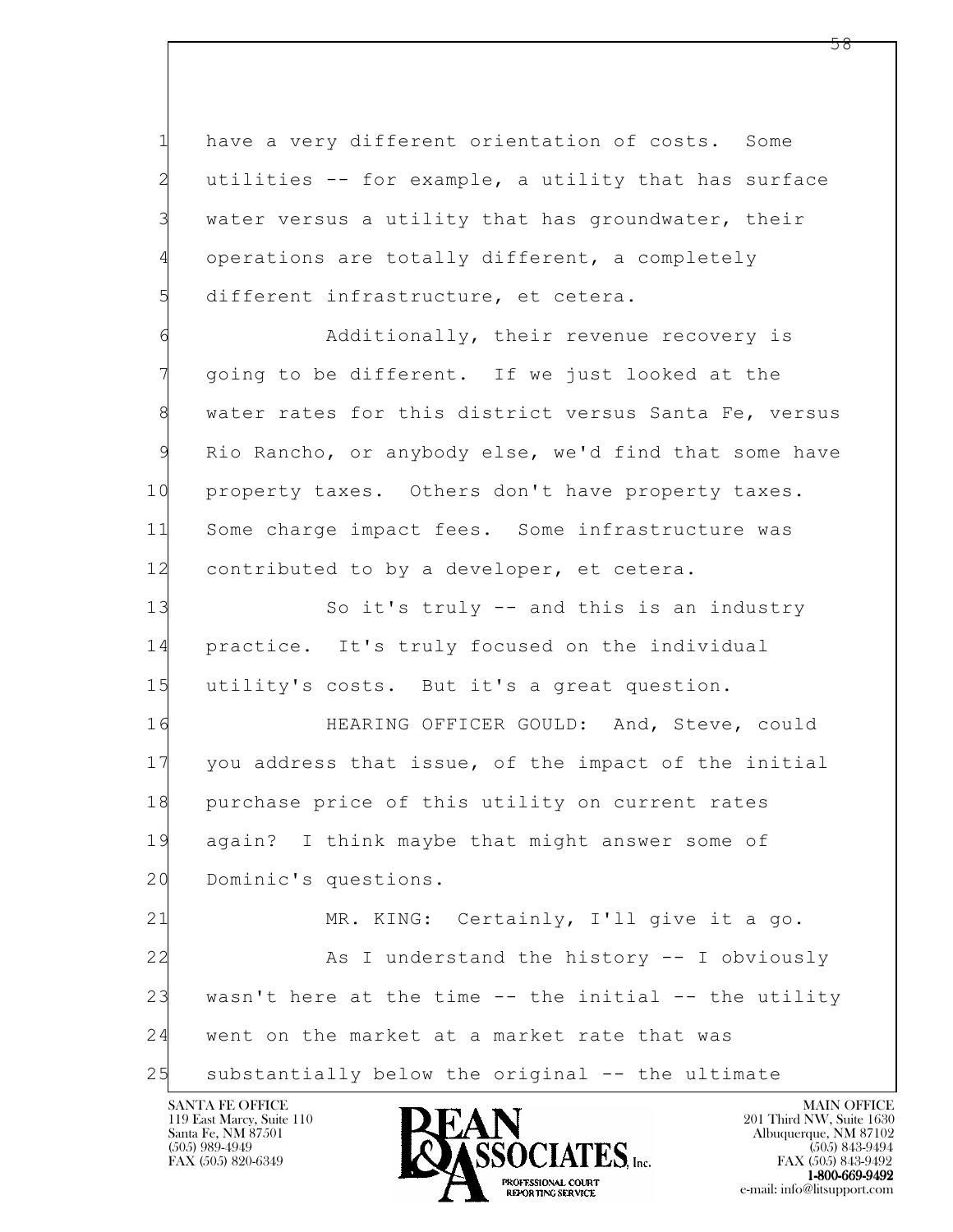1 purchase price of just over \$11 million.

2 MR. McBRIDE: Uh-huh.

3 MR. KING: So, in my estimation, we clearly 4 paid a premium to acquire the utility. But there was 5 a reason for that. The driver was that it was very 6 important to this community to retain the control of 7 this critical asset.

8 Nelisa speaks to that pretty clearly, about 9 there's a lot of things you can do without. Water 10 doesn't happen to be one of those things, and I think 11 it was obviously a real priority to the folks that 12 were representing the community at that time to make 13 sure we retained control of that asset.

l 14 The implication, of course, is it's 15 something we're paying for over a 20-year period of 16 time. And more importantly, what happens is, so 17 we're paying the debt service on that original 18 purchase price and the capital improvements that were 19 part of the original purchase. The question is: 20 What are we not investing in because those monies are 21 going to pay off that original purchase price? 22 Unfortunately, every year, the system gets 23 older. We have a system that we acquired. I think 24 it's fair to say that large portions of that system, 25 again, based on current standards, are substandard.

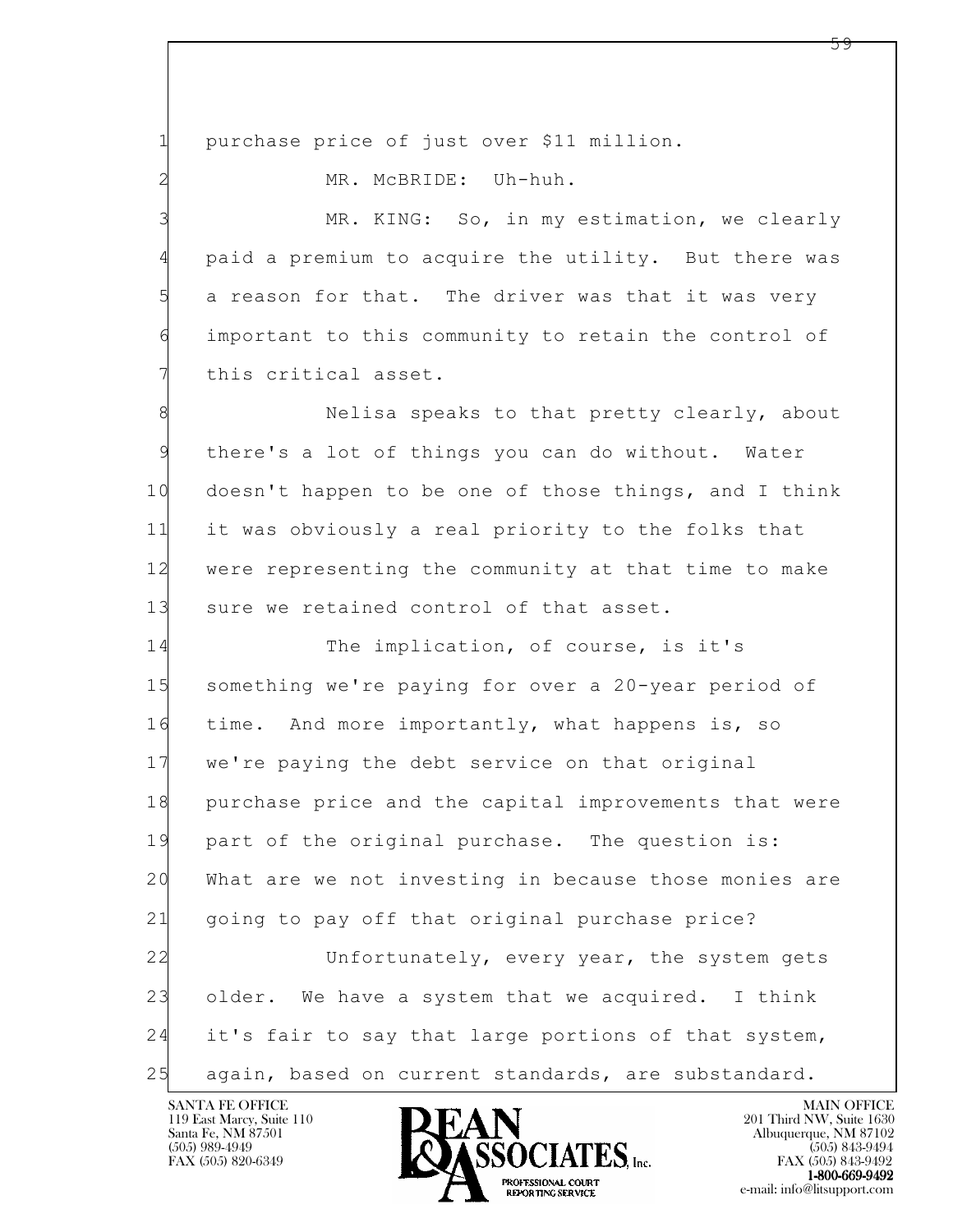l SANTA FE OFFICE MAIN OFFICE MAIN OFFICE MAIN OFFICE MAIN OFFICE 1 So the useful life and the cost associated with rehab 2 and repair are much more significant than they might 3 otherwise be. 4 And that really speaks to Nelisa's point 5 about it really being cost-based. And it's specific 6 to the specific conditions of any particular water 7 utility. Each one has a different set of drivers 8 that drive the need for rate increases. 9 HEARING OFFICER GOULD: Does anyone else  $10$  have  $-$  is that  $-$ 11 MR. McBRIDE: Yeah, that's -- 12 **HEARING OFFICER GOULD:** Okay. 13 MR. McBRIDE: Well, you know, you mention 14 in there that that debt is going to be paid off 15 in 2025, right? 16 MR. KING: Correct. 17 MR. McBRIDE: Yeah. So that would 18 reduce -- that might be a factor in reducing the 19 rates. Is that not true? 20 MR. KING: Well, so I go back to say, so 21 what we're doing is we're playing catch-up on the 22 capital improvements that we're not investing in for 23 the last 20 years, as the system gets older. 24 MS. HEDDIN: Additionally, that debt is 25 funded through property taxes.

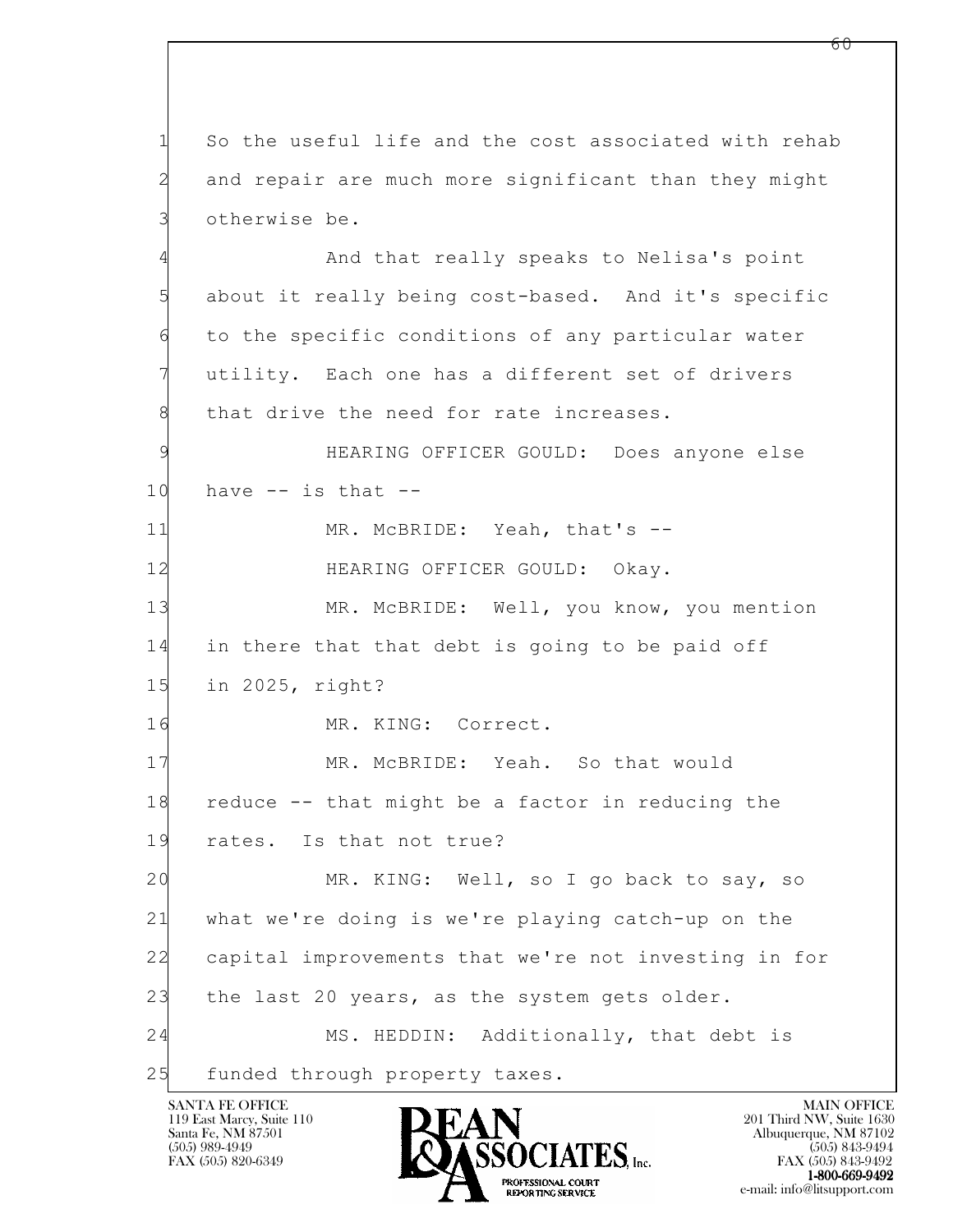l 1 MS. ROGHAIR: Not all of it. 2 MS. HEDDIN: Not all of it. A portion of 3 that debt. Sorry. Yes, a portion of that debt is 4 funded through property taxes. 5 MR. McBRIDE: Right. 6 MR. KING: It's the gift that keeps on 7 giving. It's not just pay off the \$11 million, but 8 we have to deal with the implications of that money 9 not being invested in rehab and repair and 10 replacement of our system. It's just the reality of 11 our circumstance. 12 HEARING OFFICER GOULD: And, Steve, would 13 you give everybody and put that on the record, the 14 website that people can go to see -- to get my 15 recommended -- my decision when it comes out and to 16 see the transcript of this hearing and to look at all 17 of the exhibits? 18 MR. KING: EAWSD.org. 19 HEARING OFFICER GOULD: Okay. And it will 20 be posted prominently there. 21 Anyone else? Last chance. Going once? 22 Going twice? Okay. 23 I'm going to just declare this hearing 24 over. We'll do our best to get a decision out in the 25 next couple of weeks, and, you know, we need to make

119 East Marcy, Suite 110<br>Santa Fe, NM 87501

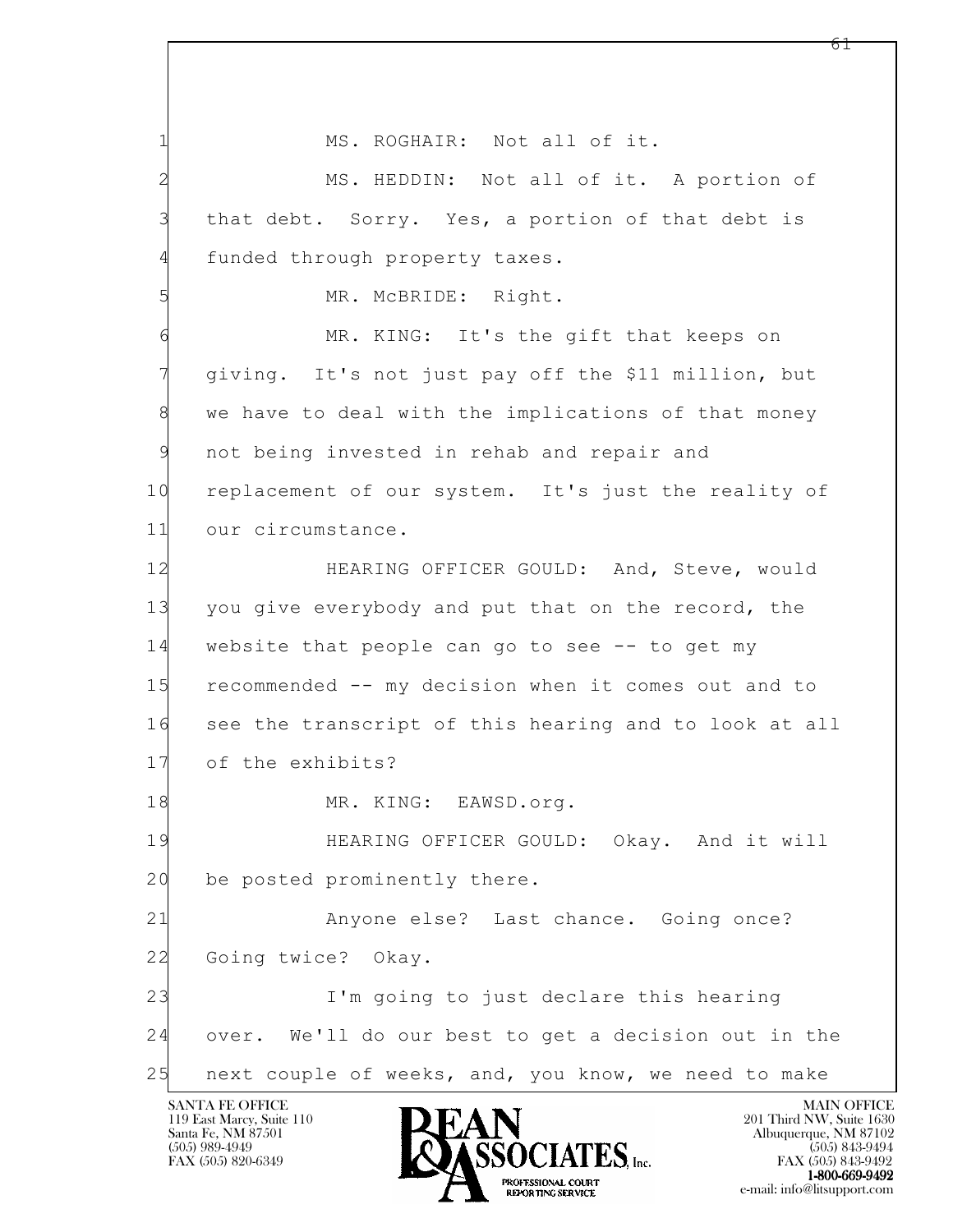l SANTA FE OFFICE MAIN OFFICE MAIN OFFICE MAIN OFFICE MAIN OFFICE 119 East Marcy, Suite 110<br>Santa Fe, NM 87501 Santa Fe, NM 87501 Albuquerque, NM 87102  $\sum_{\text{FAX (505) 889-4949}} \sum_{\text{FAX (505) 843-9492}} \sum_{\text{FAX (505) 843-9492}} \sum_{\text{FAX (505) 843-9492}}$ FAX (505) 843-9492 1 sure that the record is complete and that the 2 transcript has been done and that we respect, you 3 know, the workload of the court reporter as well. 4 But thank you, everybody, for coming, and, 5 again, if you have any questions, you can direct them 6 to Steve. He really wants this process to be 7 transparent. So any questions, something you didn't 8 think about, please ask him. Okay? Thank you. 9 I'm marking the sign-in sheet for testimony 10 with my name on it as Exhibit 3, and we're marking 11 the sign-in sheet for the attendees that has six 12 names on it as Exhibit Number 4. 13 (Hearing Exhibits 3 and 4 marked.) 14 (Hearing concluded at 7:20 p.m.) 15 16 17 18 19 20 21 22 23 24 25

PROFESSIONAL COURT<br>
REPORTING SERVICE<br>
REPORTING SERVICE<br>
C-mail: info@litsupport.com

e-mail: info@litsupport.com